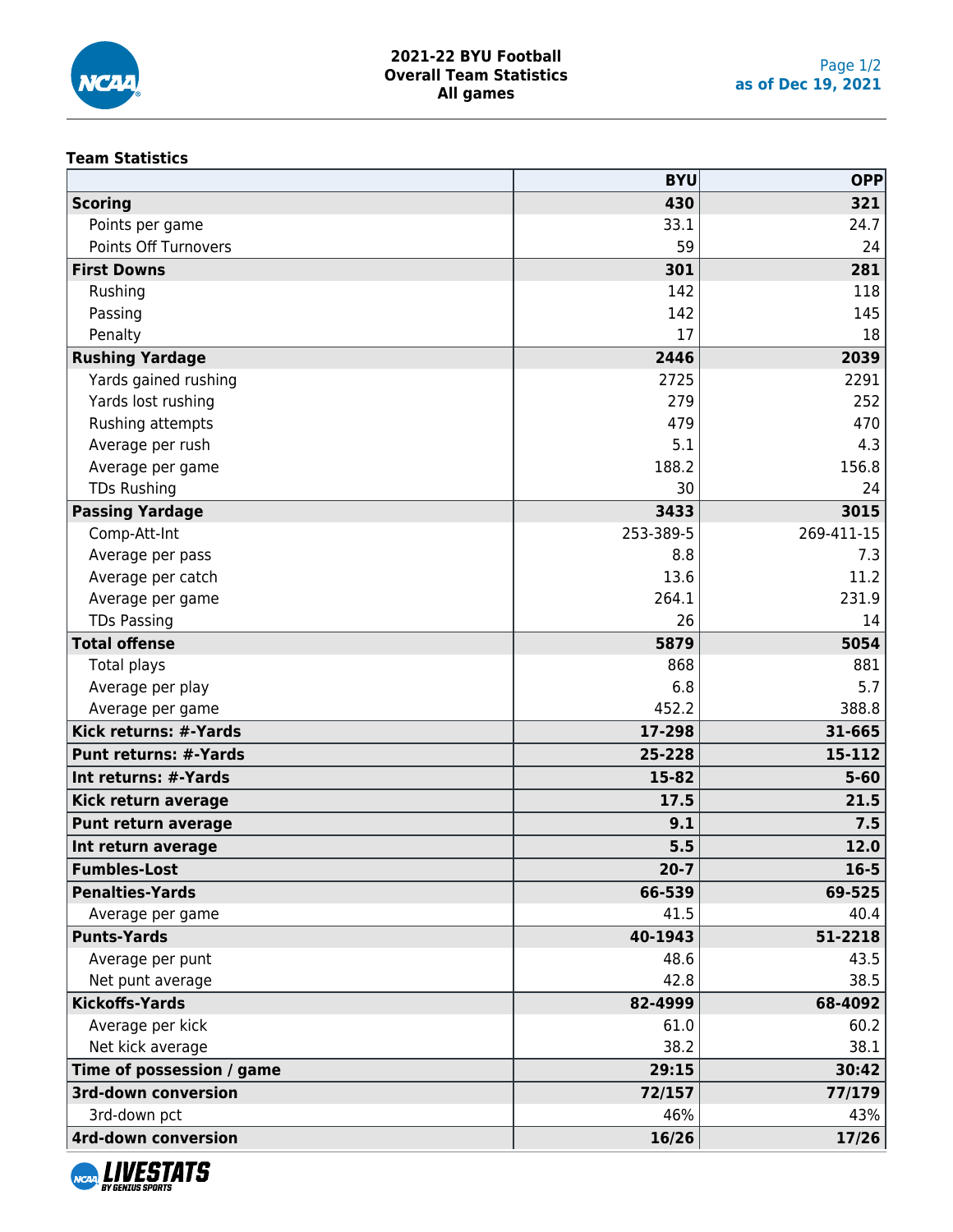

# **2021-22 BYU Football Overall Team Statistics All games**

|                            | <b>BYU</b>    | <b>OPP</b>    |
|----------------------------|---------------|---------------|
| 4rd-down pct               | 62%           | 65%           |
| <b>Sacks by-Yards</b>      | 20-138        | 15-114        |
| <b>Misc Yards</b>          | 0             | $\bf{0}$      |
| <b>Touchdowns scored</b>   | 57            | 38            |
| Field goals - attempts     | $11 - 16$     | 18-21         |
| <b>On-Side kicks</b>       | $0 - 0$       | $1 - 1$       |
| <b>Red-zone scores</b>     | (49-55) 89%   | $(42-50)$ 84% |
| <b>Red-zone touchdowns</b> | $(41-55)$ 75% | (29-50) 58%   |
| <b>PAT-attempts</b>        | $(54-57)$ 95% | $(35-37)$ 95% |
| <b>Attendance</b>          | 369882        | 172585        |
| Games / Avg per game       | 6/61647       | 5/34517       |
| Neutral site games         |               | 2/40409       |

# **Score by Periods**

| Team      | <b>1stl</b> | 2nd | 3rd | 4th | OТ |  |
|-----------|-------------|-----|-----|-----|----|--|
| BYU       |             | 148 | 70  | 98  |    |  |
| Opponents | 50          | 12Q | 84  | 58  |    |  |

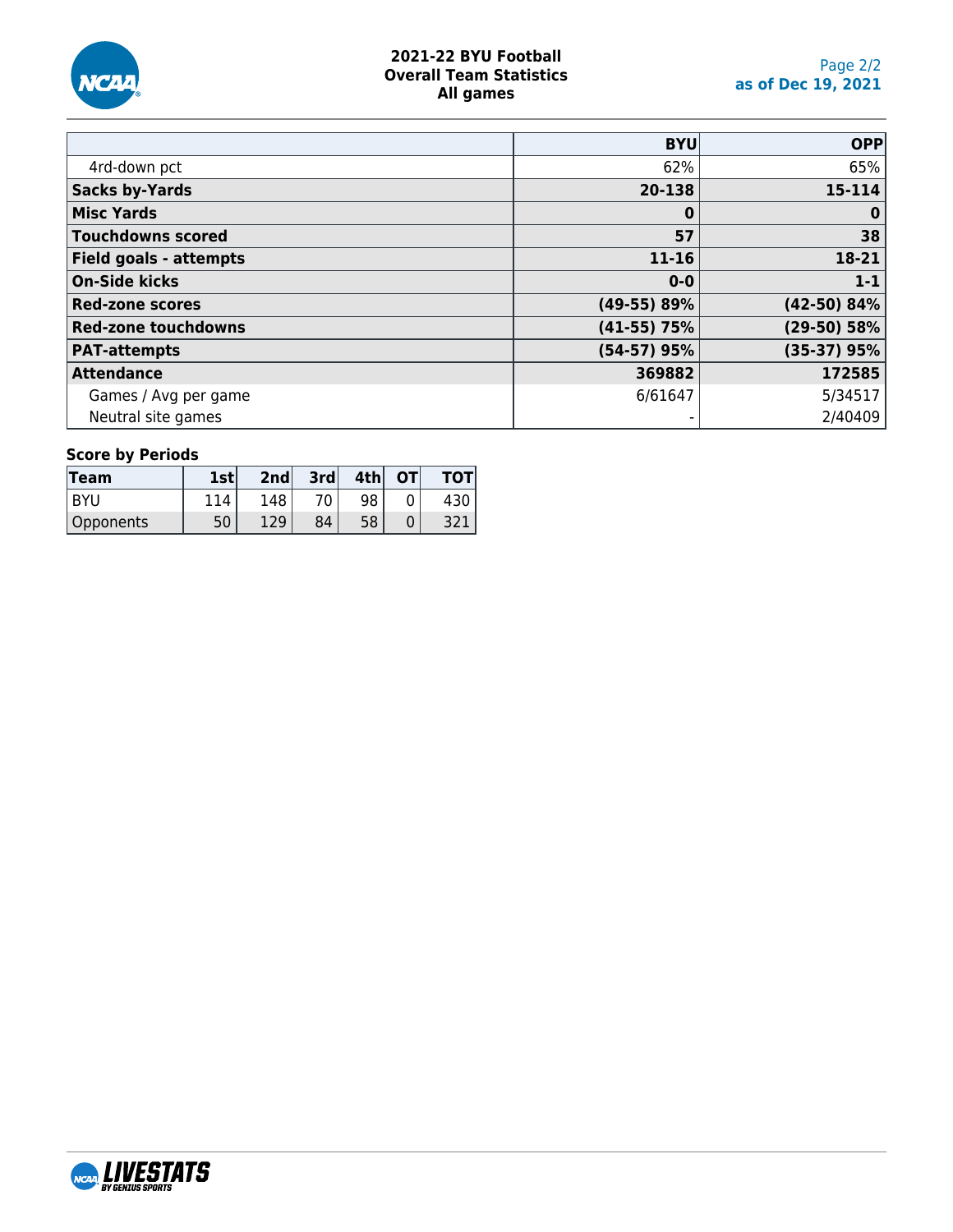

# **2021-22 BYU Football Game Results All games**

# **Team Results**

| Date       | <b>Opponent</b>        |   | <b>Score</b> | <b>Overall</b> | Conf  | <b>Time</b> | <b>Attend</b> |
|------------|------------------------|---|--------------|----------------|-------|-------------|---------------|
| 09/04/2021 | vs Arizona             | W | 24-16        | $1-0$          | $0-0$ | 3:55        | 54541         |
| 09/11/2021 | Utah                   | W | $26 - 17$    | $2 - 0$        | $0-0$ | 3:22        | 63470         |
| 09/18/2021 | Arizona St.            | W | $27-17$      | $3-0$          | $0-0$ | 3:29        | 61570         |
| 09/25/2021 | South Fla.             | W | $35 - 27$    | $4 - 0$        | $0-0$ | 3:06        | 60217         |
| 10/01/2021 | at Utah St.            | W | 34-20        | $5 - 0$        | $0-0$ | 4:15        | 25240         |
| 10/09/2021 | Boise St.              |   | 17-26        | $5 - 1$        | $0-0$ | 3:30        | 63470         |
| 10/16/2021 | at Baylor              |   | 24-38        | $5 - 2$        | $0-0$ | 3:17        | 48016         |
| 10/23/2021 | at Washington St.      | W | 21-19        | $6 - 2$        | $0-0$ | 3:06        | 22541         |
| 10/30/2021 | Virginia               | W | 66-49        | $7-2$          | $0-0$ | 3:34        | 57685         |
| 11/06/2021 | Idaho St.              | W | 59-14        | $8-2$          | $0-0$ | 3:09        | 63470         |
| 11/20/2021 | at Ga. Southern        | W | 34-16        | $9 - 2$        | $0-0$ | 3:06        | 20862         |
| 11/27/2021 | at Southern California | W | 35-31        | $10-2$         | $0-0$ | 3:35        | 55926         |
| 12/18/2021 | vs UAB                 |   | 28-31        | $10-3$         | $0-0$ | 3:12        | 26276         |

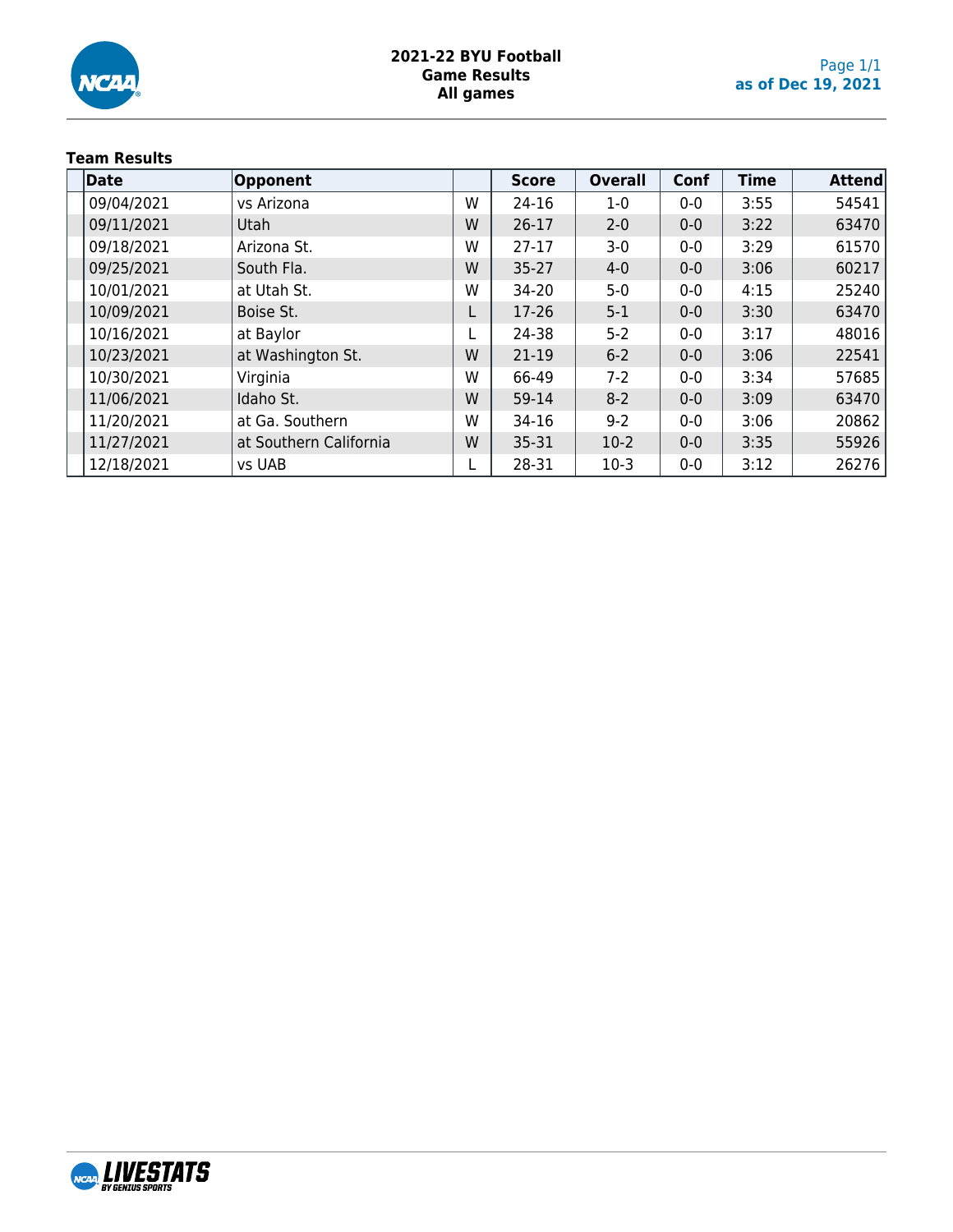

### Page 1/4 **as of Dec 19, 2021**

#### **Team Results**

| <b>Date</b> | Opponent               |   | Score     | Att.  |
|-------------|------------------------|---|-----------|-------|
| 09/04/2021  | ys Arizona             | w | $24 - 16$ | 54541 |
| 09/11/2021  | Utah                   | W | $26 - 17$ | 63470 |
| 09/18/2021  | Arizona St.            | W | $27 - 17$ | 61570 |
| 09/25/2021  | South Fla.             | W | $35 - 27$ | 60217 |
| 10/01/2021  | at Utah St.            | W | $34 - 20$ | 25240 |
| 10/09/2021  | Boise St.              | L | $17-26$   | 63470 |
| 10/16/2021  | at Baylor              | L | 24-38     | 48016 |
| 10/23/2021  | at Washington St.      | W | $21 - 19$ | 22541 |
| 10/30/2021  | Virginia               | w | 66-49     | 57685 |
| 11/06/2021  | Idaho St.              | W | 59-14     | 63470 |
| 11/20/2021  | at Ga. Southern        | W | 34-16     | 20862 |
| 11/27/2021  | at Southern California | W | $35 - 31$ | 55926 |
| 12/18/2021  | vs UAB                 |   | 28-31     | 26276 |

**Player gp att gain loss net avg td lg avg/g** Tyler Allgeier 13 276 1651 50 1601 5.8 23 67 123.2 Jaren Hall 10 62 420 113 307 5.0 3 56 30.7 Lopini Katoa | 13 | 61 | 260 | 18 | 242 | 4.0 | 2 | 25 | 18.6 Puka Nacua | 12 | 14 | 148 | 0 | 148 | 10.6 | 0 | 28 | 12.3 Jackson McChesney  $\begin{vmatrix} 5 & 14 & 64 & 0 & 64 & 4.6 & 1 & 11 & 12.8 \end{vmatrix}$ Neil Pau'u 10 5 46 0 46 9.2 0 20 4.6 Samson Nacua 13 7 29 0 29 4.1 1 10 2.2 Dallin Holker  $\begin{vmatrix} 13 & 1 & 22 \\ 1 & 2 & 7 \end{vmatrix}$  15  $\begin{vmatrix} 15.0 & 0 & 22 \\ 0 & 2 & 1.2 \end{vmatrix}$  1.2 Hinckley Ropati 5 4 17 2 15 3.8 0 11 3.0 Chris Jackson 13 3 14 2 12 4.0 0 10 0.9 Masen Wake  $|11|$  3 8 0 8 2.7 0 7 0.7 Gunner Romney  $|10|$  2 9 7 2 1.0 0 9 0.2 Baylor Romney  $\begin{vmatrix} 5 & 10 & 37 \\ 1 & 41 & -4 \end{vmatrix}$  -0.4 0 13 -0.8 Miles Davis 2 1 0 7 -7 -7.0 0 0 -3.5 Team 13 16 0 32 -32 -2.0 0 0 -2.5 **Total 13 479 2725 279 2446 5.1 30 67 188.2 Opponents 13 470 2291 252 2039 4.3 24 64 156.8**

### **Game Records**

| Record            | Overall | Home    | Away  | <b>Neutrall</b> |
|-------------------|---------|---------|-------|-----------------|
| ALL GAMES         | $10-3$  | $5-1$   | $4-1$ | 1-1             |
| <b>CONFERENCE</b> | $0 - 0$ | $0 - 0$ | $0-0$ | $0 - 0$         |
| NON-CONFERENCE    | $10-3$  | $5-1$   | $4-1$ | 1-1             |

#### **Team Statistics**

|                              | <b>BYU</b> | OPP        |
|------------------------------|------------|------------|
| <b>First Downs</b>           | 301        | 281        |
| Rushing                      | 142        | 118        |
| Passing                      | 142        | 145        |
| Penalty                      | 17         | 18         |
| <b>Rushing Yardage</b>       | 2446       | 2039       |
| Rushing attempts             | 479        | 470        |
| Average per rush             | 5.1        | 4.3        |
| Average per game             | 188.2      | 156.8      |
| <b>TDs Rushing</b>           | 30         | 24         |
| <b>Passing Yardage</b>       | 3433       | 3015       |
| Comp-Att-Int                 | 253-389-5  | 269-411-15 |
| Average per pass             | 8.8        | 7.3        |
| Average per catch            | 13.6       | 11.2       |
| Average per game             | 264.1      | 231.9      |
| <b>TDs Passing</b>           | 26         | 14         |
| <b>Total offense</b>         | 5879       | 5054       |
| Average per play             | 6.8        | 5.7        |
| Average per game             | 452.2      | 388.8      |
| Kick returns: #-Yards        | 17-298     | 31-665     |
| <b>Punt returns: #-Yards</b> | 25-228     | 15-112     |
| Int returns: #-Yards         | 15-82      | $5 - 60$   |
| <b>Fumbles-Lost</b>          | $20 - 7$   | $16 - 5$   |
| <b>Penalties-Yards</b>       | 66-539     | 69-525     |
| <b>Punts-Avg</b>             | 40-48.6    | 51-43.5    |
| Time of possession / game    | 29:15      | 30:42      |
| 3rd-down conversion          | 72/157     | 77/179     |
| 4rd-down conversion          | 16/26      | 17/26      |

#### **Passing**

**Rushing**

| Player               | gp              | effic       | comp-att-int  | pct            | vds             | td              | lq   | avq/q |
|----------------------|-----------------|-------------|---------------|----------------|-----------------|-----------------|------|-------|
| laren Hall           | 10 <sup>°</sup> | 156.1       | 189-296-5     | 63.9:          | 2583            | 20 <sup>3</sup> | 67:  | 258.3 |
| <b>Baylor Romney</b> | 5               | 176.5       | $56 - 80 - 0$ | 70.0           | 779             | 6               | 55:  | 155.8 |
| <b>Iacob Conover</b> | 2               | 87.8        | $5 - 10 - 0$  | 50.0           | 45              | $\Omega$        | 16:  | 22.5  |
| Neil Pau'u           | 10              | 172.8       | $3 - 3 - 0$   | 100.0          | 26 <sup>3</sup> | $\Omega$        | 13:  | 2.6   |
| Total                |                 | 158.7       | 253-389-5     | 65.0           | 3433            | 26              | 67   | 264.1 |
| <b>Opponents</b>     |                 | 13<br>131.0 | 269-411-15    | $65.5^{\circ}$ | 3015            | 14              | 70 i | 231.9 |

#### **Receiving**

| Player                | gp | no.            | vds  | avg           | td             | lg | avg/g |
|-----------------------|----|----------------|------|---------------|----------------|----|-------|
| Neil Pau'u            |    | 46             | 526  | 11.4          | 6              | 67 | 52.6  |
| Puka Nacua            | 12 | 43             | 805  | 18.7          | 6              | 55 | 67.1  |
| <b>Gunner Romney</b>  | 10 | 34             | 594  | 17.5          | 3              | 59 | 59.4  |
| <b>Tyler Allgeier</b> | 13 | 28             | 199  | 7.1           | $\mathbf{0}$   | 46 | 15.3  |
| Samson Nacua          | 13 | 21             | 329  | 15.7          | 3              | 52 | 25.3  |
| Keanu Hill            | 13 | 18             | 343  | 19.1          | $\overline{2}$ | 44 | 26.4  |
| <b>Isaac Rex</b>      | 12 | 18             | 191  | 10.6          | 3              | 20 | 15.9  |
| Masen Wake            | 11 | 14             | 148  | 10.6          | 1              | 36 | 13.5  |
| Dallin Holker         | 13 | 14             | 200  | 14.3          | 1              | 31 | 15.4  |
| Lopini Katoa          | 13 | 9              | 28   | 3.1           | 1              | 9  | 2.2   |
| Chris Jackson         | 13 | 4              | 39   | $9.8^{\circ}$ | 0              | 15 | 3.0   |
| Jaren Hall            | 10 | $\overline{2}$ | 13   | 6.5           | $\mathbf{0}$   | 9  | 1.3   |
| <b>Baylor Romney</b>  | 5  | 1              | 13   | 13.0          | 0              | 13 | 2.6   |
| Carter Wheat          | 5  | 1              | 5    | 5.0           | $\mathbf{0}$   | 5  | 1.0   |
| Total                 | 13 | 253            | 3433 | 13.6          | 26             | 67 | 264.1 |
| <b>Opponents</b>      |    | 269            | 3015 | 11.2          | 14             | 70 | 231.9 |

### **Interceptions**

| Player             | no.            | vds      | avg  | td          | lg          |
|--------------------|----------------|----------|------|-------------|-------------|
| Jakob Robinson     | 3              |          | 2.3  | $\Omega$    | 7           |
| <b>Malik Moore</b> | 3              | 23       | 7.7  | $\mathbf 0$ | 23          |
| Payton Wilgar      | $\overline{a}$ | 24       | 12.0 | $\Omega$    | 24          |
| Hayden Livingston  | $\overline{2}$ | 8        | 4.0  | $\mathbf 0$ | 8           |
| Matthew Criddle    |                | ŋ        | 0.0  | $\Omega$    | $\Omega$    |
| Max Tooley         |                | $\Omega$ | 0.0  | $\mathbf 0$ | $\mathbf 0$ |
| Chaz Ah You        |                | 4        | 4.0  | $\Omega$    | 4           |
| Pepe Tanuvasa      |                | 16       | 16.0 | $\Omega$    | 16          |
| Drew Jensen        |                | O        | 0.0  | $\Omega$    | $\Omega$    |
| <b>Total</b>       | 15             | 82       | 5.5  | $\bf{0}$    | 24          |
| <b>Opponents</b>   | 5              | 60       | 12.0 | 0           | 60          |

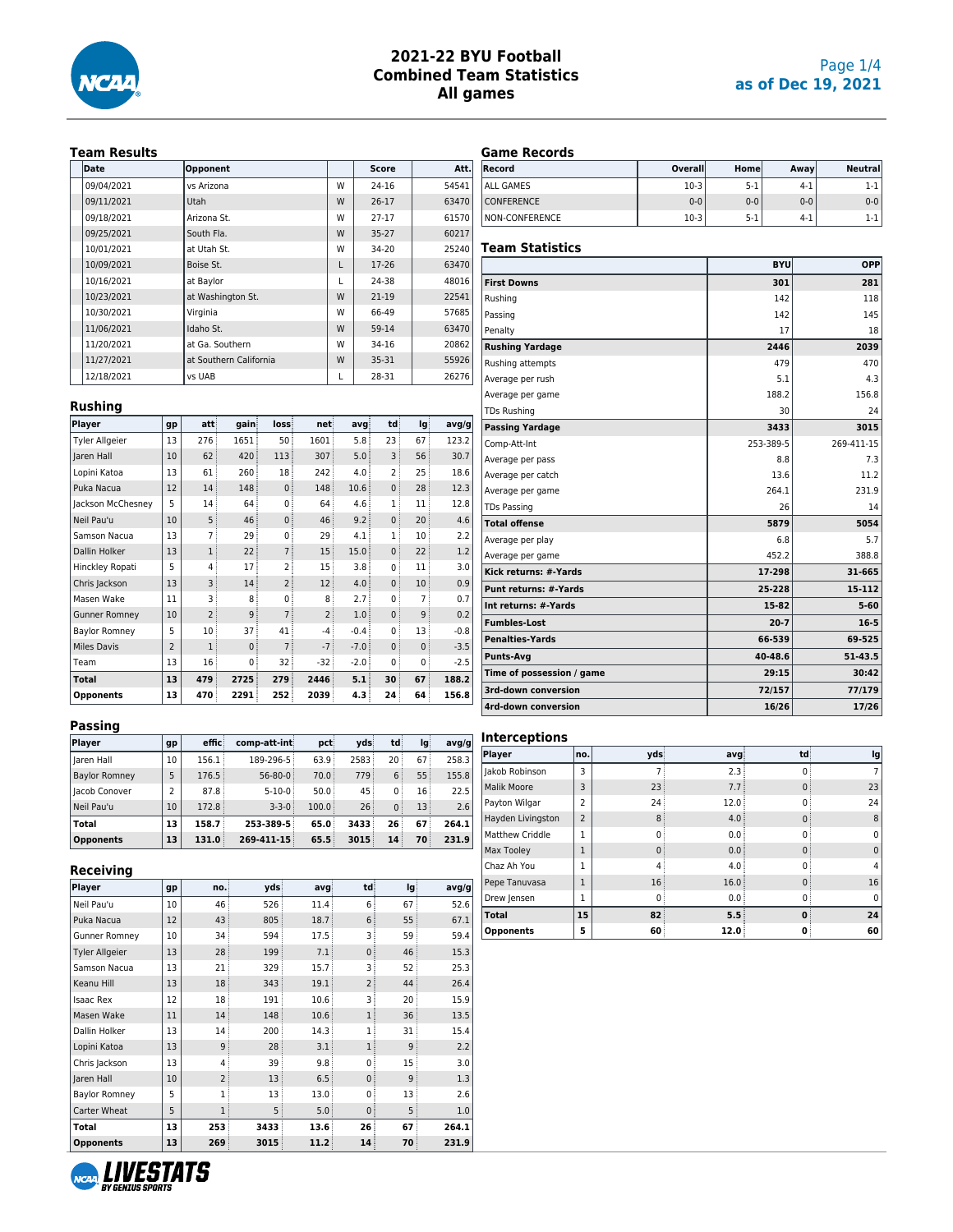

| <b>Field Goals</b>      |          |              |           |                          |                          |                                                      |                |                          |              | Punting                |     |                        |                |                |                     |                |                  |                |       |     |
|-------------------------|----------|--------------|-----------|--------------------------|--------------------------|------------------------------------------------------|----------------|--------------------------|--------------|------------------------|-----|------------------------|----------------|----------------|---------------------|----------------|------------------|----------------|-------|-----|
| Player                  | fg       | pct.         | $01 - 19$ | 20-29                    | 30-39                    | 40-49                                                | 50-99          | lg                       | blk          | Player                 | no. | yds                    | avg            |                | Ig                  | tb             | fc               | i20            | $50+$ | blk |
| Jacob Oldroyd           | $9 - 13$ | 69.2         | $0 - 0$   | $1 - 1$                  | $6 - 7$                  | $2 - 4$                                              | $0 - 1$        | 49                       | $\pmb{0}$    | Ryan Rehkow            | 40  | 1943                   | 48.6           |                | 83                  | 6<br>10        |                  | 16<br>19       | 0     |     |
| Justen Smith            | $2 - 3$  | 66.7         | $0-0$     | $0 - 1$                  | $1 - 1$                  | $1 - 1$                                              | $0 - 0$        | 40                       | $\mathbf{1}$ | <b>Total</b>           | 40  | 1943                   | 48.6           |                | 83                  | 6<br>10        |                  | 16<br>19       | 0     |     |
| <b>Opponents</b>        | 18-21    | 85.7         | 0-0       | $6-6$                    | $6 - 7$                  | $5 - 7$                                              | $1 - 1$        | 52                       | 0            | <b>Opponents</b>       | 51  | 2218                   | 43.5           |                | 65                  | 14<br>1        |                  | 14<br>16       | 1     |     |
|                         |          |              |           |                          |                          |                                                      |                |                          |              |                        |     |                        |                |                |                     |                |                  |                |       |     |
| <b>Scoring</b>          |          |              |           |                          |                          |                                                      |                |                          |              | <b>Punt Returns</b>    |     |                        |                |                |                     |                |                  |                |       |     |
|                         |          |              |           |                          | <b>PAT</b>               |                                                      |                |                          |              | Player                 |     |                        | no.            |                | yds                 |                | avg              | td             | lg    |     |
| Player                  |          | td           | fg        | kick                     | rush                     | rcv<br>pass                                          | dxp saf        |                          | pts          | Hobbs Nyberg           |     |                        | 23             | 221            |                     | 9.6            |                  | $\pmb{0}$      | 42    |     |
| <b>Tyler Allgeier</b>   |          | 23           |           | $\sim$                   |                          | $\blacksquare$                                       | $\sim$         | $\sim$                   | 138          | <b>Talmage Gunther</b> |     |                        | $\overline{2}$ | $\overline{7}$ |                     | 3.5            |                  | $\mathbf{0}$   | 5     |     |
| Jacob Oldroyd           |          |              | $9 - 13$  | 42-43                    |                          |                                                      |                | $\overline{\phantom{a}}$ | 69           | Total                  |     |                        | 25             | 228            |                     | 9.1            |                  | $\mathbf 1$    | 42    |     |
| Neil Pau'u              |          | 6            |           |                          |                          |                                                      |                | $\overline{\phantom{a}}$ | 36           | <b>Opponents</b>       |     |                        | 15             | 112            |                     | 7.5            |                  | $\pmb{0}$      | 35    |     |
| Puka Nacua              |          | 6            |           |                          |                          | $\blacksquare$                                       |                | $\sim$                   | 36           |                        |     |                        |                |                |                     |                |                  |                |       |     |
| Samson Nacua            |          | 4            |           | ÷,                       |                          | $\blacksquare$                                       |                | $\sim$                   | 24           | Kick Returns           |     |                        |                |                |                     |                |                  |                |       |     |
| Lopini Katoa            |          | 3            |           |                          |                          | $\mathbf{1}$                                         |                | ÷                        | 20           | Player                 |     |                        | no.            |                | yds                 |                | avg              | td             | lg    |     |
| Gunner Romney           |          | 3            |           |                          |                          | $\overline{\phantom{a}}$                             |                | $\overline{\phantom{a}}$ | 18           | Lopini Katoa           |     |                        | 4              | 80             |                     | 20.0           |                  | 0              | 22    |     |
| Jaren Hall              |          | 3            |           | ł,                       |                          | $\mathbf 1$<br>l,                                    |                | $\overline{\phantom{a}}$ | 18           | <b>Miles Davis</b>     |     |                        | 4              | 78             |                     | 19.5           |                  | $\pmb{0}$      | 25    |     |
| Keanu Hill              |          | 3            |           | ÷,                       | $\overline{\phantom{a}}$ | $\tilde{\phantom{a}}$                                |                | $\overline{\phantom{a}}$ | 18           | Caleb Christensen      |     |                        | 4              | 70             |                     | 17.5           |                  | $\pmb{0}$      | 21    |     |
| <b>Isaac Rex</b>        |          | 3            |           |                          |                          |                                                      |                |                          | 18           | Javelle Brown          |     |                        | $\overline{2}$ | 39             |                     | 19.5           |                  | $\pmb{0}$      | 21    |     |
| Justen Smith            |          | $\sim$       | $2 - 3$   | 11-11                    | $\sim$                   | ä,                                                   |                | $\sim$                   | 17           | Jacob Boren            |     |                        | 2              | 15             |                     | 7.5            |                  | 0              | 14    |     |
| Masen Wake              |          | $\,1$        |           |                          |                          |                                                      |                |                          | 6            | Hobbs Nyberg           |     |                        | $\mathbf{1}$   | 14             |                     | 14.0           |                  | $\pmb{0}$      | 14    |     |
| Jackson McChesney       |          | $\mathbf{1}$ |           | ÷,                       | $\sim$                   | ä,                                                   |                | $\sim$                   | 6            | <b>Total</b>           |     |                        | 17             | 298            |                     | 17.5           |                  | 0              | 25    |     |
| Dallin Holker           |          | $\,1$        |           | $\overline{\phantom{a}}$ | $\overline{\phantom{a}}$ | $\overline{\phantom{a}}$<br>$\overline{\phantom{a}}$ |                | $\sim$                   | 6            | <b>Opponents</b>       |     |                        | 31             | 665            |                     | 21.5           |                  | $\bf{0}$       | 89    |     |
| <b>Total</b>            |          | 57           | $11 - 16$ | 53-54                    | 0                        | $\mathbf{1}$<br>$\mathbf 1$                          | 0              | $\mathbf{0}$             | 430          |                        |     |                        |                |                |                     |                |                  |                |       |     |
| <b>Opponents</b>        |          | 38           | 18-21     | 33-33                    | 0                        | $\overline{2}$<br>$\overline{\mathbf{c}}$            | 0              | ${\bf 1}$                | 321          | All Purpose            |     |                        |                |                |                     |                |                  |                |       |     |
|                         |          |              |           |                          |                          |                                                      |                |                          |              | <b>Player</b>          |     | g                      | rush           | rcv            | pr                  | kr             | ir               | total          | avg/g |     |
| <b>Score by Periods</b> |          |              |           |                          |                          |                                                      |                |                          |              | <b>Tyler Allgeier</b>  |     | 13                     | 1601<br>199    |                | $\pmb{0}$           | 0              | 0                | 1800           | 138.5 |     |
| <b>Team</b>             |          | 1st          |           | 2nd                      | 3rd                      | 4th                                                  | OT             |                          | <b>TOT</b>   | Puka Nacua             |     | 12                     | 148<br>805     |                | $\pmb{0}$           | 0              | 0                | 953            | 79.4  |     |
| <b>BYU</b>              |          | 114          |           | 148                      | 70                       | 98                                                   | 0              |                          | 430          | Gunner Romney          |     | 10<br>2                | 594            |                | 0                   | 0              | 0                | 596            | 59.6  |     |
| Opponents               |          | 50           |           | 129                      | 84                       | 58                                                   | $\overline{0}$ |                          | 321          | Neil Pau'u             |     | $10\,$<br>46           | 526            |                | $\pmb{0}$           | 0              | 0                | 572            | 57.2  |     |
|                         |          |              |           |                          |                          |                                                      |                |                          |              | Samson Nacua           |     | 13<br>29               | 329            |                | $\mathbf 0$         | 0              | 0                | 358            | 27.5  |     |
|                         |          |              |           |                          |                          |                                                      |                |                          |              | Lopini Katoa           |     | 13<br>242              | 28             |                | $\mathsf 0$         | 80             | 0                | 350            | 26.9  |     |
|                         |          |              |           |                          |                          |                                                      |                |                          |              | Keanu Hill             |     | 13<br>0                | 343            |                | $\mathbf 0$         | 0              | 0                | 343            | 26.4  |     |
|                         |          |              |           |                          |                          |                                                      |                |                          |              | Jaren Hall             |     | $10$<br>307            | 13             |                | $\mathsf 0$         | $\pmb{0}$      | 0                | 320            | 32.0  |     |
|                         |          |              |           |                          |                          |                                                      |                |                          |              | Hobbs Nyberg           |     | 13<br>0                | 0              |                | 221                 | 14             | 0                | 235            | 18.1  |     |
|                         |          |              |           |                          |                          |                                                      |                |                          |              | Dallin Holker          |     | 13<br>15               | 200            |                | $\mathsf{O}\xspace$ | 0              | $\pmb{0}$        | 215            | 16.5  |     |
|                         |          |              |           |                          |                          |                                                      |                |                          |              | Isaac Rex              |     | 12<br>0                | 191            |                | 0                   | 0              | 0                | 191            | 15.9  |     |
|                         |          |              |           |                          |                          |                                                      |                |                          |              | Masen Wake             |     | 11<br>8                | 148            |                | 0                   | 0              | 0                | 156            | 14.2  |     |
|                         |          |              |           |                          |                          |                                                      |                |                          |              | <b>Miles Davis</b>     |     | $\overline{2}$<br>$-7$ | 0              |                | 0                   | 78             | 0                | 71             | 35.5  |     |
|                         |          |              |           |                          |                          |                                                      |                |                          |              | Caleb Christensen      |     | 8<br>$\pmb{0}$         | $\pmb{0}$      |                | $\mathsf{O}\xspace$ | 70             | 0                | 70             | 8.8   |     |
|                         |          |              |           |                          |                          |                                                      |                |                          |              | Jackson McChesney      |     | 5<br>64                | 0              |                | $\mathbf 0$         | 0              | 0                | 64             | 12.8  |     |
|                         |          |              |           |                          |                          |                                                      |                |                          |              | Chris Jackson          |     | 13<br>12               | 39             |                | $\pmb{0}$           | $\pmb{0}$      | 0                | 51             | 3.9   |     |
|                         |          |              |           |                          |                          |                                                      |                |                          |              | Javelle Brown          |     | 10<br>$\mathbf 0$      | 0              |                | $\mathbf 0$         | 39             | 0                | 39             | 3.9   |     |
|                         |          |              |           |                          |                          |                                                      |                |                          |              | Payton Wilgar          |     | 10<br>$\mathbf{0}$     | $\pmb{0}$      |                | 0                   | 0              | 24               | 24             | 2.4   |     |
|                         |          |              |           |                          |                          |                                                      |                |                          |              | Malik Moore            |     | 13<br>0                | 0              |                | 0                   | 0              | 23               | 23             | 1.8   |     |
|                         |          |              |           |                          |                          |                                                      |                |                          |              | Pepe Tanuvasa          |     | 13<br>$\pmb{0}$        | $\pmb{0}$      |                | $\pmb{0}$           | 0              | 16               | 16             | 1.2   |     |
|                         |          |              |           |                          |                          |                                                      |                |                          |              | Jacob Boren            |     | 13<br>$\Omega$         | 0              |                | $\mathbf 0$         | 15             | 0                | 15             | 1.2   |     |
|                         |          |              |           |                          |                          |                                                      |                |                          |              | Hinckley Ropati        |     | 5<br>15                | $\pmb{0}$      |                | $\mathsf{O}\xspace$ | 0              | $\pmb{0}$        | 15             | 3.0   |     |
|                         |          |              |           |                          |                          |                                                      |                |                          |              | <b>Baylor Romney</b>   |     | 5<br>-4                | 13             |                | 0                   | 0              | 0                | 9              | 1.8   |     |
|                         |          |              |           |                          |                          |                                                      |                |                          |              | Hayden Livingston      |     | 13<br>$\pmb{0}$        | $\pmb{0}$      |                | $\pmb{0}$           | 0              | 8                | 8              | 0.6   |     |
|                         |          |              |           |                          |                          |                                                      |                |                          |              | Talmage Gunther        |     | 13<br>$\mathbf 0$      | 0              |                | $\overline{7}$      | 0              | 0                | $\overline{7}$ | 0.5   |     |
|                         |          |              |           |                          |                          |                                                      |                |                          |              | Jakob Robinson         |     | 12<br>$\mathbf{0}$     | $\pmb{0}$      |                | $\pmb{0}$           | 0              | $\boldsymbol{7}$ | $\overline{7}$ | 0.6   |     |
|                         |          |              |           |                          |                          |                                                      |                |                          |              | Carter Wheat           |     | 5<br>$\mathbf 0$       | 5              |                | $\mathbf 0$         | 0              | 0                | 5              | 1.0   |     |
|                         |          |              |           |                          |                          |                                                      |                |                          |              | Chaz Ah You            |     | 8<br>$\pmb{0}$         | $\pmb{0}$      |                | $\mathsf{O}\xspace$ | 0              | 4                | $\sqrt{4}$     | 0.5   |     |
|                         |          |              |           |                          |                          |                                                      |                |                          |              | Jackson Kaufusi        |     | 9<br>$\mathbf 0$       | 0              |                | 0                   | $\overline{2}$ | 0                | 2              | 0.2   |     |
|                         |          |              |           |                          |                          |                                                      |                |                          |              | <b>Total</b>           |     | 13                     | 2446<br>3433   |                | 228                 | 298            | 82               | 6487           | 499.0 |     |
|                         |          |              |           |                          |                          |                                                      |                |                          |              | <b>Opponents</b>       |     | 13                     | 2039<br>3015   |                | 112                 | 665            | 60               | 5891           | 453.2 |     |
|                         |          |              |           |                          |                          |                                                      |                |                          |              |                        |     |                        |                |                |                     |                |                  |                |       |     |
|                         |          |              |           |                          |                          |                                                      |                |                          |              | <b>Total Offense</b>   |     |                        |                |                |                     |                |                  |                |       |     |
|                         |          |              |           |                          |                          |                                                      |                |                          |              | Player                 |     | $\boldsymbol{g}$       | plays          |                | rush                | pass           |                  | total          | avg/g |     |
|                         |          |              |           |                          |                          |                                                      |                |                          |              | Jaren Hall             |     | 10                     | 358            | 307            |                     | 2583           |                  | 2890           | 289.0 |     |
|                         |          |              |           |                          |                          |                                                      |                |                          |              | Tyler Allgeier         |     | 13                     | 276            | 1601           |                     | $\mathbf 0$    |                  | 1601           | 123.2 |     |
|                         |          |              |           |                          |                          |                                                      |                |                          |              | <b>Baylor Romney</b>   |     | 5                      | 90             | $-4$           |                     | 779            | 775              |                | 155.0 |     |
|                         |          |              |           |                          |                          |                                                      |                |                          |              | Lopini Katoa           |     | 13                     | 61             | 242            |                     | $\overline{0}$ | 242              |                | 18.6  |     |
|                         |          |              |           |                          |                          |                                                      |                |                          |              | Puka Nacua             |     | 12                     | $14\,$         | 148            |                     | $\mathbf 0$    | 148              |                | 12.3  |     |
|                         |          |              |           |                          |                          |                                                      |                |                          |              | Neil Pau'u             |     | 10                     | 8              | 46             |                     | 26             | 72               |                | 7.2   |     |

Chris Jackson

Jackson McChesney 5 14 64 0 64 12.8 Jacob Conover 2 10 0 45 45 22.5 Samson Nacua 13 7 29 0 29 2.2<br>Dallin Holker 13 13 1 15 0 15 1.2 0allin Holker 13 1 15 0 15 1.2<br>
Hinckley Ropati 5 4 15 0 15 3.0<br>
Chris Jackson 13 3 12 0 12 0.9 Hinckley Ropati **5** 15 15 0 15 3.0<br>
Chris Jackson 13 3 12 0 12 0.9

Masen Wake  $\begin{array}{|c|c|c|c|c|}\n11 & 3 & 8 & 0 & 8 & 0.7 \\
\hline\n\text{Gunner Romney} & & & 10 & 2 & 2 & 0 & 2 & 0.2\n\end{array}$ Gunner Romney 10 2 2 0 2 0.2<br>Miles Davis 2 1 -7 0 -7 -3.5 Miles Davis 2 1 -7 0 -7 -3.5<br> **13 868 2446 3433 5879 452.2 Total 13 868 2446 3433 5879 452.2 Opponents 13 881 2039 3015 5054 388.8**

**Team Defense**

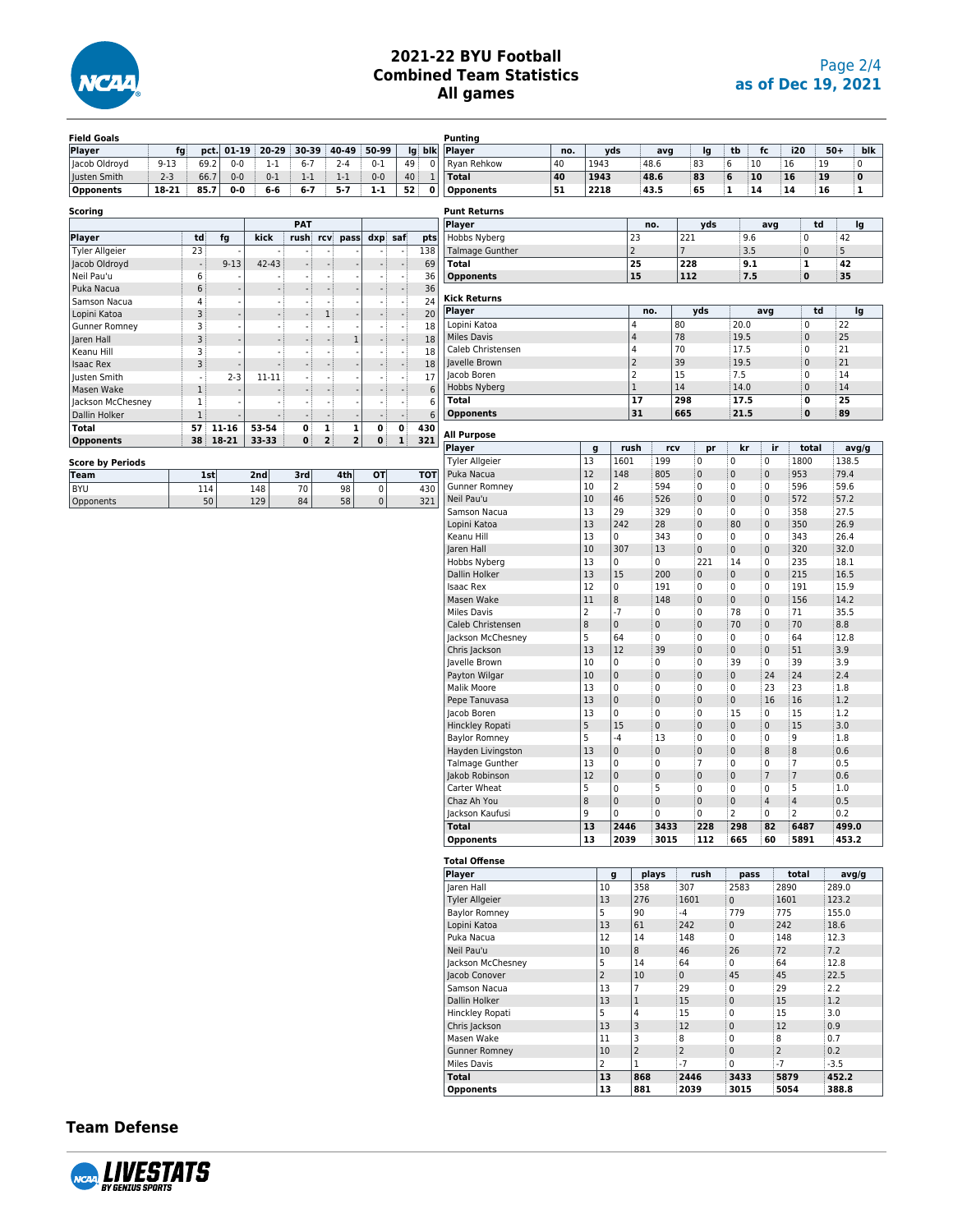

|    |                            |                |                        | <b>Tackles</b> |                   | <b>Sacks</b> | <b>Pass defense</b> |                         | <b>Fumbles</b> |                | blkd           |              |          |        |
|----|----------------------------|----------------|------------------------|----------------|-------------------|--------------|---------------------|-------------------------|----------------|----------------|----------------|--------------|----------|--------|
| ## | <b>Player</b>              | gp             | $\mathsf{u}\mathsf{a}$ | a              | tot               | tfl/yds      | $no-yds$            | int-yds brup qbh fr-yds |                |                |                | ff           | kick saf |        |
| 33 | Ben Bywater                | 13             | 57                     | 45             | 102               | $8.5 - 16$   | $1 - 4$             |                         |                | 1              |                |              |          |        |
| 31 | <b>Max Tooley</b>          | 12             | 37                     | 31             | 68                | $4.5 - 18$   | $1 - 1$             | $1 - 0$                 | 3              |                |                |              |          |        |
| 49 | Payton Wilgar              | 10             | 29                     | 27             | 56                | $6 - 20$     | $1.5 - 12$          | $2 - 24$                | 4              | 1              |                | 1            |          |        |
| 92 | <b>Tyler Batty</b>         | 12             | 23                     | 20             | 43                | $5 - 29$     | $3.5 - 27$          |                         |                | $\overline{2}$ |                | $\mathbf 1$  |          |        |
| 45 | Pepe Tanuvasa              | 13             | 23                     | 19             | 42                | $7 - 34$     | $3 - 28$            | $1 - 16$                |                | 3              |                |              |          |        |
| 3  | Chaz Ah You                | 8              | 18                     | 21             | 39                | $0.5 - 1$    |                     | $1 - 4$                 | $\overline{2}$ | $\mathbf 1$    |                | $\mathbf 1$  |          |        |
| 5  | D'Angelo Mandell           | 13             | 25                     | 11             | 36                | $1 - 1$      |                     |                         | 4              |                |                |              |          |        |
| 22 | Ammon Hannemann            | 10             | 25                     | 9              | 34                |              |                     |                         | 1              | $\mathbf{1}$   |                |              |          |        |
| 12 | <b>Malik Moore</b>         | 13             | 20                     | 13             | 33                |              |                     | $3 - 23$                | 3 <sup>1</sup> |                |                |              |          |        |
| 10 | Morgan Pyper               | 13             | 15                     | 17             | 32                | $0.5 - 2$    |                     |                         |                |                |                |              |          |        |
| 46 | Drew Jensen                | 13             | 12                     | 20             | 32                | $0.5 - 0$    |                     | $1-0$                   | $\mathbf 1$    |                | $\blacksquare$ |              |          |        |
| 41 | Keenan Pili                | 3              | 14                     | 17             | 31                | $3.5 - 16$   | $1.5 - 12$          |                         |                | 1              |                |              |          |        |
| 95 | Caden Haws                 | 11             | 11                     | 20             | 31                | $3-2$        | $1.5 - 0$           |                         | $\overline{2}$ | $\mathbf 1$    |                | 1            |          |        |
| 0  | Jakob Robinson             | 12             | 24                     | 5              | 29                |              |                     | $3 - 7$                 | 4              |                |                |              |          |        |
| 18 | Kaleb Hayes                | 13             | 21                     | 5              | 26                |              |                     |                         | 12             |                |                |              |          |        |
| 62 | Atunaisa Mahe              | 12             | 12                     | 14             | 26                | $5 - 24$     | $1.5 - 13$          |                         |                | $\mathbf 1$    |                |              |          |        |
| 58 | Uriah Leiataua             | 13             | 16                     | 10             | 26                | $4 - 22$     | $2.5 - 20$          |                         |                | $\mathbf 1$    | $1-0$          | $\mathbf 1$  |          |        |
| 91 | <b>Earl Tuioti-Mariner</b> | 13             | 6                      | 19             | 25                | $2 - 13$     | $1 - 11$            |                         |                | $\mathbf 1$    |                |              |          |        |
| 98 | <b>Gabe Summers</b>        | 13             | 12                     | 12             | 24                | $1 - 5$      |                     | $\blacksquare$          |                | 3              |                |              |          |        |
| 20 | Jacob Boren                | 13             | 13                     | $\overline{7}$ | 20                |              |                     |                         | 2 <sup>1</sup> |                |                | $\mathbf 1$  |          |        |
| 38 | Jackson Kaufusi            | 9              | 8                      | 7              | 15                |              |                     |                         |                |                |                |              |          |        |
| 28 | Hayden Livingston          | 13             | 10                     | 3              | 13                |              |                     | $2 - 8$                 | 2 <sup>1</sup> |                | $1-0$          |              |          |        |
| 17 | <b>Matthew Criddle</b>     | 9              | 8                      | 5              | 13                |              |                     | $1 - 0$                 | 1              |                |                |              |          |        |
| 11 | <b>Isaiah Herron</b>       | 10             | 9                      | 4              | 13                |              |                     |                         | 3              |                | $1 - 0$        |              |          |        |
| 94 | John Nelson                | 13             | 6                      | 6              | 12                | $2 - 3$      | $0.5 - 2$           | $\mathbf{r}$ .          | 1              |                |                |              |          |        |
| 53 | Fisher Jackson             | 9              | 5                      | 4              | 9                 | $1-3$        | $0.5 - 2$           | $\bullet$ $\bullet$     | $\overline{2}$ |                |                |              |          |        |
| 51 | Alden Tofa                 | 7              | $\overline{2}$         | 5              | $\overline{7}$    | $1-6$        | $1-6$               |                         |                |                |                |              |          |        |
| 7  | George Udo                 | 5              | 3                      | $\overline{2}$ | 5                 |              |                     |                         |                |                |                |              |          |        |
| 93 | <b>Blake Mangelson</b>     | I              | 3                      | 2              | 5                 | $2 - 3$      |                     | $\bullet$               |                | 1              |                |              |          | $\sim$ |
| 29 | <b>Shamon Willis</b>       | 11             | $\overline{2}$         | $\overline{2}$ | $\overline{4}$    |              |                     | $\blacksquare$          |                |                |                |              |          |        |
| 55 | Lorenzo Fauatea            | 5              | 2                      | $\overline{2}$ | 4                 |              |                     | $\mathbf{r}$            |                |                | $1-0$          | 1            |          |        |
| 19 | Javelle Brown              | 10             | $\overline{2}$         | 1 <sup>3</sup> | $\overline{3}$    |              |                     | $\blacksquare$          |                |                |                |              |          |        |
| 5  | Chris Jackson              | 13             | $\overline{3}$         |                | $\overline{3}$    |              |                     | ×.                      |                |                |                |              |          |        |
| 34 | Josh Wilson                | 8              | $\overline{2}$         |                | $2^{\frac{1}{2}}$ |              |                     | ×.                      | 1              |                |                |              |          |        |
| 99 | Alema Pilimai              | 1              | $\mathbf{1}$           | $\mathbf{1}$   | $\overline{2}$    | $0.5 - 0$    | $\blacksquare$      | $\sim$                  | тł             |                |                |              |          |        |
| 36 | <b>Talmage Gunther</b>     | 13             | 2 <sup>1</sup>         |                | $\overline{2}$    |              |                     | $\bullet$ .             |                |                |                | 1            |          |        |
| 43 | Jared Kapisi               | 11             | $\mathbf{1}$           | $\mathbf{1}$   | 2 <sup>1</sup>    | $0.5 - 1$    |                     | $\cdot$ :               | $\cdot$ :      |                |                |              |          |        |
| 26 | <b>Mitchell Price</b>      | 12             | 1                      | 1              | $\overline{2}$    |              |                     | л.                      |                |                |                |              |          |        |
| 84 | <b>Austin Riggs</b>        | 12             |                        | 1              | $\mathbf{1}$      |              | $\bullet$           | πŧ                      | $\cdot$ :      |                |                |              |          |        |
| 25 | Tyler Allgeier             | 13             | 1                      |                | $\mathbf{1}$      |              | $\blacksquare$      | ×.                      |                |                |                | $\mathbf{1}$ |          |        |
| 16 | Jacques Wilson             | 3              | $\mathbf{1}$           |                | $\mathbf{1}$      |              | $\cdot$             | $\mathbf{r}$            |                |                |                |              |          |        |
| 35 | Ethan Slade                | $\overline{c}$ |                        | 1              | 1                 |              |                     | н.                      |                |                |                |              |          |        |

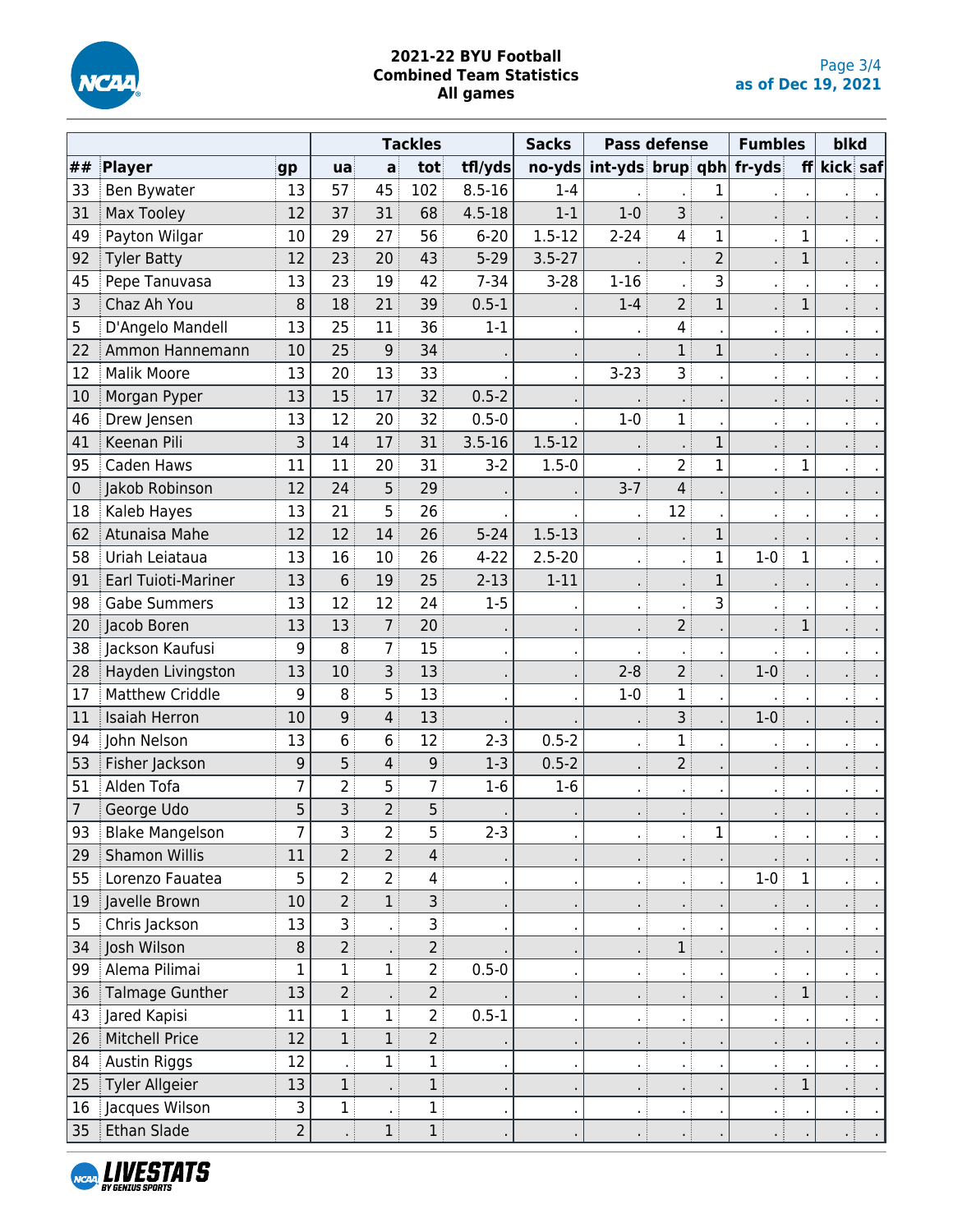

|                |                        |    |     | <b>Tackles</b> |     | <b>Sacks</b> |        | <b>Pass defense</b>                          |                | <b>Fumbles</b> | blkd    |    |             |           |
|----------------|------------------------|----|-----|----------------|-----|--------------|--------|----------------------------------------------|----------------|----------------|---------|----|-------------|-----------|
| ##             | Player                 | gp | ua  | a              | tot | trflyds      |        | $\frac{1}{2}$ no-yds int-yds brup qbh fr-yds |                |                |         |    | ff kick saf |           |
| 90             | Jacob Palu             | 2  |     |                |     |              |        |                                              | $\blacksquare$ |                |         |    |             | $\bullet$ |
| 32             | <b>Nick Nethercott</b> | 2  |     |                |     |              |        |                                              | $\blacksquare$ |                |         |    |             |           |
| 57             | Josh Larsen            | 3  |     |                |     |              |        |                                              | ٠.             |                |         |    |             |           |
| $\overline{4}$ | Caleb Christensen      | 8  |     |                |     |              |        |                                              | $\blacksquare$ |                |         |    |             |           |
| 97             | <b>Hunter Greer</b>    | 1  |     |                |     |              |        | $\mathbf{r}$                                 | $\blacksquare$ |                |         |    |             |           |
| 50             | Jacob Bosco            |    |     |                |     |              |        |                                              | $\blacksquare$ |                |         |    |             |           |
| 37             | Justen Smith           | 4  |     |                |     |              |        | $\blacksquare$                               | $\blacksquare$ |                |         |    |             |           |
| 1              | Keanu Hill             | 13 |     |                |     |              |        |                                              | $\blacksquare$ |                |         |    | 1           |           |
| 30             | Jason Money            |    |     |                |     |              |        |                                              | $\blacksquare$ |                |         |    |             |           |
| 54             | Kade Pupunu            |    |     |                |     |              |        |                                              | $\blacksquare$ |                |         |    |             |           |
| 3              | Jaren Hall             | 10 |     |                |     |              |        | $\blacksquare$                               | $\blacksquare$ |                | 1-0     |    |             |           |
| 56             | Clark Barrington       | 12 |     |                |     |              |        |                                              | $\blacksquare$ |                | $1-0$   |    |             |           |
| 12             | Puka Nacua             | 12 |     |                |     |              |        |                                              |                |                | $1-0$   |    |             |           |
|                | <b>Totals</b>          | 13 | 489 | 396            | 885 | 59-219       | 20-138 | 15-82                                        | 48             | 19             | $7 - 0$ | 9  |             | $\bf{0}$  |
|                | Opponents              | 13 | 463 | 390            | 853 | 57-212       | 15-114 | $5 - 60$                                     | 36             | 21             | $8 - 8$ | 12 |             |           |

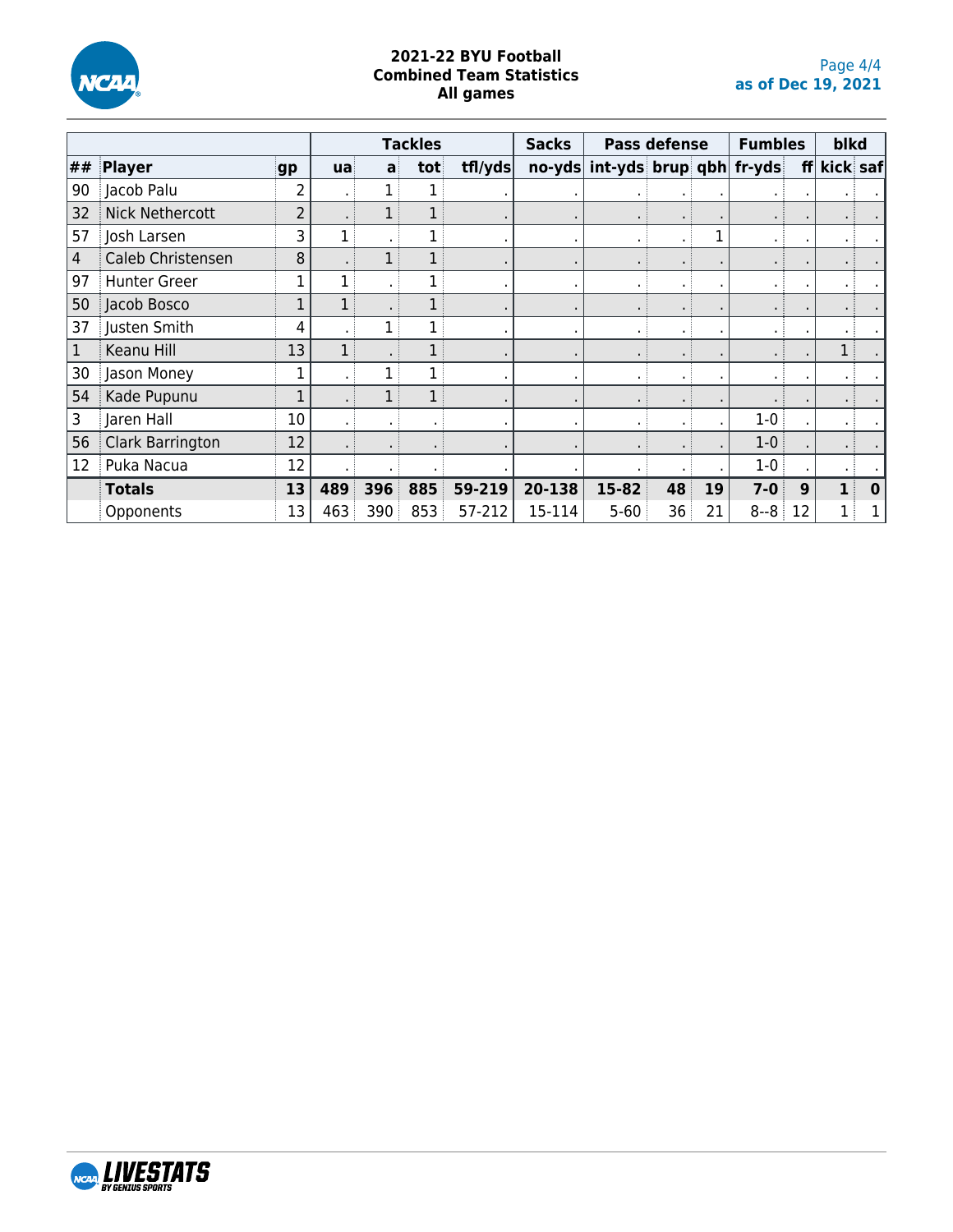

## **2021-22 BYU Football Individual Statistics All games**

# **Rushing**

| <b>Player</b>         | gp             | att            | gain | loss           | net            | avg    | td             | lg             | avg/g  |
|-----------------------|----------------|----------------|------|----------------|----------------|--------|----------------|----------------|--------|
| <b>Tyler Allgeier</b> | 13             | 276            | 1651 | 50             | 1601           | 5.8    | 23             | 67             | 123.2  |
| Jaren Hall            | 10             | 62             | 420  | 113            | 307            | 5.0    | 3              | 56             | 30.7   |
| Lopini Katoa          | 13             | 61             | 260  | 18             | 242            | 4.0    | 2              | 25             | 18.6   |
| Jackson McChesney     | 5              | 14             | 64   | $\Omega$       | 64             | 4.6    | $\mathbf{1}$   | 11             | 12.8   |
| Puka Nacua            | 12             | 14             | 148  | 0              | 148            | 10.6   | 0              | 28             | 12.3   |
| <b>Baylor Romney</b>  | 5              | 10             | 37   | 41             | $-4$           | $-0.4$ | 0              | 13             | $-0.8$ |
| Samson Nacua          | 13             | 7              | 29   | 0              | 29             | 4.1    | 1              | 10             | 2.2    |
| Neil Pau'u            | 10             | 5              | 46   | $\mathbf{0}$   | 46             | 9.2    | $\mathbf{0}$   | 20             | 4.6    |
| Hinckley Ropati       | 5              | 4              | 17   | 2              | 15             | 3.8    | 0              | 11             | 3.0    |
| Masen Wake            | 11             | 3              | 8    | 0              | 8              | 2.7    | 0              | $\overline{7}$ | 0.7    |
| Chris Jackson         | 13             | 3              | 14   | 2              | 12             | 4.0    | 0              | 10             | 0.9    |
| <b>Gunner Romney</b>  | 10             | $\overline{2}$ | 9    | $\overline{7}$ | $\overline{2}$ | 1.0    | $\overline{0}$ | 9              | 0.2    |
| <b>Miles Davis</b>    | $\overline{2}$ | 1              | 0    | 7              | $-7$           | $-7.0$ | 0              | 0              | $-3.5$ |
| Dallin Holker         | 13             | $\mathbf{1}$   | 22   | $\overline{7}$ | 15             | 15.0   | $\overline{0}$ | 22             | 1.2    |
| Team                  | 13             | 16             | 0    | 32             | $-32$          | $-2.0$ | 0              | 0              | $-2.5$ |
| Total                 | 13             | 479            | 2725 | 279            | 2446           | 5.1    | 30             | 67             | 188.2  |
| <b>Opponents</b>      | 13             | 470            | 2291 | 252            | 2039           | 4.3    | 24             | 64             | 156.8  |

# **Passing**

| Player               | gp |                 | efficicomp-att-inti                         | pct                   |    |          |       | ydsi tdi lgi avg/g    |
|----------------------|----|-----------------|---------------------------------------------|-----------------------|----|----------|-------|-----------------------|
| Haren Hall           | 10 | 156.1:          | 189-296-5                                   |                       |    |          |       | 63.9 2583 20 67 258.3 |
| <b>Baylor Romney</b> | 5  | 176.5           | $56 - 80 - 0$                               | 70.0                  |    |          |       | 779 6 55 155.8        |
| I Jacob Conover      | 2  | 87.8            | $5 - 10 - 0$                                | 50.0                  | 45 |          | 0:16: | 22.5                  |
| l Neil Pau'u         | 10 | 172.8           |                                             | $3 - 3 - 0$ : 100.0 : |    | 26:0:13: |       | 2.6                   |
| Total                | 13 | $158.7^{\circ}$ | 253-389-5 65.0 3433 26 67 264.1             |                       |    |          |       |                       |
| Opponents            |    |                 | $13 131.0 269-411-15 65.5 3015 14 70 231.9$ |                       |    |          |       |                       |

# **Receiving**

| Player                | gp | no.            | vds  | avg  | td             | lg | avg/g |
|-----------------------|----|----------------|------|------|----------------|----|-------|
| Neil Pau'u            | 10 | 46             | 526  | 11.4 | 6              | 67 | 52.6  |
| Puka Nacua            | 12 | 43             | 805  | 18.7 | 6              | 55 | 67.1  |
| <b>Gunner Romney</b>  | 10 | 34             | 594  | 17.5 | 3              | 59 | 59.4  |
| <b>Tyler Allgeier</b> | 13 | 28             | 199  | 7.1  | $\mathbf{0}$   | 46 | 15.3  |
| Samson Nacua          | 13 | 21             | 329  | 15.7 | 3              | 52 | 25.3  |
| Keanu Hill            | 13 | 18             | 343  | 19.1 | $\overline{2}$ | 44 | 26.4  |
| <b>Isaac Rex</b>      | 12 | 18             | 191  | 10.6 | 3              | 20 | 15.9  |
| Masen Wake            | 11 | 14             | 148  | 10.6 | $\mathbf{1}$   | 36 | 13.5  |
| Dallin Holker         | 13 | 14             | 200  | 14.3 | $\overline{1}$ | 31 | 15.4  |
| Lopini Katoa          | 13 | 9              | 28   | 3.1  | $\mathbf{1}$   | 9  | 2.2   |
| Chris Jackson         | 13 | 4              | 39   | 9.8  | 0              | 15 | 3.0   |
| Iaren Hall            | 10 | $\overline{2}$ | 13   | 6.5  | $\mathbf{0}$   | 9  | 1.3   |
| <b>Baylor Romney</b>  | 5  | 1              | 13   | 13.0 | 0              | 13 | 2.6   |
| Carter Wheat          | 5  | 1              | 5    | 5.0  | $\mathbf{0}$   | 5  | 1.0   |
| Total                 | 13 | 253            | 3433 | 13.6 | 26             | 67 | 264.1 |
| <b>Opponents</b>      | 13 | 269            | 3015 | 11.2 | 14             | 70 | 231.9 |

# **Punt Returns**

| Player                 | no.l | vds  | avg  | td: | Ig |
|------------------------|------|------|------|-----|----|
| Hobbs Nyberg           | 23   | 221: | 9.6: |     | 42 |
| <b>Talmage Gunther</b> |      |      | 3.5  |     |    |
| <b>Total</b>           | 25   | 228  | 9.1  |     | 42 |
| <b>Opponents</b>       | 15   | 112  | 7.5  |     | 35 |

#### **Interceptions**

| Player                 | no.            | vds      | avg  | td | <b>lg</b> |
|------------------------|----------------|----------|------|----|-----------|
| Jakob Robinson         | 3              |          | 2.3  |    |           |
| <b>Malik Moore</b>     | 3              | 23       | 7.7  |    | 23        |
| Payton Wilgar          | $\mathcal{P}$  | 24       | 12.0 |    | 24        |
| Hayden Livingston      | $\overline{2}$ | 8        | 4.0  |    | 8         |
| <b>Matthew Criddle</b> | 1              | 0        | 0.0  |    | 0         |
| Max Tooley             | 1              | $\Omega$ | 0.0  |    | 0         |
| Chaz Ah You            | 1              | 4        | 4.0  |    |           |
| Pepe Tanuvasa          | 1              | 16       | 16.0 |    | 16        |
| Drew Jensen            | 1              | 0        | 0.0  |    |           |
| <b>Total</b>           | 15             | 82       | 5.5  | n  | 24        |
| <b>Opponents</b>       | 5              | 60       | 12.0 |    | 60        |

# **Kick Returns**

| Player             | no.                      | vds | avg  | td | Ig |
|--------------------|--------------------------|-----|------|----|----|
| Lopini Katoa       | 4                        | 80  | 20.0 |    | 22 |
| <b>Miles Davis</b> | 4                        | 78  | 19.5 |    | 25 |
| Caleb Christensen  | 4                        | 70  | 17.5 |    | 21 |
| Javelle Brown      | $\overline{\phantom{0}}$ | 39  | 19.5 |    | 21 |
| Jacob Boren        | 2                        | 15  | 7.5  |    | 14 |
| Hobbs Nyberg       |                          | 14  | 14.0 |    | 14 |
| <b>Total</b>       | 17                       | 298 | 17.5 |    | 25 |
| <b>Opponents</b>   | 31                       | 665 | 21.5 |    | 89 |

### **Fumble Returns**

| <b>Player</b>    | no. | vds | avg | td |  |
|------------------|-----|-----|-----|----|--|
| Total            | u   |     | 0.0 |    |  |
| <b>Opponents</b> | 0   | -8  | 0.0 | w  |  |

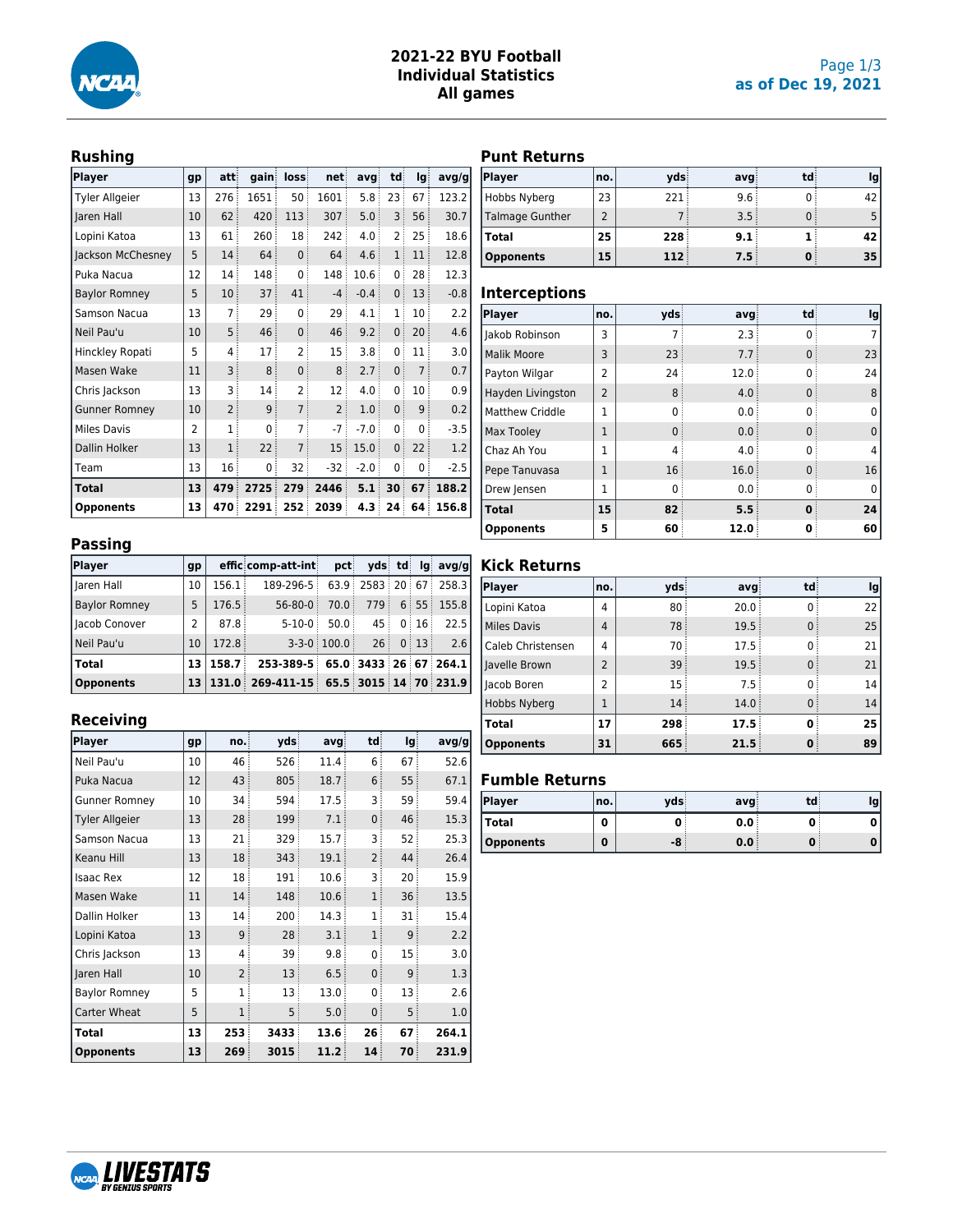

# **2021-22 BYU Football Individual Statistics All games**

**Punting**

**Kickoffs**

#### **Scoring**

|                       |    |          | <b>PAT</b> |   |   |                       |   |   |     |  |
|-----------------------|----|----------|------------|---|---|-----------------------|---|---|-----|--|
| <b>Player</b>         | td | fg       | kick       |   |   | rush rcv pass dxp saf |   |   | pts |  |
| <b>Tyler Allgeier</b> | 23 |          |            |   |   |                       |   |   | 138 |  |
| Jacob Oldroyd         |    | $9 - 13$ | $42 - 43$  |   |   |                       |   |   | 69  |  |
| Neil Pau'u            | 6  |          |            |   |   |                       |   |   | 36  |  |
| Puka Nacua            | 6  |          |            |   |   |                       |   |   | 36  |  |
| Samson Nacua          | 4  |          |            |   |   |                       |   |   | 24  |  |
| Lopini Katoa          | 3  |          |            |   |   |                       |   |   | 20  |  |
| <b>Gunner Romney</b>  | 3  |          |            |   |   |                       |   |   | 18  |  |
| Jaren Hall            | 3  |          |            |   |   | 1                     |   |   | 18  |  |
| Keanu Hill            | 3  |          |            |   |   |                       |   |   | 18  |  |
| <b>Isaac Rex</b>      | 3  |          |            |   |   |                       |   |   | 18  |  |
| Justen Smith          |    | $2 - 3$  | $11 - 11$  |   |   |                       |   |   | 17  |  |
| Masen Wake            | 1  |          |            |   |   |                       |   |   | 6   |  |
| Jackson McChesney     |    |          |            |   |   |                       |   |   | 6   |  |
| Dallin Holker         |    |          |            |   |   |                       |   |   | 6   |  |
| Total                 | 57 | 11-16    | 53-54      | ŋ | 1 | 1                     | 0 | 0 | 430 |  |
| <b>Opponents</b>      | 38 | 18-21    | $33 - 33$  | 0 |   | $\overline{2}$        | 0 |   | 321 |  |

| <b>Total Offense</b>  |                |                |               |              |       |        |
|-----------------------|----------------|----------------|---------------|--------------|-------|--------|
| <b>Player</b>         | g              | plays          | rush          | pass         | total | avg/g  |
| Jaren Hall            | 10             | 358            | 307           | 2583         | 2890  | 289.0  |
| <b>Tyler Allgeier</b> | 13             | 276            | 1601          | $\mathbf{0}$ | 1601  | 123.2  |
| <b>Baylor Romney</b>  | 5              | 90             | $-4$          | 779          | 775   | 155.0  |
| Lopini Katoa          | 13             | 61             | 242           | $\mathbf{0}$ | 242   | 18.6   |
| Puka Nacua            | 12             | 14             | 148           | 0            | 148   | 12.3   |
| Neil Pau'u            | 10             | 8              | 46            | 26           | 72    | 7.2    |
| Jackson McChesney     | 5              | 14             | 64            | 0            | 64    | 12.8   |
| Jacob Conover         | $\overline{2}$ | 10             | $\Omega$      | 45           | 45    | 22.5   |
| Samson Nacua          | 13             | 7              | 29            | 0            | 29    | 2.2    |
| Dallin Holker         | 13             | $\mathbf{1}$   | 15            | 0            | 15    | 1.2    |
| Hinckley Ropati       | 5              | 4              | 15            | 0            | 15    | 3.0    |
| Chris Jackson         | 13             | 3              | 12            | 0            | 12    | 0.9    |
| Masen Wake            | 11             | 3              | 8             | 0            | 8     | 0.7    |
| <b>Gunner Romney</b>  | 10             | $\overline{2}$ | $\mathcal{P}$ | 0            | 2     | 0.2    |
| <b>Miles Davis</b>    | 2              | 1              | $-7$          | 0            | $-7$  | $-3.5$ |
| Team                  | 13             | $\mathbf{0}$   | $-32$         | 0            | $-32$ | $-2.5$ |
| Total                 | 13             | 868            | 2446          | 3433         | 5879  | 452.2  |
| <b>Opponents</b>      | 13             | 881            | 2039          | 3015         | 5054  | 388.8  |

## **Field Goals**

| Player                                                             |  |  |  | fg pct. 01-19 20-29 30-39 40-49 50-99 Ig blk |    |  |
|--------------------------------------------------------------------|--|--|--|----------------------------------------------|----|--|
| Jacob Oldroyd   9-13   69.2   0-0   1-1   6-7   2-4   0-1   49   0 |  |  |  |                                              |    |  |
| usten Smith   2-3   66.7   0-0   0-1   1-1   1-1   0-0             |  |  |  |                                              | 40 |  |
| Opponents   18-21   85.7   0-0   6-6   6-7   5-7   1-1   52   0    |  |  |  |                                              |    |  |

# **FG Sequence**

| . <b>. </b>         |                  |                 |
|---------------------|------------------|-----------------|
| Team Name           | <b>BYU</b>       | Opponents       |
| Utah                | $(37)$ , $(21)$  | 49, (47)        |
| Boise St.           | (30)             | (41)            |
| Utah St.            | 45, (32), (49)   | (52),(45)       |
| South Fla.          | 22               | $(29)$ , $(42)$ |
| Southern California | $\left( \right)$ | (26),(33),(37)  |
| Arizona St.         |                  | (40)            |
| Baylor              |                  | (31)            |
| Ga. Southern        |                  | (38)            |
| <b>UAB</b>          |                  | (38)            |

| Player           | no.           | <b>yds</b>                                      |              |       | avg tb ob retn net ydln |  |
|------------------|---------------|-------------------------------------------------|--------------|-------|-------------------------|--|
| Iacob Oldroyd    |               | 62   3746   60.4   35   1                       |              |       |                         |  |
| Justen Smith     | 18            | $1123$ 62.4 6                                   |              | ∃ O   |                         |  |
| Cash Peterman    | $\mathcal{P}$ | $ 130\rangle$                                   | $65.0 \pm 1$ | . ∂ ∩ |                         |  |
| <b>Total</b>     |               | $82 \mid 4999 \mid 61.0 \mid 42 \mid 1 \mid 31$ |              |       | $38.2$ 26               |  |
| <b>Opponents</b> | 68            | 4092 60.2 44 3 17 38.1 26                       |              |       |                         |  |

**Player no. yds avg lg tb fc i20 50+ blk** Ryan Rehkow 40 1943 48.6 83 6 10 16 19 0 **Total 40 1943 48.6 83 6 10 16 19 0 Opponents 51 2218 43.5 65 1 14 14 16 1**

Numbers in (parentheses) indicate field goal was made

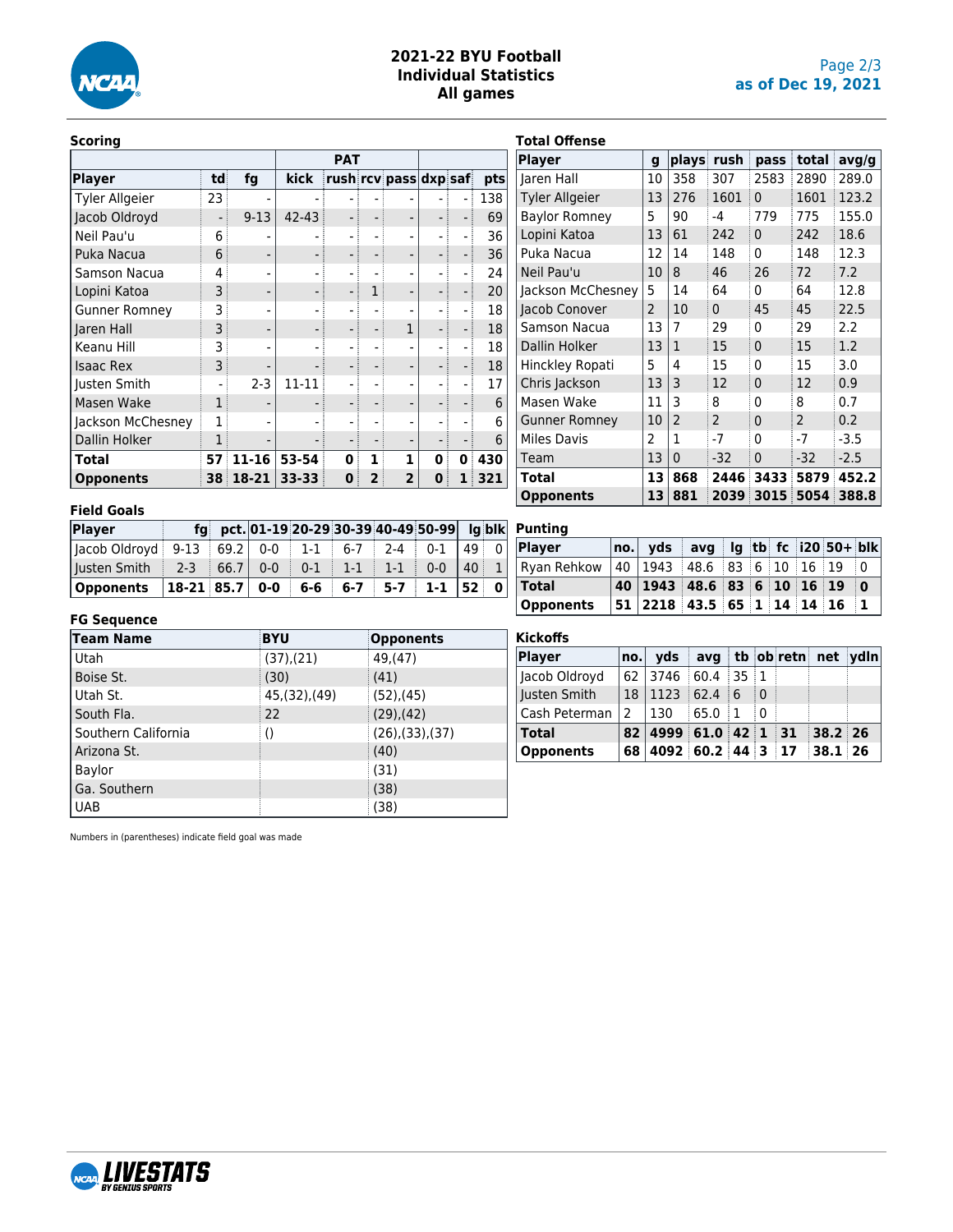

# **2021-22 BYU Football Individual Statistics All games**

### **All Purpose**

| <b>Player</b>          | g  | rush            | rcv            | pr             | kr             | iri            | total          | avg/g  |
|------------------------|----|-----------------|----------------|----------------|----------------|----------------|----------------|--------|
| <b>Tyler Allgeier</b>  | 13 | 1601            | 199            | 0              | 0              | 0              | 1800           | 138.5  |
| Puka Nacua             | 12 | 148             | 805            | 0              | 0              | 0              | 953            | 79.4   |
| <b>Gunner Romney</b>   | 10 | 2               | 594            | 0              | 0              | 0              | 596            | 59.6   |
| Neil Pau'u             | 10 | 46 <sup>3</sup> | 526            | $\mathbf 0$    | 0              | 0              | 572            | 57.2   |
| Samson Nacua           | 13 | 29              | 329            | 0              | 0              | 0              | 358            | 27.5   |
| Lopini Katoa           | 13 | 242             | 28             | $\overline{0}$ | 80             | 0              | 350            | 26.9   |
| Keanu Hill             | 13 | 0               | 343            | 0              | 0              | 0              | 343            | 26.4   |
| Jaren Hall             | 10 | 307             | 13             | $\overline{0}$ | $\overline{0}$ | 0              | 320            | 32.0   |
| Hobbs Nyberg           | 13 | 0               | 0              | 221            | 14             | 0              | 235            | 18.1   |
| Dallin Holker          | 13 | 15              | 200            | $\mathbf 0$    | 0 <sup>3</sup> | $\overline{0}$ | 215            | 16.5   |
| <b>Isaac Rex</b>       | 12 | 0               | 191            | 0              | 0              | 0              | 191            | 15.9   |
| Masen Wake             | 11 | 8               | 148            | $\mathbf 0$    | 0              | 0              | 156            | 14.2   |
| <b>Miles Davis</b>     | 2  | $-7$            | 0              | 0              | 78             | 0              | 71             | 35.5   |
| Caleb Christensen      | 8  | $\mathbf 0$     | $\overline{0}$ | $\mathbf 0$    | 70             | $\overline{0}$ | 70             | 8.8    |
| Jackson McChesney      | 5  | 64              | 0              | 0              | 0              | 0              | 64             | 12.8   |
| Chris Jackson          | 13 | 12              | 39             | $\mathbf 0$    | 0              | 0              | 51             | 3.9    |
| Javelle Brown          | 10 | 0               | 0              | 0              | 39             | 0              | 39             | 3.9    |
| Payton Wilgar          | 10 | $\mathbf 0$     | $\mathbf{0}$   | $\mathbf 0$    | 0:             | 24             | 24             | 2.4    |
| <b>Malik Moore</b>     | 13 | 0               | 0              | 0              | 0              | 23             | 23             | 1.8    |
| Pepe Tanuvasa          | 13 | $\mathbf 0$     | $\mathbf 0$    | 0              | 0              | 16             | 16             | 1.2    |
| Jacob Boren            | 13 | 0               | 0              | 0              | 15             | $\mathbf 0$    | 15             | 1.2    |
| Hinckley Ropati        | 5  | 15              | $\mathbf 0$    | $\mathbf 0$    | 0              | 0              | 15             | 3.0    |
| <b>Baylor Romney</b>   | 5  | $-4$            | 13             | 0              | 0              | 0              | 9              | 1.8    |
| Hayden Livingston      | 13 | $\mathbf 0$     | $\mathbf 0$    | 0              | $\mathbf 0$    | 8              | 8              | 0.6    |
| <b>Talmage Gunther</b> | 13 | 0               | 0              | 7              | 0              | 0              | 7              | 0.5    |
| Jakob Robinson         | 12 | $\overline{0}$  | 0              | $\mathbf 0$    | 0 <sup>3</sup> | $\overline{7}$ | $\overline{7}$ | 0.6    |
| Carter Wheat           | 5  | 0               | 5              | 0              | 0              | 0              | 5              | 1.0    |
| Chaz Ah You            | 8  | 0               | $\mathbf 0$    | $\mathbf 0$    | 0              | 4              | 4              | 0.5    |
| Jackson Kaufusi        | 9  | 0               | 0              | 0              | 2              | 0              | $\overline{2}$ | 0.2    |
| Team                   | 13 | $-32$           | 0              | 0              | 0 <sup>3</sup> | 0              | -32            | $-2.5$ |
| Total                  | 13 | 2446            | 3433           | 228            | 298            | 82             | 6487           | 499.0  |
| <b>Opponents</b>       | 13 | 2039            | 3015           | 112            | 665            | 60             | 5891           | 453.2  |

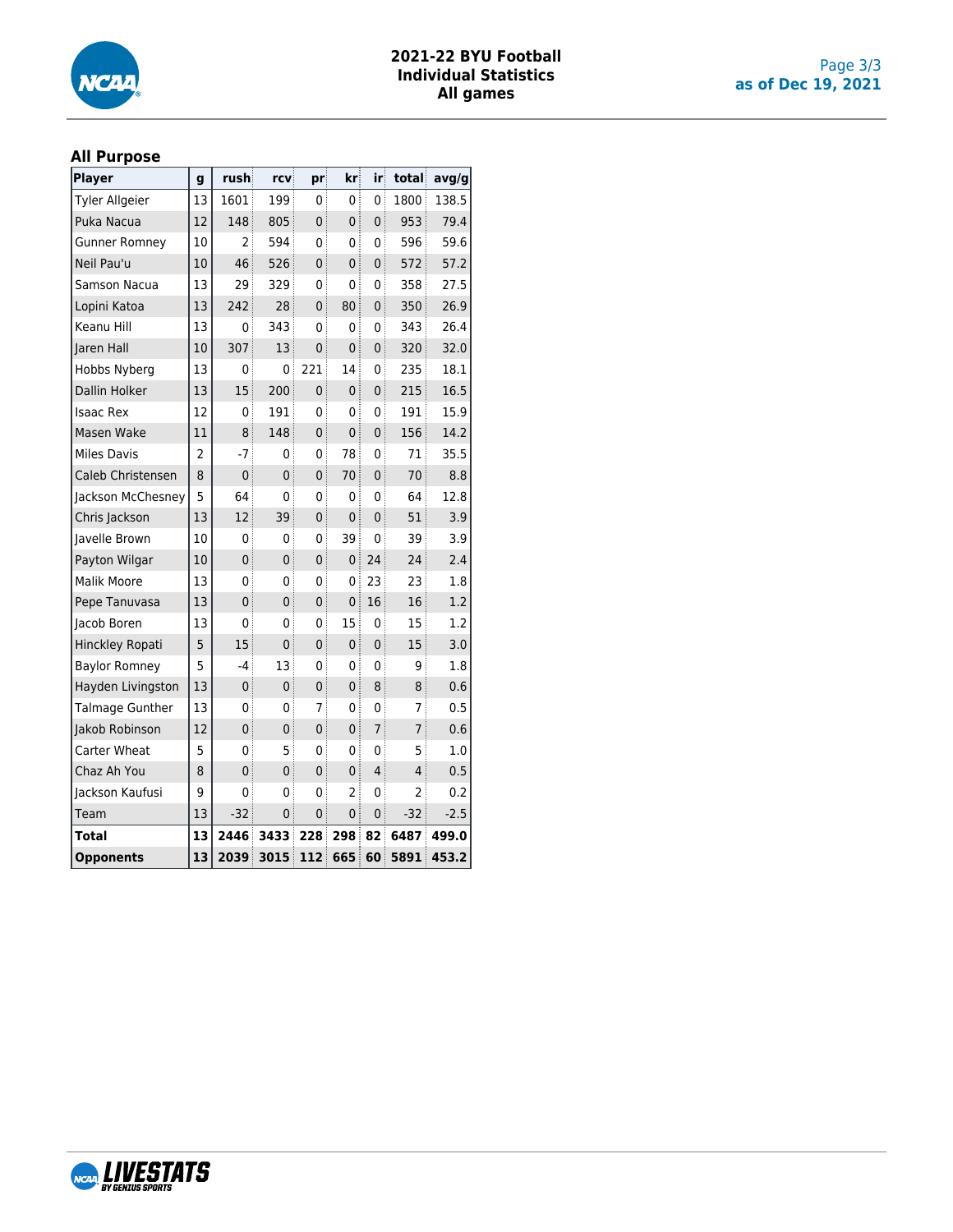

# **2021-22 BYU Football Overall Defense Statistics All games**

# **Team Defense**

|                |                            |                |                |                | <b>Tackles</b> |            | <b>Sacks</b>   |                                              | <b>Pass defense</b> |                | <b>Fumbles</b> |              | blkd     |  |
|----------------|----------------------------|----------------|----------------|----------------|----------------|------------|----------------|----------------------------------------------|---------------------|----------------|----------------|--------------|----------|--|
| ##             | Player                     | gp             | ua             | a              | tot            | tfl/yds    |                | $\frac{1}{2}$ no-yds int-yds brup qbh fr-yds |                     |                |                | f            | kick saf |  |
| 33             | Ben Bywater                | 13             | 57             | 45             | 102            | $8.5 - 16$ | $1 - 4$        |                                              |                     | 1              |                |              |          |  |
| 31             | <b>Max Tooley</b>          | 12             | 37             | 31             | 68             | $4.5 - 18$ | $1 - 1$        | $1-0$                                        | 3                   |                |                |              |          |  |
| 49             | Payton Wilgar              | 10             | 29             | 27             | 56             | $6 - 20$   | $1.5 - 12$     | $2 - 24$                                     | 4 <sup>1</sup>      | $\mathbf 1$    |                | $\mathbf 1$  |          |  |
| 92             | <b>Tyler Batty</b>         | 12             | 23             | 20             | 43             | $5 - 29$   | $3.5 - 27$     |                                              |                     | $\overline{2}$ |                | $\mathbf{1}$ |          |  |
| 45             | Pepe Tanuvasa              | 13             | 23             | 19             | 42             | $7 - 34$   | $3-28$         | $1 - 16$                                     |                     | 3              |                |              |          |  |
| 3              | Chaz Ah You                | 8              | 18             | 21             | 39             | $0.5 - 1$  |                | $1 - 4$                                      | 2 <sup>1</sup>      | $\mathbf{1}$   |                | $\mathbf{1}$ |          |  |
| 5              | D'Angelo Mandell           | 13             | 25             | 11             | 36             | $1 - 1$    |                |                                              | 4                   |                |                |              |          |  |
| 22             | Ammon Hannemann            | 10             | 25             | 9              | 34             |            |                |                                              | $\mathbf{1}$        | $\mathbf 1$    |                |              |          |  |
| 12             | <b>Malik Moore</b>         | 13             | 20             | 13             | 33             |            |                | $3 - 23$                                     | 3 <sup>1</sup>      |                |                |              |          |  |
| 46             | Drew Jensen                | 13             | 12             | 20             | 32             | $0.5 - 0$  |                | $1-0$                                        | 1                   |                |                |              |          |  |
| 10             | Morgan Pyper               | 13             | 15             | 17             | 32             | $0.5 - 2$  |                |                                              |                     |                |                |              |          |  |
| 95             | Caden Haws                 | 11             | 11             | 20             | 31             | $3-2$      | $1.5 - 0$      |                                              | 2 <sup>1</sup>      | $\mathbf{1}$   |                | $\mathbf{1}$ |          |  |
| 41             | Keenan Pili                | 3              | 14             | 17             | 31             | $3.5 - 16$ | $1.5 - 12$     |                                              | $\blacksquare$      | $\mathbf 1$    |                |              |          |  |
| $\pmb{0}$      | Jakob Robinson             | 12             | 24             | 5              | 29             |            |                | $3 - 7$                                      | 4                   |                |                |              |          |  |
| 18             | Kaleb Hayes                | 13             | 21             | 5              | 26             |            |                |                                              | 12                  |                |                |              |          |  |
| 62             | <b>Atunaisa Mahe</b>       | 12             | 12             | 14             | 26             | $5 - 24$   | $1.5 - 13$     |                                              |                     | $\mathbf 1$    |                |              |          |  |
| 58             | Uriah Leiataua             | 13             | 16             | 10             | 26             | $4 - 22$   | $2.5 - 20$     |                                              |                     | $\mathbf 1$    | $1-0$          | $\mathbf{1}$ |          |  |
| 91             | <b>Earl Tuioti-Mariner</b> | 13             | 6              | 19             | 25             | $2 - 13$   | $1 - 11$       |                                              |                     | $\mathbf 1$    |                |              |          |  |
| 98             | <b>Gabe Summers</b>        | 13             | 12             | 12             | 24             | $1 - 5$    |                |                                              |                     | 3              |                |              |          |  |
| 20             | Jacob Boren                | 13             | 13             | 7              | 20             |            |                |                                              | 2 <sup>1</sup>      |                |                | $\mathbf{1}$ |          |  |
| 38             | Jackson Kaufusi            | 9              | 8              | $\overline{7}$ | 15             |            | $\blacksquare$ | $\blacksquare$                               |                     |                |                |              |          |  |
| 11             | <b>Isaiah Herron</b>       | 10             | 9              | $\overline{4}$ | 13             |            |                |                                              | 3 <sup>1</sup>      |                | $1-0$          |              |          |  |
| 28             | Hayden Livingston          | 13             | 10             | 3              | 13             |            |                | $2 - 8$                                      | $\overline{2}$      |                | $1-0$          |              |          |  |
| 17             | <b>Matthew Criddle</b>     | 9              | 8              | 5              | 13             |            |                | $1 - 0$                                      | $1$ :               |                |                |              |          |  |
| 94             | John Nelson                | 13             | 6              | 6              | 12             | $2 - 3$    | $0.5 - 2$      |                                              | $\mathbf 1$         |                |                |              |          |  |
| 53             | Fisher Jackson             | 9              | 5              | 4              | 9              | $1-3$      | $0.5 - 2$      |                                              | 2 <sup>1</sup>      |                |                |              |          |  |
| 51             | Alden Tofa                 | $\overline{7}$ | $\overline{2}$ | 5              | $\overline{7}$ | $1-6$      | $1-6$          |                                              | τł                  |                |                |              |          |  |
| 93             | <b>Blake Mangelson</b>     | $\overline{7}$ | 3              | $\overline{2}$ | 5              | $2 - 3$    |                |                                              |                     | $\mathbf 1$    |                |              |          |  |
| $\overline{7}$ | George Udo                 | $\overline{5}$ | <b>S</b>       | $\overline{2}$ | 5              |            |                |                                              |                     |                |                |              |          |  |
| 55             | Lorenzo Fauatea            | 5              | $\overline{2}$ | 2 <sup>1</sup> | 4 <sup>1</sup> |            |                |                                              |                     |                | $1-0$          | $\mathbf{1}$ |          |  |
| 29             | Shamon Willis              | 11             | $\overline{2}$ | 2 <sup>3</sup> | 4              |            |                |                                              |                     |                |                |              |          |  |
| 5              | Chris Jackson              | 13             | 3              |                | 3              |            |                |                                              |                     |                |                |              |          |  |
| 19             | Javelle Brown              | 10             | $\overline{2}$ | $\mathbf{1}$   | $\overline{3}$ |            |                |                                              |                     |                |                |              |          |  |
| 26             | <b>Mitchell Price</b>      | 12             | $\mathbf{1}$   | 1              | $\overline{2}$ |            |                |                                              |                     |                |                |              |          |  |
| 99             | Alema Pilimai              | 1              | 1              | $\mathbf{1}$   | 2 <sup>1</sup> | $0.5 - 0$  |                |                                              |                     |                |                |              |          |  |
| 43             | Jared Kapisi               | 11             | $\mathbf{1}$   | 1 <sup>3</sup> | 2 <sup>1</sup> | $0.5 - 1$  |                |                                              |                     |                |                |              |          |  |
| 36             | Talmage Gunther            | 13             | $\overline{2}$ |                | 2              |            | $\blacksquare$ | $\blacksquare$                               | $\blacksquare$      |                |                | $\mathbf 1$  |          |  |
| 34             | Josh Wilson                | 8              | $\overline{2}$ |                | $\overline{2}$ |            |                |                                              | $1$ :               |                |                |              |          |  |
| 54             | Kade Pupunu                | $\mathbf{1}$   |                | $\mathbf{1}$   | 1              |            | $\blacksquare$ | л. (                                         | . :                 |                |                |              |          |  |
| 37             | Justen Smith               | 4              |                | 1              | 1              |            |                |                                              |                     |                |                |              |          |  |
|                | 32 Nick Nethercott         | $\overline{2}$ |                | 1              | 1              |            |                | ٠ŧ                                           |                     |                |                |              | ٠ŧ       |  |

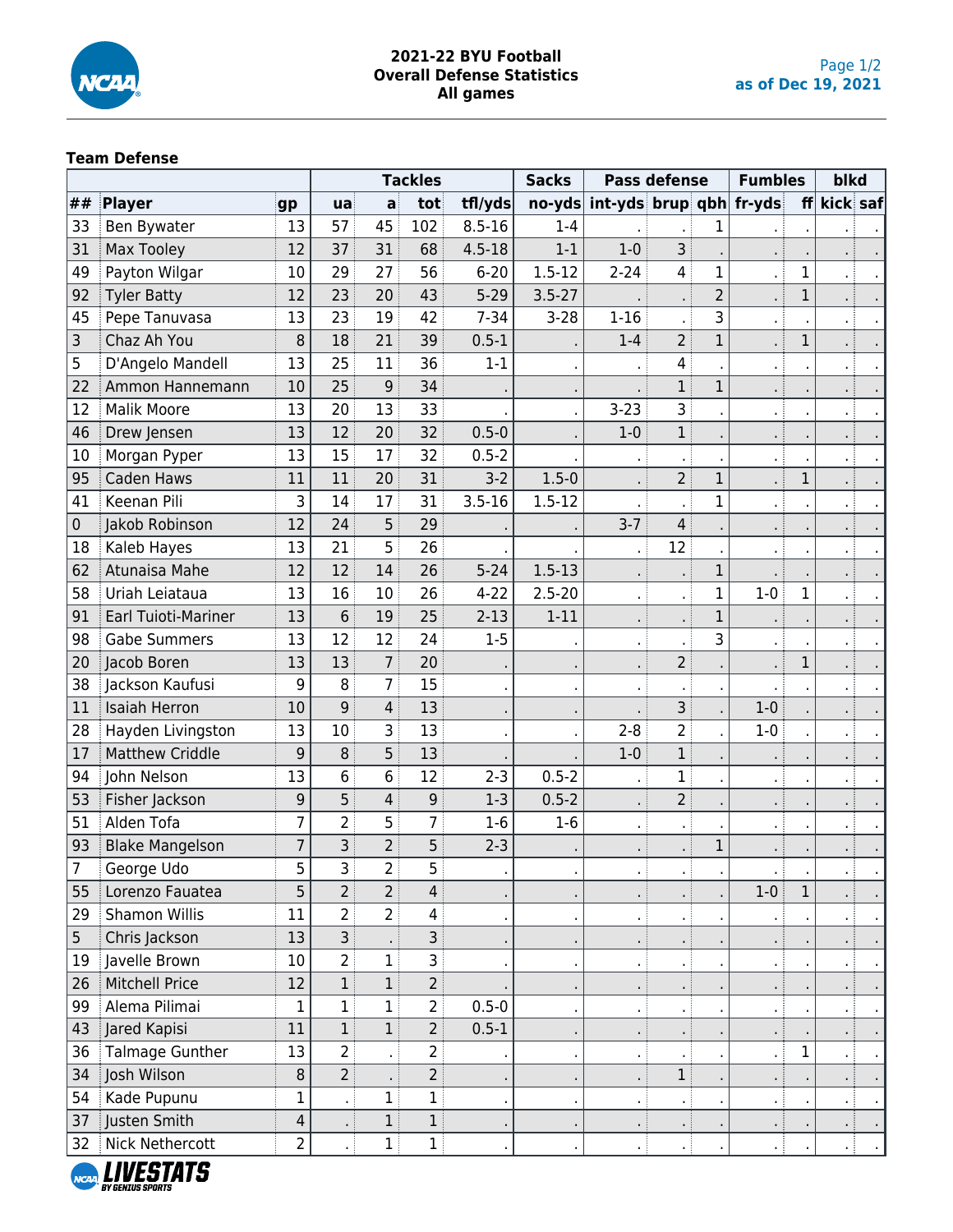

## **2021-22 BYU Football Overall Defense Statistics All games**

|    |                       |                |     |     | <b>Tackles</b> |         | <b>Sacks</b> |                                | <b>Pass defense</b> |    | <b>Fumbles</b> |    | blkd     |             |
|----|-----------------------|----------------|-----|-----|----------------|---------|--------------|--------------------------------|---------------------|----|----------------|----|----------|-------------|
| ## | Player                | gp             | ua  | a   | tot            | tfl/yds |              | no-yds int-yds brup qbh fr-yds |                     |    |                | ff | kick saf |             |
| 84 | <b>Austin Riggs</b>   | 12             |     |     |                |         |              |                                |                     |    |                |    |          |             |
| 35 | Ethan Slade           | $\overline{2}$ |     |     |                |         |              |                                |                     |    |                |    |          |             |
| 57 | Josh Larsen           | 3              |     |     |                |         |              |                                |                     |    |                |    |          |             |
| 25 | <b>Tyler Allgeier</b> | 13             |     |     |                |         |              |                                | $\blacksquare$      |    |                |    |          |             |
| 4  | Caleb Christensen     | 8              |     |     |                |         |              |                                | $\blacksquare$      |    |                |    |          |             |
| 16 | Jacques Wilson        | 3              |     |     |                |         |              | $\bullet$                      | ٠                   |    |                |    |          |             |
| 90 | Jacob Palu            | $\overline{2}$ |     |     |                |         |              |                                | $\blacksquare$      |    |                |    |          |             |
| 50 | Jacob Bosco           |                |     |     |                |         |              | $\bullet$                      | $\blacksquare$      |    |                |    |          |             |
| 30 | Jason Money           |                |     |     |                |         |              |                                | $\blacksquare$      |    |                |    |          |             |
| 1  | Keanu Hill            | 13             |     |     | 1              |         |              |                                | $\blacksquare$      |    |                |    |          |             |
| 97 | <b>Hunter Greer</b>   | 1              |     |     | 1              |         |              |                                |                     |    |                |    |          |             |
| 56 | Clark Barrington      | 12             |     |     |                |         |              |                                |                     |    | $1-0$          |    |          |             |
| 3  | Jaren Hall            | 10             |     |     |                |         |              |                                |                     |    | $1 - 0$        |    |          |             |
| 12 | Puka Nacua            | 12             |     |     |                |         |              |                                |                     |    | $1-0$          |    |          |             |
|    | <b>Totals</b>         | 13             | 489 | 396 | 885            | 59-219  | 20-138       | 15-82                          | 48                  | 19 | $7 - 0$        | 9  |          | $\mathbf 0$ |
|    | Opponents             | 13             | 463 | 390 | 853            | 57-212  | 15-114       | $5 - 60$                       | 36                  | 21 | $8 - 8$        | 12 |          |             |

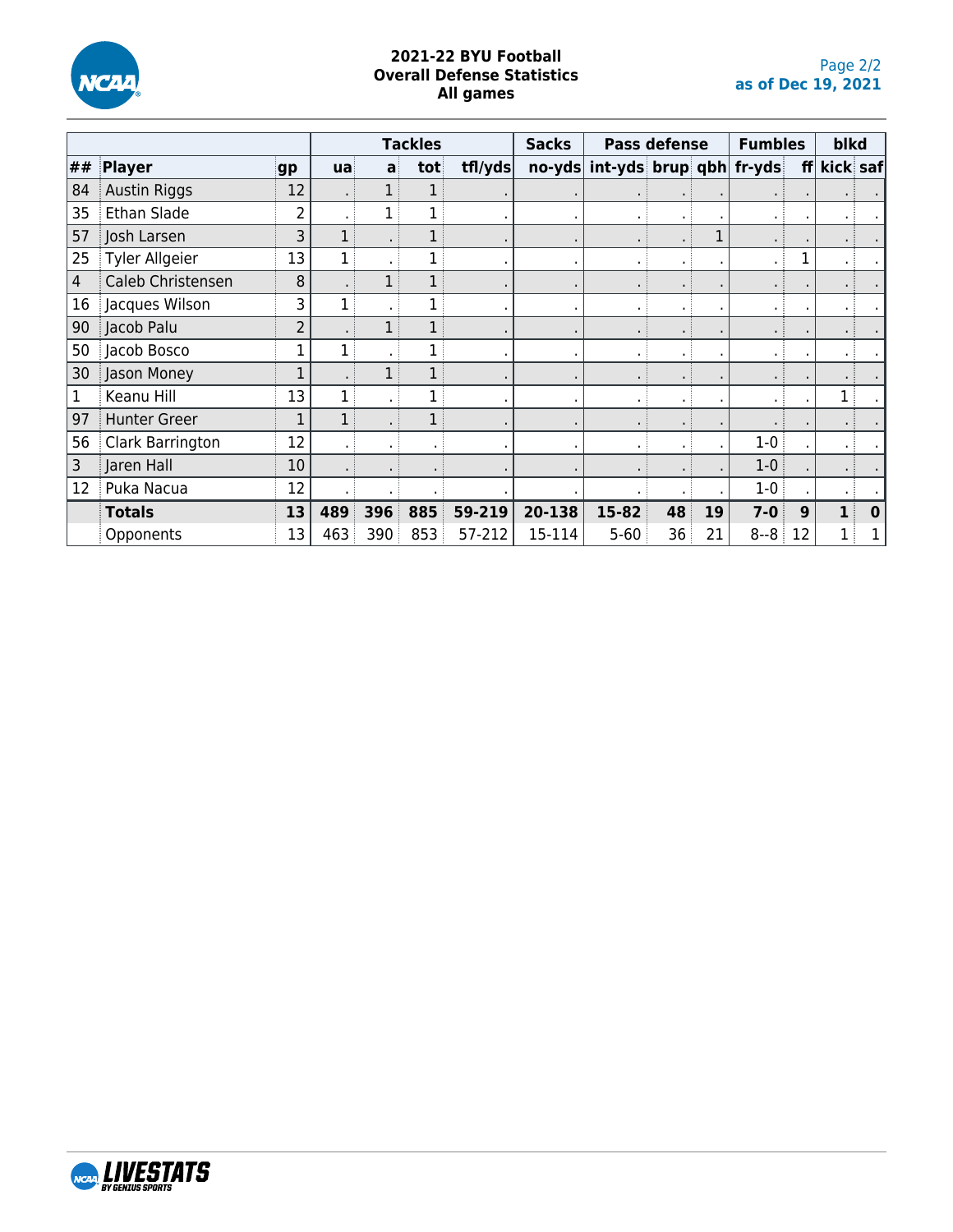

# **2021-22 BYU Football Games Played All games**

| ##  | Player                 | GP-GS | <b>UA</b>       | Utah         | ASU             | <b>USF</b>      | <b>USU</b>      | <b>Boise</b>    | <b>Baylor</b>   | <b>WSU</b>      | UVa                  | <b>ISU</b>             | GS           | <b>USC</b>      | <b>UAB</b>               |
|-----|------------------------|-------|-----------------|--------------|-----------------|-----------------|-----------------|-----------------|-----------------|-----------------|----------------------|------------------------|--------------|-----------------|--------------------------|
| 0   | Kody Epps              | 0/0   | $\cdots$        |              | $\cdots$        | $\cdots$        |                 | $\cdots$        |                 |                 | $\cdots$             | $\cdots$               |              | $\cdots$        |                          |
| 0   | Jakob Robinson         | 12/5  | <b>XXX</b>      | <b>XXX</b>   | XXX             | <b>XXX</b>      | <b>START</b>    | XXX             | <b>XXX</b>      | <b>START</b>    | <b>START</b>         | <b>XXX</b>             | <b>START</b> | <b>START</b>    |                          |
| 1   | Keanu Hill             | 13/1  | <b>XXX</b>      | XXX          | XXX             | XXX             | XXX             | XXX             | XXX             | XXX             | XXX                  | XXX                    | XXX          | <b>START</b>    | XXX                      |
| 1   | Micah Harper           | 0/0   |                 | $\cdots$     |                 | $\cdots$        | $\cdots$        | $\cdots$        |                 | $\cdots$        |                      |                        | $\cdots$     |                 |                          |
| 2   | Keenan Ellis           | 1/1   | <b>START</b>    | $\ddotsc$    | $\ddotsc$       | $\cdots$        | $\cdots$        | $\ddotsc$       |                 | $\cdots$        | $\ddotsc$            | $\cdots$               |              |                 |                          |
| 2   | Neil Pau'u             | 10/10 | <b>START</b>    | <b>START</b> | <b>START</b>    | <b>START</b>    | <b>START</b>    | <b>START</b>    | <b>START</b>    | <b>START</b>    | <b>START</b>         | <b>START</b>           |              |                 |                          |
| 3   | Jaren Hall             | 10/10 | <b>START</b>    | <b>START</b> | <b>START</b>    |                 |                 | <b>START</b>    | <b>START</b>    | <b>START</b>    | <b>START</b>         | <b>START</b>           | <b>START</b> | <b>START</b>    |                          |
| 3   | Chaz Ah You            | 8/6   | <b>START</b>    | <b>START</b> | <b>START</b>    | <b>XXX</b>      | <b>START</b>    | <b>START</b>    | <b>START</b>    | XXX             | $\cdots$             |                        |              | $\cdots$        |                          |
| 4   | Lopini Katoa           | 13/0  | <b>XXX</b>      | <b>XXX</b>   | XXX             | XXX             | XXX             | XXX             | <b>XXX</b>      | XXX             | XXX                  | XXX                    | XXX          | XXX             | XXX                      |
| 4   | Caleb Christensen      | 8/0   | <b>XXX</b>      | <b>XXX</b>   | XXX             | <b>XXX</b>      | $\cdots$        | $\cdots$        |                 |                 | $\cdots$             | <b>XXX</b>             | <b>XXX</b>   | XXX             | <b>XXX</b>               |
| 5   | D'Angelo Mandell       | 13/13 | START :         | <b>START</b> | <b>START</b>    | START :         | <b>START</b>    | <b>START</b>    | START :         | <b>START</b>    | <b>START</b>         | <b>START</b>           | <b>START</b> | <b>START</b>    | <b>START</b>             |
| 5   | Chris Jackson          | 13/0  | <b>XXX</b>      | XXX          | XXX             | <b>XXX</b>      | XXX             | <b>XXX</b>      | <b>XXX</b>      | XXX             | XXX                  | <b>XXX</b>             | XXX          | <b>XXX</b>      | <b>XXX</b>               |
| 7   | George Udo             | 5/0   | $\cdots$        | $\cdots$     | $\cdots$        | XXX             | <b>XXX</b>      | XXX             | <b>XXX</b>      | $\cdots$        | $\cdots$             | $\ddotsc$              | XXX          | $\cdots$        | $\cdots$                 |
| 7   | Hinckley Ropati        | 5/0   | $\cdots$        | $\cdots$     | $\cdots$        | <b>XXX</b>      | <b>XXX</b>      | <b>XXX</b>      | $\cdots$        | $\cdots$        | XXX                  | <b>XXX</b>             | $\cdots$     | $\cdots$        |                          |
| 8   | <b>Brock Gunderson</b> | 0/0   |                 |              | $\cdots$        |                 | $\ddotsc$       | $\ddotsc$       |                 |                 | $\cdots$             | $\cdots$               | $\cdots$     | $\cdots$        |                          |
| 10  | Morgan Pyper           | 13/1  | <b>XXX</b>      | <b>XXX</b>   | XXX             | <b>XXX</b>      | <b>XXX</b>      | XXX             | <b>XXX</b>      | XXX             | <b>START</b>         | <b>XXX</b>             | XXX          | XXX             | <b>XXX</b>               |
| 10  | Sol-Jay Maiava         | 0/0   | $\cdots$        |              | $\cdots$        |                 | $\ddotsc$       | $\ddotsc$       | $\cdots$        | $\cdots$        | $\cdots$             | $\cdots$               | $\cdots$     | $\cdots$        | $\cdots$                 |
| 11  | <b>Isaiah Herron</b>   | 10/2  | <b>XXX</b>      | <b>START</b> | <b>START</b>    |                 | <b>XXX</b>      | XXX             | <b>XXX</b>      | XXX             | XXX                  |                        | XXX          | XXX             | $\ddotsc$                |
| 11  | Cade Fennegan          | 0/0   |                 |              |                 |                 |                 | $\cdots$        |                 |                 |                      |                        |              |                 |                          |
| 12  | <b>Malik Moore</b>     | 13/13 | <b>START</b>    | <b>START</b> | <b>START</b>    | <b>START</b>    | <b>START</b>    | <b>START</b>    | <b>START</b>    | <b>START</b>    | <b>START</b>         | <b>START</b>           | <b>START</b> | <b>START</b>    | <b>START</b>             |
| 12  | Puka Nacua             | 12/8  |                 | XXX          | XXX             | <b>START</b>    | XXX             | XXX             | <b>START</b>    | <b>START</b>    | <b>START</b>         | <b>START</b>           | <b>START</b> | <b>START</b>    | <b>START</b>             |
| 13  | Masen Wake             | 11/4  | <b>XXX</b>      | <b>START</b> | <b>START</b>    | <b>XXX</b>      |                 |                 | <b>XXX</b>      | XXX             | XXX                  | <b>XXX</b>             | XXX          | START           | <b>START</b>             |
| 15  | <b>Nick Billoups</b>   | 0/0   | $\cdots$        |              | $\cdots$        |                 | $\cdots$        | $\cdots$        | $\cdots$        | $\cdots$        | $\cdots$             | $\cdots$               | $\cdots$     | $\cdots$        |                          |
| 15  | Jaylon Vickers         | 0/0   |                 |              | $\ddotsc$       | .               | $\ddotsc$       | $\cdots$        | $\cdots$        |                 | $\cdots$             | $\cdots$               |              | $\cdots$        | .                        |
| 16  | <b>Baylor Romney</b>   | 5/3   |                 | $\cdots$     | XXX             | <b>START</b>    | <b>START</b>    | $\ddotsc$       |                 |                 | $\cdots$             | <b>XXX</b>             | $\ddotsc$    | $\cdots$        | <b>START</b>             |
| 16  | Jacques Wilson         | 3/0   |                 |              | $\cdots$        | <b>XXX</b>      | <b>XXX</b>      | $\cdots$        | <b>XXX</b>      | .               |                      |                        | $\ddotsc$    | $\cdots$        | $\cdots$                 |
| 17  | <b>Matthew Criddle</b> | 9/4   | $\cdots$        |              | XXX             | $\ddotsc$       | $\ddotsc$       | XXX             | XXX             | XXX             | XXX                  | <b>START</b>           | <b>START</b> | <b>START</b>    | <b>START</b>             |
| 17  | Jacob Conover          | 2/0   | $\cdots$        | .            | $\cdots$        |                 | <b>XXX</b>      | $\cdots$        | $\cdots$        |                 | $\cdots$             | XXX                    |              | $\cdots$        | $\cdots$                 |
| 18  | <b>Gunner Romney</b>   | 10/10 | <b>START</b>    | <b>START</b> | <b>START</b>    | <b>START</b>    | <b>START</b>    | <b>START</b>    | <b>START</b>    | <b>START</b>    | $\ddotsc$            |                        | <b>START</b> | $\ddotsc$       | <b>START</b>             |
| 18  | Kaleb Hayes            | 13/10 | <b>XXX</b>      | XXX          | XXX             | <b>START</b>    | <b>START</b>    | <b>START</b>    | <b>START</b>    | <b>START</b>    | <b>START</b>         | <b>START</b>           | <b>START</b> | <b>START</b>    | <b>START</b>             |
| 19  | <b>Rhett Reilly</b>    | 0/0   | $\ddotsc$       | $\ddotsc$    | $\cdots$        |                 | $\ddotsc$       | $\cdots$        | $\ddotsc$       | $\cdots$        | $\cdots$             | $\ddotsc$              |              | $\cdots$        |                          |
| 19  | Javelle Brown          | 10/0  |                 | <b>XXX</b>   | XXX             |                 | <b>XXX</b>      | XXX             | <b>XXX</b>      | <b>XXX</b>      | XXX                  | $\cdots$               | <b>XXX</b>   | <b>XXX</b>      | <b>XXX</b>               |
| 19  | <b>Miles Davis</b>     | 2/0   |                 | $\cdots$     | $\ldots$        |                 | $\ddotsc$       | $\cdots$        |                 |                 | $\ddotsc$            | XXX                    | $\ddotsc$    | $\ddotsc$       | XXX                      |
| 20  | Jacob Boren            | 13/1  | <b>XXX</b>      | XXX          | XXX             | XXX             | XXX             | XXX             | <b>XXX</b>      | <b>START</b>    | XXX                  | <b>XXX</b>             | XXX          | XXX             | <b>XXX</b>               |
| 21  | Jackson McChesney      | 5/0   |                 |              |                 |                 |                 | XXX             | $\cdots$        | XXX             | XXX                  | XXX                    | $\ddotsc$    | XXX             |                          |
| 21  | Dean Jones             | 0/0   |                 |              |                 |                 |                 |                 |                 |                 | $\cdots$             | $\cdots$               |              | $\cdots$        |                          |
| 22  | Ammon Hannemann        | 10/4  | XXX             | XXX          | XXX             | <b>START</b>    | <b>START</b>    | <b>START</b>    | <b>START</b>    | $\ddotsc$       | $\cdots$             | $\ddotsc$              | XXX          | XXX             | XXX                      |
| 22  | Mason Fakahua          | 9/0   | $\cdots$        | $\cdots$     | XXX             | $\cdots$        | $\cdots$        | <b>XXX</b>      | <b>XXX</b>      | <b>XXX</b>      | XXX                  | <b>XXX</b>             | <b>XXX</b>   | XXX             | <b>XXX</b>               |
| 23  | Hobbs Nyberg           | 13/0  | <b>XXX</b>      | <b>XXX</b>   | XXX             | <b>XXX</b>      | <b>XXX</b>      | XXX             | <b>XXX</b>      | XXX             | XXX                  | <b>XXX</b>             | <b>XXX</b>   | XXX             | XXX                      |
| 24  | Ryan Rehkow            | 13/0  | <b>XXX</b>      | <b>XXX</b>   | XXX             | <b>XXX</b>      | <b>XXX</b>      | XXX             | <b>XXX</b>      | <b>XXX</b>      | XXX                  | <b>XXX</b>             | <b>XXX</b>   | XXX             | <b>XXX</b>               |
| 25  | <b>Tyler Allgeier</b>  | 13/13 | START:          | <b>START</b> | <b>START</b>    | START :         | <b>START</b>    | <b>START</b>    | <b>START</b>    | <b>START</b>    | <b>START</b>         | <b>START</b>           | <b>START</b> | <b>START</b>    | <b>START</b>             |
| 25  | <b>Talan Alfrey</b>    | 1/0   | $\cdots$        | $\cdots$     | $\cdots$        | $\cdots$        | $\cdots$        | $\cdots$        | $\cdots$        |                 | $\cdots$             | $\cdots$               | $\cdots$     |                 | XXX                      |
| 26  | Mitchell Price         | 12/0  | XXX             | XXX          | XXX             | XXX             | XXX             | XXX             | XXX             | XXX             | XXX                  | XXX                    | XXX          | XXX             | $\cdots$                 |
| 27  | Sione Finau            | 3/0   | $\cdots$        |              | $\cdots$        | $\cdots$        |                 | $\cdots$        | $\cdots$        | <b>XXX</b>      | XXX                  | <b>XXX</b>             |              | $\cdots$        | $\cdots$                 |
| 27  | Chase Roberts          | 0/0   | $\cdots$        | $\cdots$     | $\cdots$        | $\cdots$        | $\cdots$        | $\cdots$        | $\cdots$        | $\cdots$        | $\cdots$             | $\cdots$               | $\cdots$     | $\cdots$        | $\cdots$                 |
| 27  | Beau Robinson          | 0/0   | $\cdots$        |              | $\cdots$        | $\ldots$        | $\cdots$        | $\cdots$        | $\cdots$        |                 | $\cdots$             | $\cdots$               | $\cdots$     | $\cdots$        | $\cdots$                 |
| 28  | Hayden Livingston      | 13/0  | XXX             | XXX          | XXX             | XXX             | XXX             | XXX             | XXX             | XXX             | XXX                  | XXX                    | XXX          | XXX             | XXX                      |
| 29  | <b>Shamon Willis</b>   | 11/0  | XXX             | <b>XXX</b>   | XXX             | XXX             |                 | XXX             | <b>XXX</b>      | $\cdots$        | <b>XXX</b>           | XXX                    | XXX          | XXX             | XXX                      |
| 30  | Jason Money            | 1/0   | $\cdots$        |              | $\cdots$        |                 |                 | $\cdots$        | $\cdots$        |                 | $\cdots$             | XXX                    | $\ldots$     | $\cdots$        | $\cdots$                 |
| 31  | Max Tooley             | 12/6  |                 | <b>XXX</b>   | <b>START</b>    | <b>START</b>    | XXX             | <b>XXX</b>      | <b>XXX</b>      | <b>START</b>    | <b>XXX</b>           | <b>START</b>           | <b>START</b> | <b>XXX</b>      | <b>START</b>             |
| 32  | Dallin Holker          | 13/4  | <b>START</b>    | XXX          | XXX             | XXX             | <b>START</b>    | <b>START</b>    | XXX             | XXX             | XXX                  | XXX                    | XXX          | XXX             | <b>START</b>             |
| 32  | <b>Nick Nethercott</b> | 2/0   |                 |              | $\cdots$        | XXX             |                 |                 |                 |                 | $\cdots$             | XXX                    |              |                 |                          |
| 33  | Ben Bywater            | 13/12 | START           | <b>START</b> | XXX             | START           | <b>START</b>    | <b>START</b>    | START           | <b>START</b>    | <b>START</b>         | START                  | <b>START</b> | <b>START</b>    | $\cdots$<br><b>START</b> |
| 34  | Josh Wilson            | 8/0   | XXX             | <b>XXX</b>   | <b>XXX</b>      | $\ddotsc$       | XXX             | XXX             | <b>XXX</b>      |                 | XXX                  | XXX                    |              |                 |                          |
| 35  | Ben Tuipulotu          | 0/0   |                 |              |                 |                 |                 |                 |                 |                 |                      |                        | $\cdots$     | $\cdots$        |                          |
| 35  | Ethan Slade            | 2/0   | $\cdots$<br>XXX |              |                 |                 |                 |                 | $\cdots$        |                 |                      | $\ldots$<br><b>XXX</b> |              |                 | $\cdots$                 |
| 36  | Talmage Gunther        | 13/0  | XXX             | <br>XXX      | $\cdots$<br>XXX | $\cdots$<br>XXX | $\cdots$<br>XXX | $\cdots$<br>XXX | $\cdots$<br>XXX | $\cdots$<br>XXX | $\cdots$<br>XXX      | XXX                    | <br>XXX      | $\cdots$<br>XXX | $\cdots$<br>XXX          |
| 36  | Cade Hoke              | 0/0   |                 |              |                 |                 |                 |                 |                 |                 |                      |                        |              |                 |                          |
| 37  | Justen Smith           | 4/0   | $\cdots$<br>XXX | $\cdots$<br> | $\cdots$<br>XXX | $\cdots$<br>XXX | $\cdots$        | $\cdots$        | $\cdots$        | $\cdots$        | $\cdots$             | $\cdots$<br>XXX        | $\cdots$     | $\cdots$        | $\cdots$                 |
| 37: | <b>Isaac Matua</b>     | 0/0   | $\cdots$        |              | $\cdots$        | $\ldots$        |                 | $\cdots$        | $\ldots$        |                 | $\cdots$<br>$\cdots$ | $\ldots$               |              | $\cdots$        | $\cdots$                 |
|     |                        |       |                 | $\cdots$     |                 |                 | $\cdots$        | $\cdots$        | $\cdots$        | $\cdots$        |                      |                        | $\cdots$     | $\cdots$        | $\cdots$                 |

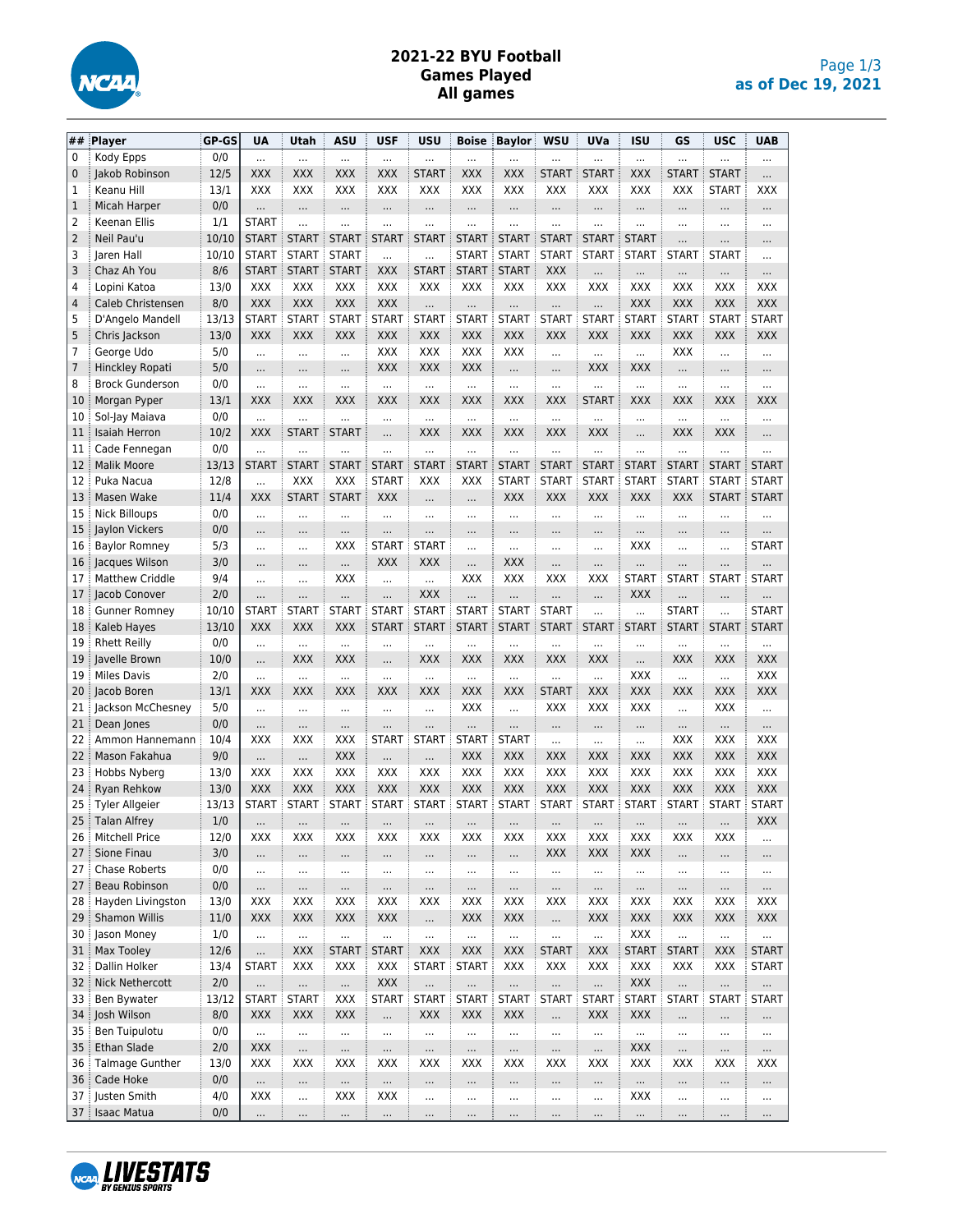

# **2021-22 BYU Football Games Played All games**

| ## | Player                 | GP-GS | <b>UA</b>    | Utah         | <b>ASU</b>   | <b>USF</b>   | <b>USU</b>   | <b>Boise</b>             | <b>Baylor</b> | <b>WSU</b>   | UVa                      | <b>ISU</b>     | GS           | <b>USC</b>   | <b>UAB</b>   |
|----|------------------------|-------|--------------|--------------|--------------|--------------|--------------|--------------------------|---------------|--------------|--------------------------|----------------|--------------|--------------|--------------|
| 38 | Jackson Kaufusi        | 9/0   |              |              | XXX          | XXX          | XXX          | XXX                      |               |              | XXX                      | XXX            | XXX          | XXX          | XXX          |
| 39 | Jacob Oldroyd          | 10/0  |              | XXX          |              |              | <b>XXX</b>   | <b>XXX</b>               | <b>XXX</b>    | <b>XXX</b>   | <b>XXX</b>               | XXX            | <b>XXX</b>   | <b>XXX</b>   | XXX          |
| 40 | Quenton Rice           | 0/0   |              |              |              |              |              |                          |               |              | $\cdots$                 | $\cdots$       |              |              |              |
| 40 | Viliami Tausinga       | 0/0   |              | .            |              |              |              | $\cdots$                 |               |              | $\cdots$                 |                |              | $\cdots$     | $\cdots$     |
| 41 | Keenan Pili            | 3/3   | <b>START</b> | <b>START</b> | <b>START</b> | $\cdots$     | $\cdots$     | $\cdots$                 | $\cdots$      |              | $\cdots$                 | $\cdots$       |              | $\cdots$     | $\cdots$     |
| 42 | <b>Mikey Petty</b>     | 0/0   |              |              |              |              | $\cdots$     | $\cdots$                 |               | $\cdots$     | $\cdots$                 |                |              | $\cdots$     | $\cdots$     |
| 43 | Jared Kapisi           | 11/0  | XXX          | XXX          | XXX          | $\cdots$     | XXX          | $\cdots$                 | XXX           | XXX          | XXX                      | XXX            | XXX          | XXX          | XXX          |
| 44 | <b>Michael Daley</b>   | 0/0   | $\cdots$     | $\cdots$     | $\cdots$     |              | $\cdots$     | $\cdots$                 | $\cdots$      | $\cdots$     |                          | $\cdots$       |              | $\cdots$     | $\cdots$     |
| 45 | Pepe Tanuvasa          | 13/9  | <b>XXX</b>   | XXX          | <b>START</b> | <b>START</b> | XXX          | <b>START</b>             | <b>START</b>  | <b>START</b> | <b>START</b>             | XXX            | <b>START</b> | <b>START</b> | <b>START</b> |
| 45 | <b>Samson Nacua</b>    | 13/4  | <b>XXX</b>   | <b>XXX</b>   | XXX          | <b>XXX</b>   | <b>XXX</b>   | <b>XXX</b>               | <b>XXX</b>    | <b>XXX</b>   | <b>START</b>             | <b>START</b>   | <b>START</b> | <b>START</b> | <b>XXX</b>   |
| 46 | Drew Jensen            | 13/0  | <b>XXX</b>   | XXX          | <b>XXX</b>   | <b>XXX</b>   | <b>XXX</b>   | <b>XXX</b>               | <b>XXX</b>    | <b>XXX</b>   | XXX                      | XXX            | XXX          | XXX          | XXX          |
| 47 | Theo Dawson            | 1/0   |              |              |              |              | $\cdots$     |                          | $\cdots$      | $\cdots$     |                          | XXX            |              | $\cdots$     | $\cdots$     |
| 48 | Alex Muti              | 0/0   |              | .            | $\cdots$     | $\cdots$     |              | .                        | $\cdots$      | .            | $\cdots$                 | $\cdots$       | $\cdots$     | .            | $\cdots$     |
| 49 | Payton Wilgar          | 10/10 | <b>START</b> | <b>START</b> | <b>START</b> | <b>START</b> | <b>START</b> | <b>START</b>             | <b>START</b>  | <b>START</b> | <b>START</b>             | <b>START</b>   | .            | $\cdots$     | $\cdots$     |
| 50 | lacob Bosco            | 1/0   |              |              |              |              |              |                          |               |              |                          | <b>XXX</b>     |              |              |              |
| 51 | Alden Tofa             | 7/0   |              |              | <b>XXX</b>   | <b>XXX</b>   | $\ddotsc$    |                          | .             | .            | XXX                      | XXX            | XXX          | XXX          | XXX          |
| 52 | Joe Tukuafu            | 12/9  | XXX          | XXX          | XXX          | <b>START</b> | <b>START</b> | <b>START</b>             |               | <b>START</b> | <b>START</b>             | <b>START</b>   | <b>START</b> | <b>START</b> | <b>START</b> |
| 53 | Fisher Jackson         | 9/0   |              |              |              | <b>XXX</b>   | <b>XXX</b>   | .                        | <b>XXX</b>    | <b>XXX</b>   | XXX                      | XXX            | XXX          | XXX          | XXX          |
| 54 | Kade Pupunu            | 1/0   |              |              |              | $\ldots$     |              | $\cdots$                 |               |              |                          | XXX            | $\cdots$     | $\cdots$     |              |
| 55 | Lorenzo Fauatea        | 5/0   | <b>XXX</b>   | XXX          | XXX          | <b>XXX</b>   | <b>XXX</b>   |                          | $\ddotsc$     | .            | $\cdots$                 | $\cdots$       | .            |              | $\cdots$     |
| 56 | Clark Barrington       | 12/12 | <b>START</b> | <b>START</b> | <b>START</b> | $\ddotsc$    | <b>START</b> | <b>START</b>             | <b>START</b>  | <b>START</b> | <b>START</b>             | <b>START</b>   | <b>START</b> | <b>START</b> | <b>START</b> |
| 57 | <b>Iosh Larsen</b>     | 3/0   | .            |              | $\cdots$     |              | $\ddotsc$    | $\cdots$                 | .             | .            | XXX                      | <b>XXX</b>     |              | XXX          | $\cdots$     |
| 58 | Uriah Leiataua         | 13/4  | <b>START</b> | <b>START</b> | XXX          | XXX          | XXX          | XXX                      | XXX           | <b>XXX</b>   | XXX                      | <b>START</b>   | XXX          | XXX          | <b>START</b> |
| 59 | Joshua Singh           | 1/0   | $\cdots$     |              | $\cdots$     |              | $\cdots$     | $\cdots$                 | $\cdots$      | $\cdots$     | $\cdots$                 | XXX            | $\cdots$     | $\cdots$     | $\cdots$     |
| 60 | <b>Tyler Little</b>    | 1/0   |              |              | $\cdots$     | $\cdots$     |              | $\cdots$                 | $\cdots$      |              | $\cdots$                 | XXX            | $\ddotsc$    | $\cdots$     | $\cdots$     |
| 61 | <b>Hunter Hill</b>     | 0/0   | $\ddotsc$    | $\ddotsc$    |              |              |              | $\cdots$                 | .             | $\cdots$     |                          |                | $\cdots$     |              | $\cdots$     |
| 62 | Atunaisa Mahe          | 12/4  | <b>START</b> | <b>START</b> | XXX          | $\ddotsc$    | <b>START</b> | XXX                      | XXX           | XXX          | XXX                      | XXX            | XXX          | <b>START</b> | XXX          |
| 62 | Cooper McMullin        | 0/0   | $\cdots$     |              | $\cdots$     |              |              | $\cdots$                 |               |              |                          |                |              | $\cdots$     |              |
| 63 | Dylan Rollins          | 0/0   |              |              |              |              |              | $\cdots$                 |               |              |                          | $\ddotsc$      |              |              | $\cdots$     |
| 64 | Braden Keim            | 3/2   |              |              |              |              |              |                          | .             |              |                          | XXX            | <b>START</b> | <b>START</b> |              |
| 65 | <b>Chandler Bird</b>   | 0/0   |              |              | $\cdots$     |              |              | .                        | .             |              |                          |                |              |              |              |
| 66 | James Empey            | 6/6   | <b>START</b> | <b>START</b> | <b>START</b> |              |              | <b>START</b>             | <b>START</b>  | <b>START</b> |                          |                |              |              |              |
| 69 | Seth Willis            | 12/0  | <b>XXX</b>   | <b>XXX</b>   |              | XXX          | XXX          | XXX                      | <b>XXX</b>    | <b>XXX</b>   | XXX                      | XXX            | XXX          | XXX          | XXX          |
| 70 | Connor Pay             | 12/10 | <b>START</b> | <b>START</b> | <b>START</b> | $\cdots$     | <b>START</b> | <b>XXX</b>               | <b>START</b>  | <b>XXX</b>   | <b>START</b>             | <b>START</b>   | <b>START</b> | <b>START</b> | <b>START</b> |
| 71 | <b>Blake Freeland</b>  | 12/12 | <b>START</b> | <b>START</b> | <b>START</b> | $\cdots$     | <b>START</b> | <b>START</b>             | <b>START</b>  | <b>START</b> | <b>START</b>             | <b>START</b>   | <b>START</b> | <b>START</b> | <b>START</b> |
| 73 | Tysen Lewis            | 0/0   |              |              | $\cdots$     |              | .            | $\cdots$                 | .             | $\cdots$     | $\cdots$                 | $\cdots$       |              | $\cdots$     | $\cdots$     |
| 74 | Campbell Barrington    | 8/6   | $\cdots$     | $\cdots$     | $\cdots$     | <b>XXX</b>   | <b>START</b> | <b>START</b>             | <b>START</b>  | START        | <b>START</b>             | <b>START</b>   | $\cdots$     | $\cdots$     | XXX          |
| 75 | <b>JT Gentry</b>       | 1/0   | .            | .            | $\cdots$     | $\cdots$     |              | $\cdots$                 | .             | $\cdots$     | $\cdots$                 | XXX            | $\cdots$     | $\cdots$     | $\cdots$     |
| 76 | Harris LaChance        | 4/4   | <b>START</b> | <b>START</b> | <b>START</b> | $\cdots$     | $\cdots$     | $\cdots$                 | $\cdots$      | $\cdots$     | $\cdots$                 | $\cdots$       | $\cdots$     | $\cdots$     | <b>START</b> |
| 77 | Donovan Hanna          | 1/0   | $\cdots$     | $\cdots$     | $\cdots$     | $\cdots$     | $\cdots$     | $\cdots$                 |               | $\cdots$     |                          | XXX            | $\cdots$     | $\cdots$     | $\cdots$     |
| 78 | Cade Parrish           | 1/0   |              | $\cdots$     | $\cdots$     | $\cdots$     | $\cdots$     | $\cdots$                 | $\cdots$      | $\cdots$     | $\cdots$                 | XXX            |              | $\cdots$     | $\cdots$     |
| 80 | Lane Lunt              | 12/0  | <b>XXX</b>   | $\ddotsc$    | <b>XXX</b>   | <b>XXX</b>   | <b>XXX</b>   | <b>XXX</b>               | <b>XXX</b>    | <b>XXX</b>   | XXX                      | XXX            | XXX          | XXX          | XXX          |
| 82 | <b>Bentley Hanshaw</b> | 0/0   |              |              |              | $\cdots$     |              |                          | $\cdots$      | $\cdots$     |                          | $\cdots$       | $\cdots$     | $\cdots$     | $\cdots$     |
| 83 | <b>Isaac Rex</b>       | 12/11 | <b>START</b> | <b>START</b> | <b>START</b> | <b>START</b> | <b>START</b> | <b>START</b><br>$\vdots$ | <b>START</b>  | <b>START</b> | <b>START</b><br>$\vdots$ | <b>START</b>   | <b>START</b> | <b>XXX</b>   | $\cdots$     |
| 84 | <b>Austin Riggs</b>    | 12/0  | XXX          | XXX          | XXX          | XXX          | XXX          |                          | XXX           | XXX          | XXX                      | XXX            | XXX          | XXX          | XXX          |
| 85 | <b>Brayden Cosper</b>  | 0/0   |              |              |              |              |              | $\cdots$                 |               |              |                          |                | $\cdots$     | $\cdots$     | $\cdots$     |
| 85 | <b>Tanner Wall</b>     | 2/0   | $\cdots$     | $\cdots$     |              |              |              |                          | XXX           | XXX          |                          |                | $\cdots$     | $\cdots$     | $\cdots$     |
| 86 | McGuire Anderson       | 0/0   | $\cdots$     |              |              |              |              | $\cdots$                 | $\cdots$      |              |                          |                |              | $\cdots$     | $\cdots$     |
| 87 | <b>Britton Hogan</b>   | 13/0  | <b>XXX</b>   | XXX          | XXX          | XXX          | XXX          | <b>XXX</b>               | XXX           | XXX          | XXX                      | XXX            | XXX          | XXX          | XXX          |
| 88 | <b>Terence Fall</b>    | 4/0   | $\cdots$     |              |              |              |              |                          |               | $\cdots$     |                          | XXX            | <b>XXX</b>   | <b>XXX</b>   | XXX          |
| 89 | Kade Moore             | 0/0   | $\cdots$     |              |              |              |              |                          | $\cdots$      |              |                          | $\cdots$       |              | $\ldots$     | $\cdots$     |
| 90 | Jacob Palu             | 2/0   |              |              |              |              |              |                          | <b>XXX</b>    |              |                          |                |              |              | XXX          |
| 91 | Earl Tuioti-Mariner    | 13/12 | START        | <b>START</b> | <b>START</b> | <b>START</b> | <b>START</b> | <b>START</b>             | <b>START</b>  | XXX          | <b>START</b>             | <b>START</b>   | <b>START</b> | <b>START</b> | <b>START</b> |
| 92 | <b>Tyler Batty</b>     | 12/7  | XXX          | XXX          | <b>XXX</b>   |              | <b>START</b> | XXX                      | XXX           | <b>START</b> | <b>START</b>             | <b>START</b>   | <b>START</b> | <b>START</b> | <b>START</b> |
| 93 | <b>Blake Mangelson</b> | 7/0   | XXX          | <b>XXX</b>   | <b>XXX</b>   | XXX          | XXX          | <b>XXX</b>               |               |              | $\ddotsc$                | $\ddotsc$      | $\ddotsc$    | XXX          | $\ddots$     |
| 94 | John Nelson            | 13/0  | XXX          | XXX          | XXX          | XXX          | XXX          | <b>XXX</b>               | XXX           | XXX          | XXX                      | XXX            | XXX          | <b>XXX</b>   | XXX          |
| 95 | Caden Haws             | 11/6  | XXX          | XXX          | <b>START</b> | <b>START</b> | <b>XXX</b>   | <b>START</b>             | <b>START</b>  |              | XXX                      | $\mathsf{XXX}$ | <b>START</b> | $\ldots$     | <b>START</b> |
| 96 | Carter Wheat           | 5/0   | $\cdots$     | <b>XXX</b>   |              |              | $\cdots$     |                          |               |              |                          | XXX            | XXX          | <b>XXX</b>   | <b>XXX</b>   |
| 97 | Ethan Erickson         | 0/0   |              |              |              |              |              |                          | $\cdots$      |              |                          | $\cdots$       | $\cdots$     |              | $\cdots$     |
| 97 | <b>Hunter Greer</b>    | 1/0   |              | $\cdots$     | $\cdots$     | $\cdots$     | $\cdots$     | $\cdots$                 | $\cdots$      | $\cdots$     | $\cdots$                 | XXX            | $\ldots$     | $\cdots$     | $\cdots$     |

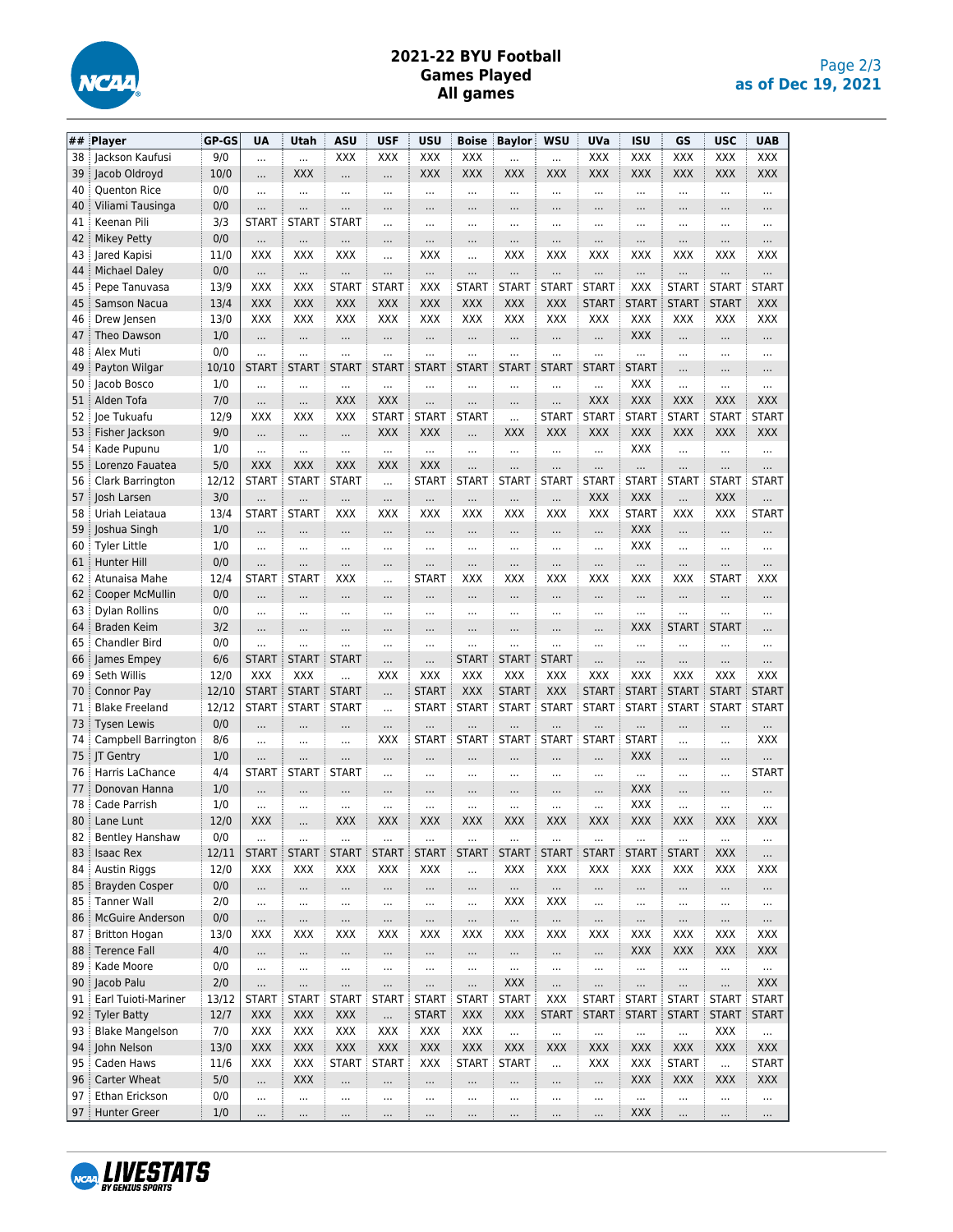

# **2021-22 BYU Football Games Played All games**

| $\#$ Plaver                                                                                                           | <b>GP-GSL</b> | <b>UA</b> | Utah ASU |          |          |          |          | USF USU Boise Baylor WSU UVa |          |          | <b>ISU</b> |          | <b>GS USC UAB</b> |          |
|-----------------------------------------------------------------------------------------------------------------------|---------------|-----------|----------|----------|----------|----------|----------|------------------------------|----------|----------|------------|----------|-------------------|----------|
| l 98 i Gabe Summers i 13/10   START i START i START i START i XXX i START i START i START i START i XXX i START i XXX |               |           |          |          |          |          |          |                              |          |          |            |          |                   |          |
| l 99 i Alema Pilimai                                                                                                  | 1/0           | $\cdots$  | $\cdots$ | $\cdots$ | $\cdots$ | $\cdots$ | $\cdots$ | $\cdots$                     | $\cdots$ | $\cdots$ | XXX        | $\cdots$ | $\cdots$          | $\cdots$ |
| 99 : Cash Peterman                                                                                                    | 1/0           | $\cdots$  | $\cdots$ | $\cdots$ | $\cdots$ | $\cdots$ | $\cdots$ | $\cdots$                     | $\cdots$ | $\cdots$ | ххх        | $\cdots$ | $\cdots$          | $\cdots$ |

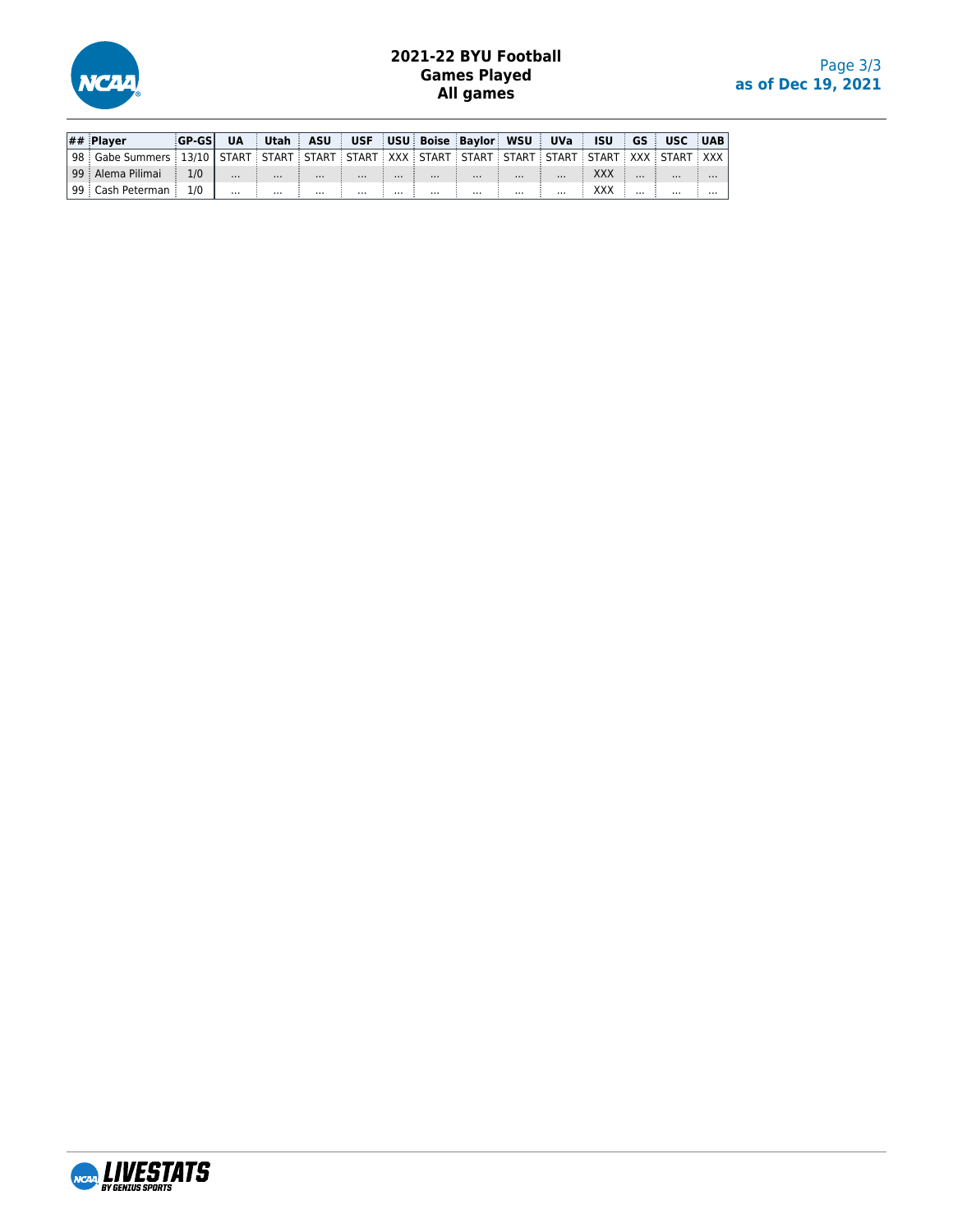

# **2021-22 BYU Football Team Game-by-Game All games**

|                       |                                   |     | <b>Rushing</b> |                |      |                 | <b>Receiving</b>     |                   |      |                                   | Passing |                 |      |                | <b>Kick Returns</b> |                |          |                   | <b>Punt Returns</b>    |                |              | tot  |
|-----------------------|-----------------------------------|-----|----------------|----------------|------|-----------------|----------------------|-------------------|------|-----------------------------------|---------|-----------------|------|----------------|---------------------|----------------|----------|-------------------|------------------------|----------------|--------------|------|
| Date                  | Opponent                          | no. | vds            | td             | Ig   | no.             | vds                  | td                | lg   | cmp-att-int                       | vds     | td              |      |                | $lg no.$ yds td     |                |          |                   | $ q $ no. yds td $ q $ |                |              | off  |
| 09/04/2021            | vs Arizona                        | 33  | 162            | 1 <sup>1</sup> | 39   | 19              | 207                  | 2 :               | 67   | 19-29-0                           | 207     | 2 <sup>1</sup>  | 67   | 0:             |                     | 0 <sub>0</sub> |          | 0 <sup>1</sup>    |                        | 0 <sup>1</sup> | $\mathbf{0}$ | 369  |
| 09/11/2021            | Utah                              | 46  | 224            |                | 0:23 | 18              | 149                  | 3 <sup>1</sup>    | 33   | 18-30-0                           | 149     |                 | 3:33 | $\mathbf{0}$   |                     | 0 <sup>1</sup> | $\Omega$ |                   |                        | 4 0            | 4            | 373  |
| 09/18/2021            | Arizona St.                       | 39  | 144            |                | 28   | 16              | 217                  | 3                 | 34   | 16-28-2                           | 217     | 3               | 34   | $\mathbf{0}$   | 0 <sup>1</sup>      | 0:             | 0        | $2^{\frac{1}{2}}$ | -5                     | 0 <sup>1</sup> | $\mathbf{0}$ | 361  |
| 09/25/2021 South Fla. |                                   | 25  | 138            |                | 2:25 | 20 <sup>3</sup> | 305                  | $\overline{3}$    | 55   | $20 - 25 - 0$                     | 305     | 3 <sup>3</sup>  | 55   |                | 17 <sup>1</sup>     | $\overline{0}$ | 17       | $\overline{2}$    | 51                     | $\Omega$       | 42           | 443  |
|                       | 10/01/2021 at Utah St.            | 36  | 221            | 3 :            | 67   | 21              | 245                  |                   | 42   | $21-29-0$                         | 245     | $1$ :           | 42   |                | 36 i                | $\overline{0}$ | 22       | 3                 | 38 0                   |                | 22           | 466  |
| 10/09/2021 Boise St.  |                                   | 27  | 111            |                | 1:16 | 22              | 302                  |                   | 59   | $22 - 37 - 1$                     | 302     | 1:              | 59   | 3              | 60:                 | $\overline{0}$ | 21       | $\overline{2}$    |                        | $-2$ 0         |              | 413  |
| 10/16/2021            | at Bavlor                         | 24  | 67             | 2              | 56   | 22              | 342                  |                   | 52   | $22 - 31 - 0$                     | 342     | 1 :             | 52   | 0 <sup>1</sup> | 0 <sup>1</sup>      | 0:             | 0        |                   |                        | 1:0:           |              | 409  |
|                       | 10/23/2021 at Washington St.      | 48  | 238            | 3 <sup>1</sup> | 30   | 16 <sup>3</sup> | 147                  | $\Omega$          | 21   | $16-21-0$                         | 147     | $\mathbf{0}$    | 21   |                | 37 :                | $\overline{0}$ | 20       | $\mathbf{1}$      | 21:                    | $\overline{0}$ | 21           | 385  |
| 10/30/2021 Virginia   |                                   | 46  | 385            | 6              | 49   | 22              | 349                  | 3.                | 52   | $22 - 37 - 0$                     | 349     | 3               | 52   | $\mathbf{0}$   | 0 <sup>1</sup>      | 0:             | 0        | 3                 |                        | 19 0 10        |              | 734  |
| 11/06/2021 Idaho St.  |                                   | 38  | 173            |                | 2:20 | 25              | 387                  | 5 !               | 46   | $25 - 38 - 0$                     | 387     | 5               | 46   |                | 22 <sub>1</sub>     | $\Omega$       | -22      | $\overline{7}$    | 86                     | 1124           |              | 560  |
| 11/20/2021            | at Ga. Southern                   | 40  | 195            |                | 2:24 | 17              | 312                  | 2                 | 47   | $17-29-0$                         | 312     | 2 <sup>1</sup>  | 47   |                | 20 <sup>1</sup>     | $\Omega$       | 19       | $\mathbf{0}$      |                        | 0:0:           | $\Omega$     | 507  |
|                       | 11/27/2021 at Southern California | 42  | 189            |                | 3 22 | 20:             | 276                  | $2^{\frac{1}{2}}$ | 41   | $20 - 32 - 2$                     | 276     | 2 <sup>1</sup>  | 41   |                | 21                  | 0 <sup>1</sup> | 21       | $\overline{2}$    |                        | 2 0            |              | 465  |
| 12/18/2021 vs UAB     |                                   | 35  | 199            | 4              | 62   | 15 <sup>1</sup> | 195                  | 0 <sup>1</sup>    | 37   | $15 - 23 - 0$                     | 195     | $\Omega$        | 37   | 5 !            | 85                  | 0:             | 25       |                   |                        | 13 0 13        |              | 394  |
| <b>BYU</b>            |                                   | 479 | 2446           | 30:67          |      | 253             | 3433                 | 26                | - 67 | 253-389-5                         | 3433    | 26 <sup>1</sup> | 67   | 17             | 298                 | $\mathbf{0}$   | 25       | 25 <sup>1</sup>   | 228                    | $\mathbf{T}$   | 42           | 5879 |
| <b>Opponents</b>      |                                   | 470 | 2039           |                |      |                 | 24 64 269 3015 14 70 |                   |      | 269-411-15 3015 14 70 31 665 0 89 |         |                 |      |                |                     |                |          |                   | $15$ $112$ $0$ $35$    |                |              | 5054 |

# **BYU Averages**

| Games    | Avg/ rush | Ava/ catch | Pass effic | $\mathsf{K}\mathsf{R}$ avg | <b>PR</b> avg | All purpose avg/game | Total offense avg/game |
|----------|-----------|------------|------------|----------------------------|---------------|----------------------|------------------------|
| - -<br>ᅩ | ـ         | 13.6       | 158.7      | ر. ، ۱                     | シ・エ           | 499.0                | 452.2                  |

|                        |                                |     |                   | <b>Tackles</b> |                     | <b>Sacks</b> |                | <b>Fumble</b> | <b>Pass Defense</b>             |                |                | blkd         | <b>PAT attempts</b> |                       |              |                | off             |     |
|------------------------|--------------------------------|-----|-------------------|----------------|---------------------|--------------|----------------|---------------|---------------------------------|----------------|----------------|--------------|---------------------|-----------------------|--------------|----------------|-----------------|-----|
| <b>Date</b>            | Opponent                       | ua  |                   | a total        | tfl-yds             | no-yds       |                |               | ff fr-yds int-yds qbh brup kick |                |                |              |                     | kick rush rcv saf t/o |              |                |                 | pts |
| 09/04/2021 vs Arizona  |                                | 51  | 40                | 91             | $6.0 - 49$          | 4-48         | 0 <sup>1</sup> | $0-0$         | $1 - 0$                         | $\mathbf{0}$   | 3              | 0            | $1 - 1$             | 0                     |              | 0              | 0               | 24  |
| 09/11/2021             | i Utah                         | 22  | 30                | 52             | $5.0 - 18$          | $2 - 8$      |                | $1-0$         | $1 - 4$                         | $\overline{2}$ | 6              | 0            | $2 - 3$             | 0 <sup>1</sup>        | $\Omega$     | 0 <sup>1</sup> | 3               | 26  |
| 09/18/2021             | Arizona St.                    | 34  | 42                | 76             | $7.0 - 27$          | $2 - 19$     |                | $2-0$         | $2 - 0$                         | 1              | 2              | $\Omega$     | 3-3                 | 0                     | 0            | 0:             |                 | 27  |
| 09/25/2021             | South Fla.                     | 41  | 30                | 71             | $6.0 - 13$          | $1 - 1$      |                | $1-0$         | $0 - 0$                         | $\overline{2}$ | $\overline{2}$ | $\mathbf{0}$ | $5 - 5$             | 0 <sup>1</sup>        | $\Omega$     | 0:             | 0.              | 35  |
| 10/01/2021             | at Utah St.                    | 51  | 18                | 69             | $8.0 - 26$          | $3-9$        |                | $1-0$         | $2 - 7$                         | $\overline{2}$ | 5              | 0            | $4 - 4$             | 0                     | 0            | 0              |                 | 34  |
| 10/09/2021 Boise St.   |                                | 33  | 52                | 85             | $3.0 - 12$          | $1-9$        |                | $0 - 0$       | $0-0$                           | 6              | 3              | 0            | $2 - 2$             | 0 <sup>1</sup>        | $\mathbf 0$  | 0              | 0               | 17  |
| 10/16/2021             | at Bavlor                      | 49  | 18                | 67             | $0.0 - 0$           | $0-0$        |                | $0 - 0$       | 1-0                             | 3              | 5              | 0            | $3 - 3$             | 0                     | 0            | $\mathbf{0}$   | 0               | 24  |
|                        | $10/23/2021$ at Washington St. | 31  | $12 \overline{ }$ | 43             | $1.0 - 10$          | $1 - 10$     | $\Omega$       | $1-0$         | $1-23$                          | 0 <sup>1</sup> | $\overline{4}$ | $\mathbf{0}$ | $3 - 3$             | 0 <sup>1</sup>        | $\mathbf{0}$ | 0 <sup>1</sup> | 0               | 21  |
| 10/30/2021 Virginia    |                                | 24  | 30                | 54             | $1.0 - 5$           | $1-5$        |                | $1-0$         | $2 - 24$                        |                | 5              | 0            | $9-9$               | $\mathbf{0}$          | 0            | 0              | 21              | 66  |
| 11/06/2021   Idaho St. |                                | 29  | 24                | 53             | $5.0 - 20$          | $2 - 17$     |                | $0 - 0$       | $2 - 16$                        | $1$ :          | 5              |              | $8 - 8$             | 0 <sup>1</sup>        | $\mathbf{0}$ | 0 <sup>1</sup> |                 | 59  |
| 11/20/2021             | at Ga. Southern                | 35  | 28                | 63             | $6.0 - 12$          | $0-0$        | $\Omega$       | $0 - 0$       | $2 - 0$                         |                | 0              | 0            | $4 - 4$             | 0                     | 0            | 0              |                 | 34  |
| 11/27/2021             | at Southern California         | 46  | 42                | 88             | $3.0 - 7$           | $0-0$        |                | $0 - 0$       | $0-0$                           | 0 <sup>3</sup> | 6              | $\mathbf{0}$ | $5 - 5$             | $0^{\frac{1}{2}}$     | $\Omega$     | 0 <sup>1</sup> | 0               | 35  |
| 12/18/2021 vs UAB      |                                | 43  | 30                | 73             | $8.0 - 20$          | $3-12$       | $\Omega$       | $0 - 0$       | $1-8$                           | $\Omega$       | 2              | 0            | $4 - 4$             | 0 <sup>1</sup>        | 0            | 0              |                 | 28  |
| <b>BYU</b>             |                                | 489 | 396               | 885            | 59.0-219            | 20-138       | $\mathbf{9}$   | $7 - 0$       | 15-82                           | 19             | 48             | 1            | 53-54               | $\mathbf{0}$          |              | $\mathbf{0}$   | 59              | 430 |
| <b>Opponents</b>       |                                | 463 | 390               |                | 853 57.0-212 15-114 |              | 12             | $8 - 8$       | $5 - 60$                        | 21             | 36             | 1            | 33-33               | 0                     | 2            |                | 24 <sup>1</sup> | 321 |

|                        |                                   |     |                 |      | <b>Punting</b> |                   |                 |                |                |                |                                      | <b>Field Goals</b> |              |                   |     | <b>Kickoffs</b> |        |                   |
|------------------------|-----------------------------------|-----|-----------------|------|----------------|-------------------|-----------------|----------------|----------------|----------------|--------------------------------------|--------------------|--------------|-------------------|-----|-----------------|--------|-------------------|
| <b>Date</b>            | Opponent                          | no. | vds             |      |                | avg long blkd tb  |                 |                |                |                | $fc 50+ i20 $ md-att $ long b kd no$ |                    |              |                   | yds | avg             | tbiobl |                   |
| 09/04/2021             | vs Arizona                        | 5.  | 240             | 48.0 | 59             | $0^{\frac{1}{2}}$ | $\overline{0}$  | 1:             |                | 3              | $1 - 1$                              | 40                 | $\Omega$     | 6                 | 375 | 62.5            |        | $1 \mid 0 \mid$   |
| 09/11/2021 Utah        |                                   | 5   | 266             | 53.2 | 68             |                   | $0$   2         | 0 <sup>1</sup> | 4:             | 1              | $2 - 2$                              | 37                 | $\mathbf{0}$ | 6                 | 384 | 64.0            |        | $5 \mid 0$        |
| 09/18/2021 Arizona St. |                                   | 6   | 317             | 52.8 | 83             | 0 <sup>1</sup>    | 2               |                | 4              |                | $0 - 0$                              | 0 <sup>1</sup>     | 0            | 5.                | 315 | 63.0            |        | 2:01              |
| 09/25/2021 South Fla.  |                                   | 1   | 53 <sup>1</sup> | 53.0 | 53             | 0 <sup>1</sup>    | 1 <sup>1</sup>  | 0 <sup>1</sup> | 1              | $\Omega$       | $0 - 1$                              | $\mathbf{0}$       |              | 6 <sup>3</sup>    |     | 372 62.0        |        | 3 0               |
| 10/01/2021 at Utah St. |                                   | 4   | 187             | 46.8 | 57             |                   | 0:0:            |                | 2 :            | 2              | $2-3$                                | 49                 | $\mathbf{0}$ |                   | 451 | 64.4            |        | 6 0               |
| 10/09/2021 Boise St.   |                                   |     | 44              | 44.0 | 44             |                   | 0 0             | 0 <sup>1</sup> | 0 <sup>1</sup> | $\Omega$       | $1 - 1$                              | 30                 | $\Omega$     | $\overline{4}$    |     | 254 63.5        |        | 1 0               |
| 10/16/2021 at Baylor   |                                   | 4   | 168             | 42.0 | 51             | 0:                | 1               | 2 i            | 2 <sup>1</sup> |                | $1-2$                                | 48                 | $\mathbf{0}$ | 5.                |     | 269 53.8        |        | 1:0               |
|                        | 10/23/2021 at Washington St.      | 3   | 144             | 48.0 | 66             |                   | 0 0             |                | 1 <sup>1</sup> | $\overline{2}$ | $0 - 1$                              | $\mathbf{0}$       | $\mathbf{0}$ | $\overline{4}$    | 251 | 62.8            |        | 3 0               |
| 10/30/2021 Virginia    |                                   | 2   | 84 :            | 42.0 | 47             | 0:                | $0^{\circ}$     | $\Omega$       | 0 <sup>1</sup> | 0              | $1-2$                                | 32                 | 0            | 11                | 712 | 64.7            | 10 0   |                   |
| 11/06/2021 Idaho St.   |                                   | 3   | 156             | 52.0 | 64             |                   | $0 \mid 0 \mid$ | 2 <sup>1</sup> | $1^+$          | 3              | $1 - 1$                              | 39                 | $\mathbf{0}$ | 10 <sup>1</sup>   | 593 | 59.3            |        | $5 \mid 0$        |
|                        | 11/20/2021 at Ga. Southern        | 2   | 107             | 53.5 | 63             |                   | $0 \mid 0 \mid$ | 0 <sup>1</sup> |                |                | $2-2$                                | 39                 | $\mathbf{0}$ |                   | 411 | 58.7            |        | $2 \mid 1 \mid$   |
|                        | 11/27/2021 at Southern California | 3   | 134             | 44.7 | 51             |                   | 0:0:            | 1              |                | $\overline{2}$ | $0 - 0$                              | $\mathbf{0}$       | $\mathbf{0}$ | $6^{\frac{1}{3}}$ | 344 | 57.3            |        | $1 \vert 0 \vert$ |
| 12/18/2021 vs UAB      |                                   | 1   | 43              | 43.0 | 43             | 0 <sup>1</sup>    | 0 <sup>1</sup>  | 0              | 0              | 0              | $0 - 0$                              | 0 <sup>1</sup>     | 0            | 5.                |     | $268$ 53.6      |        | 2 0               |

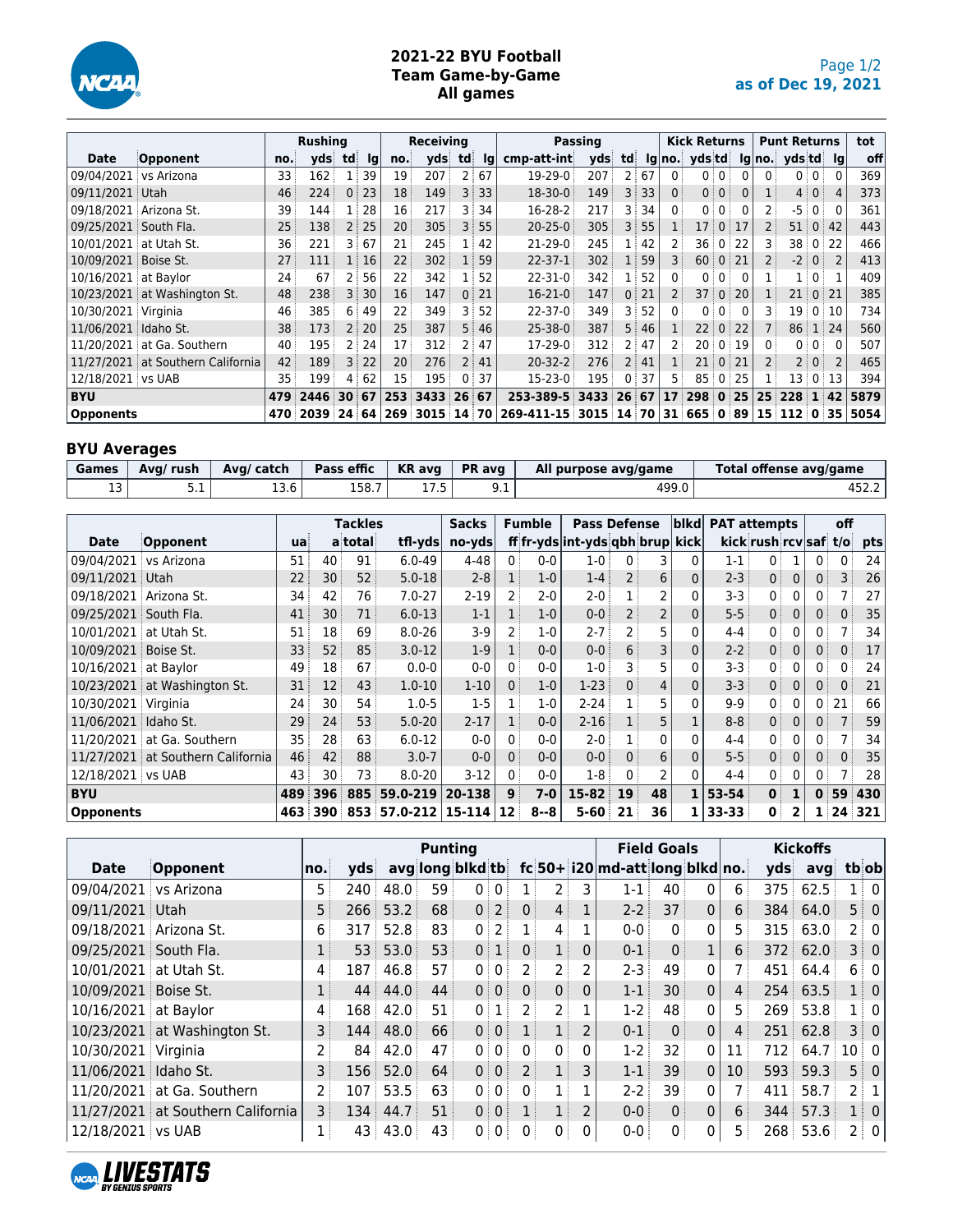

# **2021-22 BYU Football Team Game-by-Game All games**

|                                |       |  | <b>Puntina</b> |  |  |                                                                      | <b>Field Goals</b> |  | <b>Kickoffs</b> |  |
|--------------------------------|-------|--|----------------|--|--|----------------------------------------------------------------------|--------------------|--|-----------------|--|
| <b>Opponent</b><br><b>Date</b> | ∣no.⊟ |  |                |  |  | yds avg long blkd tb $fc$ 50+ i20 md-att long blkd no. yds avg tb ob |                    |  |                 |  |
| <b>BYU</b>                     |       |  |                |  |  |                                                                      |                    |  |                 |  |
| Opponents                      |       |  |                |  |  |                                                                      |                    |  |                 |  |

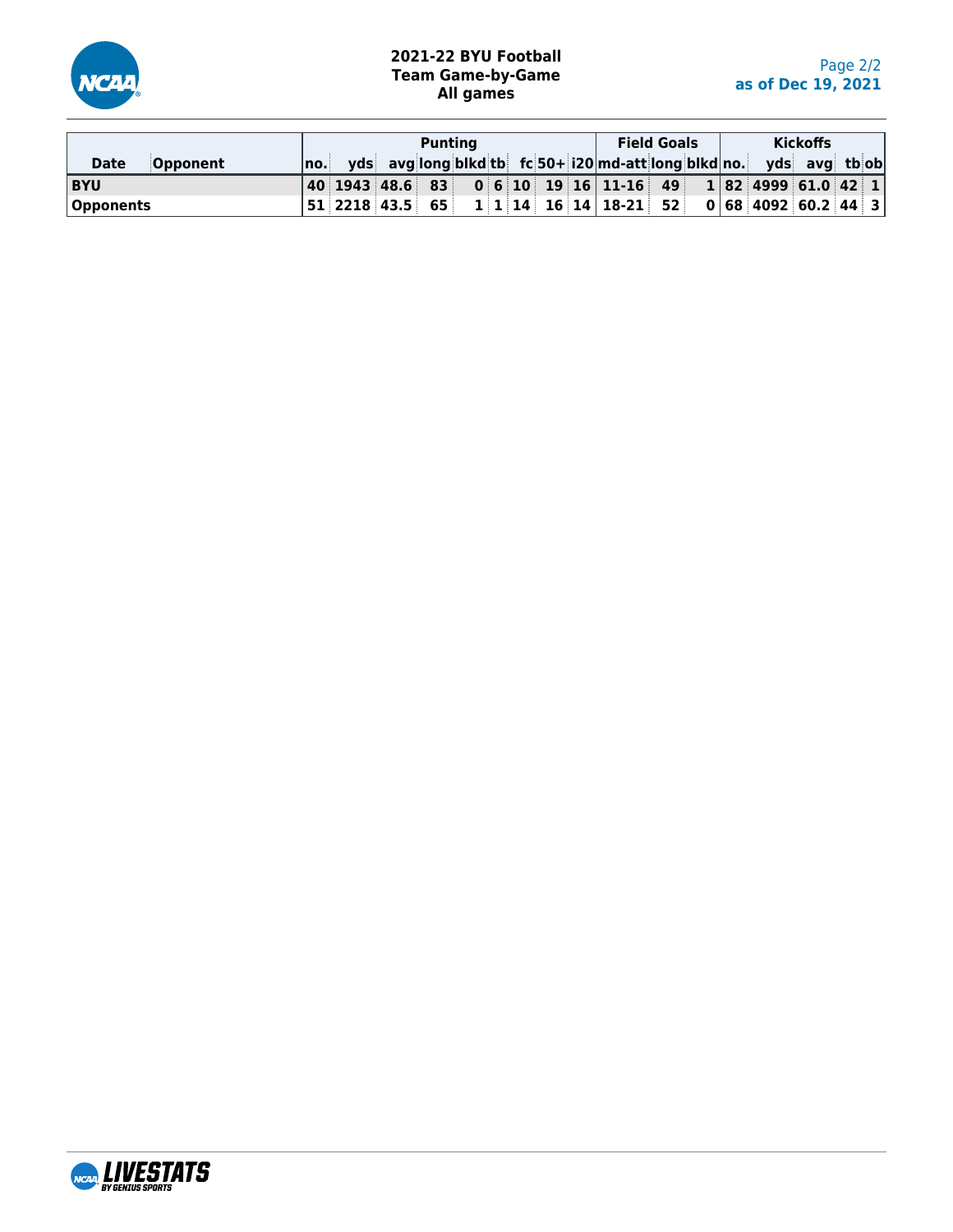

### **2021-22 BYU Football Opponents Game-by-Game All games**

|                       |                                   |     | <b>Rushing</b> |                |                 |     | <b>Receiving</b> |            |              |                      | Passing |                   |    |                | <b>Kick Returns</b>      |                         |               |                 | <b>Punt Returns</b> |                 |          | tot  |
|-----------------------|-----------------------------------|-----|----------------|----------------|-----------------|-----|------------------|------------|--------------|----------------------|---------|-------------------|----|----------------|--------------------------|-------------------------|---------------|-----------------|---------------------|-----------------|----------|------|
| Date                  | Opponent                          | no. | vds            | td             | <u>Ig</u>       | no. | vds              | td         | lq           | cmp-att-int          | vds     | td                |    |                | $lg no.$ yds td          |                         |               |                 | lg no. yds td lg    |                 |          | off  |
| 09/04/2021            | vs Arizona                        | 35  | 80             |                | 12              | 36  | 345              |            | 29           | 36-48-1              | 345     | 1                 | 29 |                | $5 \mid 120 \mid 0 \mid$ |                         | 36            | 3               |                     | $14 \ 0 \ 10$   |          | 425  |
| 09/11/2021 Utah       |                                   | 25  | 193            |                | 50              | 15  | 147              |            | 1:37         | $15-26-1$            | 147     | 1 <sup>1</sup>    | 37 |                | 14                       |                         | 0:14          | $\overline{2}$  | 62:                 | 0:35            |          | 340  |
|                       | 09/18/2021 Arizona St.            | 33  | 161            | 2              | 26              | 21  | 265              | 0          | 58           | $21-29-2$            | 265     | $\mathbf{0}$      | 58 | 3              | 57:0                     |                         | 25            | $\mathsf{2}$    | 5                   | $\cdot$ 0       | 5        | 426  |
| 09/25/2021 South Fla. |                                   | 48  | 181            |                | 3:18            | 17  | 186              | 0          | 26           | $17-24-0$            | 186     | $\mathbf{0}$      | 26 |                | 33 <sup>3</sup>          |                         | 0:28          | $\Omega$        |                     | 0:0:            | $\Omega$ | 367  |
|                       | 10/01/2021 at Utah St.            | 35  | 22             | 0              | 10              | 26  | 314              |            | 32           | 26-48-2              | 314     | 2 <sup>3</sup>    | 32 |                | 16                       |                         | 0:16          |                 |                     | $1 \mid 0 \mid$ |          | 336  |
| 10/09/2021 Boise St.  |                                   | 45  | 140            |                | 2:12            | 18  | 172              | $\Omega$ : | 35           | 18-29-0              | 172     | $0^{\frac{1}{2}}$ | 35 |                |                          |                         | 51 0 35       | 1               |                     | 8 0             | 8        | 312  |
| 10/16/2021 at Baylor  |                                   | 47  | 303            | 4              | 38              | 18  | 231              |            | 45           | 18-28-1              | 231     | $\mathbf{1}$      | 45 | 3.             | 51                       | $\Omega$                | 18            | $\Omega$        |                     | 0:0:            | $\Omega$ | 534  |
|                       | 10/23/2021 at Washington St.      | 23  | 93             |                | 3 19            | 26  | 257              | 0:         | 22           | $26 - 37 - 1$        | 257     | 0 <sup>3</sup>    | 22 |                | 22 <sup>1</sup>          | $\overline{0}$          | 22            | $\mathbf{1}$    |                     | $1 \mid 0 \mid$ |          | 350  |
| 10/30/2021 Virginia   |                                   | 25  | 216            | 3              | 49              | 24  | 372              | 4          | 70           | 24-39-2              | 372     | $\overline{4}$    | 70 | 0:             |                          | 0:0:                    | $\Omega$      |                 |                     | 0:0:            | 0        | 588  |
| 11/06/2021 Idaho St.  |                                   | 30  | 71             |                | $\overline{11}$ | 15  | 167              |            | 1:48         | $15-29-2$            | 167     | 1:                | 48 | $\overline{3}$ | 102                      |                         | 0:89          | $\Omega$        |                     | 0:0:            | $\Omega$ | 238  |
|                       | 11/20/2021 at Ga. Southern        | 37  | 146            | 2 <sup>1</sup> | 18              | 11  | 122              | 0          | 28           | $11 - 15 - 2$        | 122     | $\mathbf{0}$      | 28 | 4:             | 61                       | $^{\circ}$ 0 $^{\circ}$ | 22            | 2:              | 12 0                |                 | 9        | 268  |
|                       | 11/27/2021 at Southern California | 44  | 210            |                | 2:35            | 23: | 248              |            | $1 \vert 19$ | $23 - 36 - 0$        | 248     | 1                 | 19 | 4:             | 123                      |                         | 0.62          | 1               |                     | 5 0             | 5        | 458  |
| 12/18/2021 vs UAB     |                                   | 43  | 223            |                | 64              | 19  | 189              | 3          | 32           | 19-23-1              | 189     | 3.                | 32 |                |                          |                         | $15 \t0 \t15$ |                 |                     | $4 \mid 0 \mid$ | 4        | 412  |
| <b>Opponents</b>      |                                   | 470 | 2039           | 24             | 64              | 269 | 3015             | 14         | 70           | 269-411-15           | 3015    | 14                | 70 | 31             | 665                      | $\mathbf{0}$            | 89            | 15 <sup>3</sup> | 112                 | $\mathbf{0}$    | 35       | 5054 |
| <b>BYU</b>            |                                   | 479 | 2446           | 30 67          |                 |     | 253 3433 26 67   |            |              | 253-389-5 3433 26 67 |         |                   |    |                | 17 298 0 25              |                         |               |                 | 25   228   1   42   |                 |          | 5879 |

# **Opponents Averages**

| Games | Avg/ rush | Ava/ catch  | Pass effic | KR avg | <b>PR</b> avg | All purpose avg/game | Total offense avg/game |
|-------|-----------|-------------|------------|--------|---------------|----------------------|------------------------|
| ᅩ     | ر .       | ר י<br>⊥⊥.∠ | 131.0      | 21.5   |               | ـ ∠.د ⊂4             | 388.8                  |

|                        |                                |     |                 | <b>Tackles</b> |              | <b>Sacks</b> |          | <b>Fumble</b> | <b>Pass Defense</b>             |                       |                | blkd         | <b>PAT attempts</b> |                       |                |                | off                              |     |
|------------------------|--------------------------------|-----|-----------------|----------------|--------------|--------------|----------|---------------|---------------------------------|-----------------------|----------------|--------------|---------------------|-----------------------|----------------|----------------|----------------------------------|-----|
| <b>Date</b>            | Opponent                       | ua  |                 | a total        | tfl-yds      | no-yds       |          |               | ff fr-yds int-yds qbh brup kick |                       |                |              |                     | kick rush rcv saf t/o |                |                |                                  | pts |
| 09/04/2021 vs Arizona  |                                | 25. | 42              | 67             | $8.0 - 18$   | 1-6          |          | $0 - 0$       | $0 - 0$                         | 1                     | 4              | 0            | $0 - 0$             | 0                     |                |                | 0                                | 16  |
| 09/11/2021             | i Utah                         | 36  | 44              | 80             | $6.0 - 11$   | $0 - 0$      |          | $0 - 0$       | $0-0$                           | 1                     | $\overline{4}$ | 0            | $2 - 2$             | 0 <sup>1</sup>        | $\Omega$       | 0 <sup>1</sup> | 0                                | 17  |
| 09/18/2021             | Arizona St.                    | 31  | 34              | 65             | $8.0 - 28$   | $2 - 16$     | $\Omega$ | $0 - 0$       | $2 - 60$                        | $\mathbf{2}^{\prime}$ | 1              | 0            | $2 - 2$             | 0                     | 0              | 0 <sup>3</sup> | 0                                | 17  |
| 09/25/2021             | South Fla.                     | 28  | 26 <sup>1</sup> | 54             | $1.0 - 1$    | $0-0$        | 0        | $0 - 0$       | $0 - 0$                         |                       | 0              |              | $3 - 3$             | 0 <sup>1</sup>        | $\Omega$       | 0 <sup>1</sup> | 0                                | 27  |
| 10/01/2021             | at Utah St.                    | 35  | 36              | 71             | 11.0-34      | $1-9$        |          | $1-0$         | $0-0$                           | $\overline{2}$        |                | 0            | $2 - 2$             | $\mathbf{0}$          | 0              | 0              | 0                                | 20  |
| 10/09/2021 Boise St.   |                                | 28  | 32              | 60             | $2.0 - 3$    | $1 - 1$      |          | $3 - 8$       | $1 - 0$                         | 3                     | 2              | 0            | $2 - 2$             | 0 <sup>1</sup>        | $\mathbf{0}$   | 0 <sup>1</sup> |                                  | 26  |
| 10/16/2021             | at Bavlor                      | 35  | 8               | 43             | $5.0 - 42$   | $5 - 42$     |          | $1-0$         | $0-0$                           | $\overline{4}$        | 2              | 0            | $5 - 5$             | 0                     | 0              | 0              |                                  | 38  |
|                        | $10/23/2021$ at Washington St. | 41  | 30 <sup>3</sup> | 71             | $2.0 - 15$   | $2 - 15$     |          | $0 - 0$       | $0 - 0$                         | 1                     | 0              | $\Omega$     | $1 - 1$             | 0 <sup>1</sup>        | $\mathbf{0}$   | 0 <sup>1</sup> | 0                                | 19  |
| 10/30/2021 Virginia    |                                | 46  | 30              | 76             | $2.0 - 4$    | $0-0$        | $\Omega$ | $0-0$         | $0 - 0$                         |                       | 7              | 0            | $7 - 7$             | $\mathbf{0}$          | 0              | $0^{\circ}$    | 0                                | 49  |
| 11/06/2021   Idaho St. |                                | 42  | 32              | 74             | $3.0 - 5$    | $1 - 1$      |          | $2 - 0$       | $0-0$                           | $0^{\frac{1}{2}}$     | 6              | $\mathbf{0}$ | $2 - 2$             | 0 <sup>1</sup>        | $\mathbf{0}$   | 0 <sup>1</sup> |                                  | 14  |
| 11/20/2021             | at Ga. Southern                | 42  | 20              | 62             | $0.0 - 0$    | $0-0$        | $\Omega$ | $0 - 0$       | $0-0$                           | 4 <sup>1</sup>        | 3              | 0            | $1 - 1$             | 0                     | 0              | $0^{\circ}$    | 0                                | 16  |
| 11/27/2021             | at Southern California         | 36  | 30              | 66             | $3.0 - 21$   | $1 - 19$     |          | $0-0$         | $2 - 0$                         | $\mathbf{1}$          | 5              | $\mathbf{0}$ | $2 - 2$             | 0 <sup>1</sup>        |                | 0:             | 3                                | 31  |
| 12/18/2021 vs UAB      |                                | 38  | 26 <sup>3</sup> | 64             | $6.0 - 30$   | $1-5$        |          | $1-0$         | $0 - 0$                         | $\Omega$              |                | 0            | $4 - 4$             | 0 <sup>1</sup>        | 0              | 0 <sup>1</sup> | 0                                | 31  |
| <b>Opponents</b>       |                                | 463 | 390             | 853            | 57.0-212     | 15-114       | 12       | $8 - 8$       | $5 - 60$                        | 21                    | 36             | 1            | $33 - 33$           | $\mathbf{0}$          | $\overline{2}$ |                | $1 \overline{\smash{\big)}\ 24}$ | 321 |
| BYU                    |                                | 489 | 396             |                | 885 59.0-219 | 20-138       | 9        | 7-0           | $15 - 82$                       | 19                    | 48             | 1            | 53-54               | $\mathbf{0}$          |                | 0              | 59                               | 430 |

|                        |                                   |                   |       |      | <b>Punting</b> |                  |                |                |                   |                |                                       | <b>Field Goals</b> |              |                   |       | <b>Kickoffs</b> |                 |
|------------------------|-----------------------------------|-------------------|-------|------|----------------|------------------|----------------|----------------|-------------------|----------------|---------------------------------------|--------------------|--------------|-------------------|-------|-----------------|-----------------|
| <b>Date</b>            | Opponent                          | no.               | vds   |      |                | avg long blkd tb |                |                |                   |                | $fc 50+ 120 $ md-att $ long blkd no.$ |                    |              |                   | vds   | avq             | tbiobl          |
| 09/04/2021             | vs Arizona                        | 5.                | 211   | 42.2 | 53             | 0:0:             |                | 3 :            |                   | 3              | $2 - 4$                               | 37                 | $\Omega$     | 4                 | 202   | 50.5            | $3 \mid 0 \mid$ |
| 09/11/2021 Utah        |                                   | $2^{\frac{1}{2}}$ | 95    | 47.5 | 49             | 0 0              |                | $1$ :          | 0 <sup>1</sup>    | 1              | $1-2$                                 | 47                 | $\mathbf{0}$ | 4                 |       | 260   65.0      | $4 \div 0$      |
| 09/18/2021 Arizona St. |                                   | 4                 | 194 i | 48.5 | 59             | 0 <sup>1</sup>   | 1              | 0              |                   |                | $1 - 1$                               | 40                 | 0            | 4                 | 260   | 65.0            | 4   0           |
| 09/25/2021 South Fla.  |                                   | $\overline{2}$    | 96    | 48.0 | 53             | 0 0              |                | $\Omega$       |                   | $\mathbf{0}$   | $2 - 2$                               | 42                 | $\Omega$     | 6                 | 342   | 57.0            | $4 \mid 1 \mid$ |
| 10/01/2021 at Utah St. |                                   | 4                 | 176   | 44.0 | 47             | 0 <sup>1</sup>   |                | 0 <sup>1</sup> | 0:                | 0              | $2 - 2$                               | 52                 | $\mathbf{0}$ | 5.                |       | 306 61.2        | 2:0             |
| 10/09/2021 Boise St.   |                                   | 4                 | 176:  | 44.0 | 52             | 0 0              |                | 2 <sup>1</sup> | 2 <sup>1</sup>    | $\overline{2}$ | $4 - 4$                               | 41                 | $\Omega$     | 6                 |       | 386 64.3        | $3 \nvert 0$    |
| 10/16/2021 at Baylor   |                                   | 2                 | 103   | 51.5 | 53             | 0:               | 0 <sup>1</sup> | 0 <sup>1</sup> | 2 <sup>1</sup>    | 0              | $1 - 1$                               | 31                 | $\mathbf{0}$ |                   |       | $402$ 57.4      | 6 0             |
|                        | 10/23/2021 at Washington St.      | 4                 | 141   | 35.3 | 41             | 0 0              |                | 2 <sup>1</sup> | $0^{\frac{1}{2}}$ | 1              | $0 - 0$                               | $\mathbf{0}$       | $\mathbf{0}$ | $\overline{4}$    |       | 253   63.3      | 2 0             |
| 10/30/2021 Virginia    |                                   | 3                 | 161   | 53.7 | 59             | 0:0:             |                | 0:             | 2:                |                | $0 - 0$                               | $\mathbf{0}$       | 0            | 8                 | 512:  | 64.0            | 7:1             |
| 11/06/2021 Idaho St.   |                                   | 10 <sup>°</sup>   | 397   | 39.7 | 65             | 1:0:             |                |                | 4 <sup>1</sup>    | 2              | $0 - 0$                               | $\Omega$           | $\Omega$     | $\overline{3}$    |       | 195 65.0        | $2 \nvert 0$    |
|                        | 11/20/2021 at Ga. Southern        | 5                 | 196   | 39.2 | 46             | 0:               | 0 <sup>1</sup> | 3 :            | 0 <sup>1</sup>    |                | $1 - 1$                               | 38                 | 0            | 5.                | 258 L | 51.6            | $2 \nmid 1$     |
|                        | 11/27/2021 at Southern California | 4                 | 196:  | 49.0 | 59             | 0 <sup>1</sup>   | $\overline{0}$ | 2:             | 2 <sup>1</sup>    | $\overline{2}$ | $3 - 3$                               | 37                 | $\mathbf{0}$ | $6^{\frac{1}{3}}$ |       | 379 63.2        | $4 \pm 0$       |
| 12/18/2021 vs UAB      |                                   | 2                 | 76 :  | 38.0 | 42             | 0 <sup>1</sup>   | 0 <sup>1</sup> | 0:             | 0                 | 0              | 1-1                                   | 38                 | 0            | 6                 |       | 337 56.2        | $1 \mid 0 \mid$ |

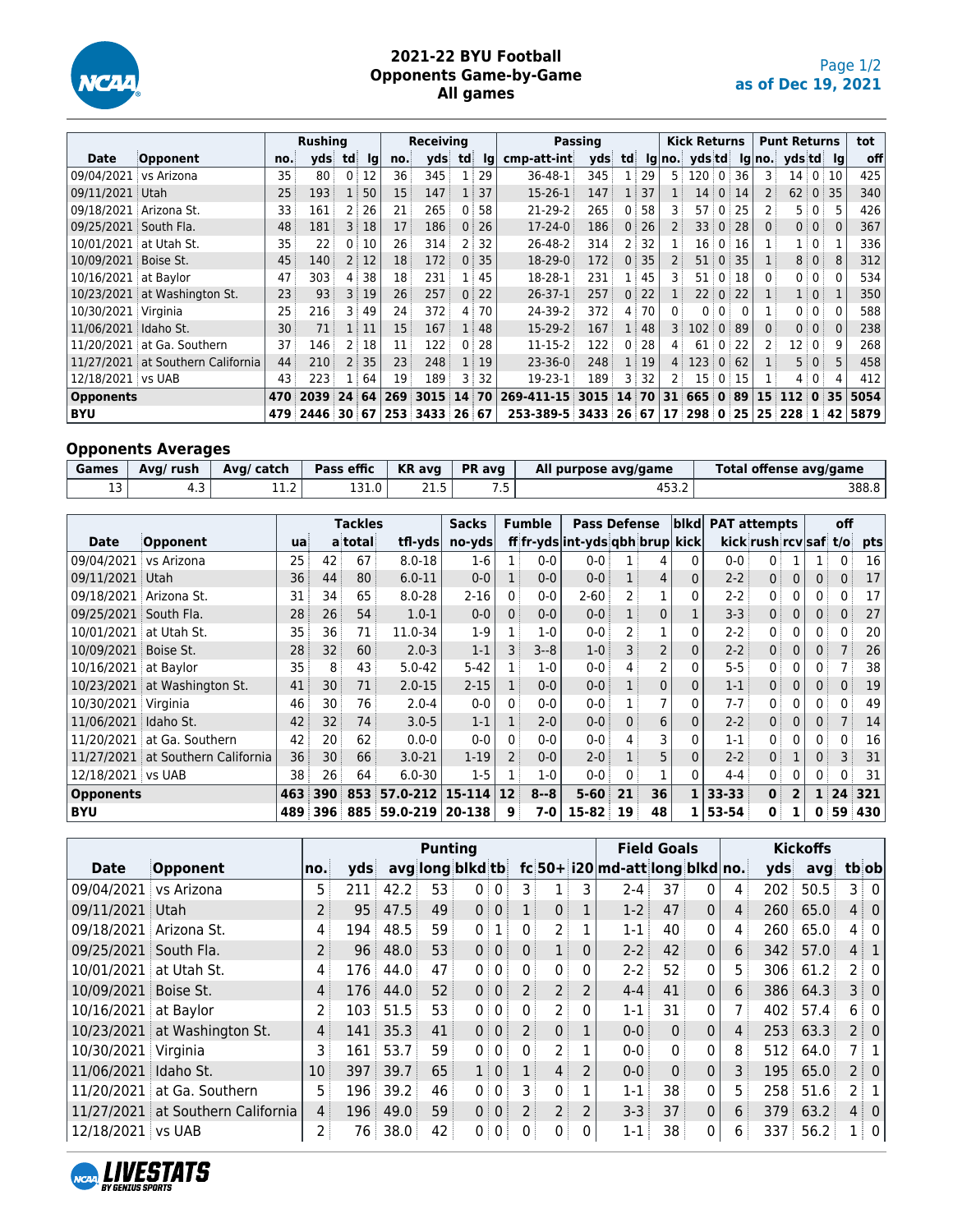

# **2021-22 BYU Football Opponents Game-by-Game All games**

|                         |        |  | <b>Punting</b> |  |  |                                                                    | <b>Field Goals</b> |  |                     | <b>Kickoffs</b> |  |
|-------------------------|--------|--|----------------|--|--|--------------------------------------------------------------------|--------------------|--|---------------------|-----------------|--|
| <b>Opponent</b><br>Date | ∣no. ⊟ |  |                |  |  | yds avg long blkd tb fc 50+ i20 md-att long blkd no. yds avg tb ob |                    |  |                     |                 |  |
| <b>Opponents</b>        |        |  |                |  |  |                                                                    |                    |  |                     |                 |  |
| <b>BYU</b>              |        |  |                |  |  |                                                                    |                    |  | 1 82 4999 61.0 42 1 |                 |  |

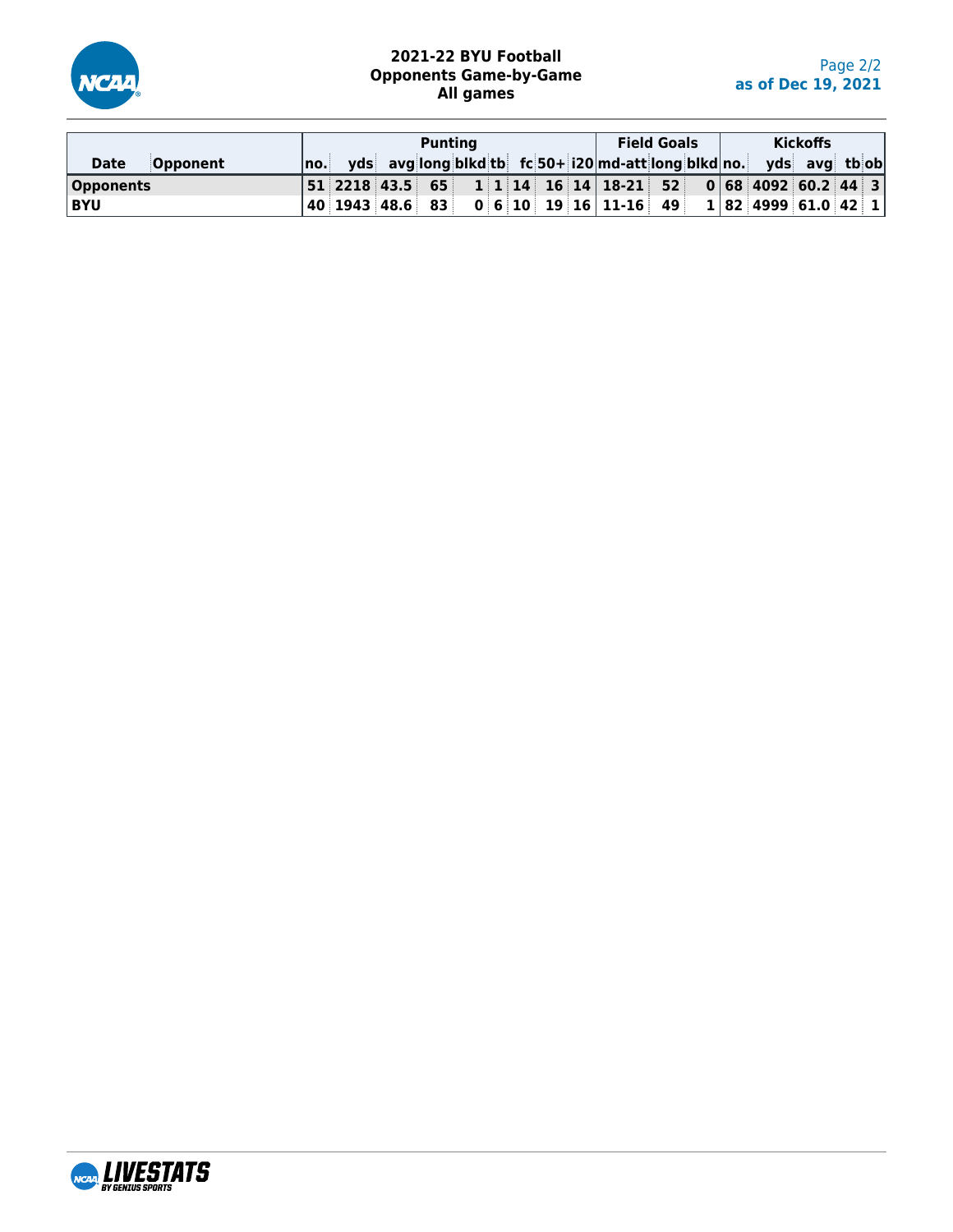# **BYU - Game Highs**

| <b>RUSHES</b>           | 48              | at Washington St. (10/23/2021) |
|-------------------------|-----------------|--------------------------------|
| <b>YARDS RUSHING</b>    | 385             | Virginia (10/30/2021)          |
| <b>YARDS PER RUSH</b>   | 8.4             | Virginia (10/30/2021)          |
| <b>TD RUSHES</b>        | 6               | Virginia (10/30/2021)          |
| <b>PASS ATTEMPTS</b>    | 38              | Idaho St. (11/06/2021)         |
| <b>PASS COMPLETIONS</b> | 25              | Idaho St. (11/06/2021)         |
| <b>YARDS PASSING</b>    | 387             | Idaho St. (11/06/2021)         |
| <b>YARDS PER PASS</b>   | 12.2            | South Fla. (09/25/2021)        |
| <b>TD PASSES</b>        | 5.              | Idaho St. (11/06/2021)         |
| <b>TOTAL PLAYS</b>      | 83              | Virginia (10/30/2021)          |
| <b>TOTAL OFFENSE</b>    | 734             | Virginia (10/30/2021)          |
| <b>YARDS PER PLAY</b>   | 8.9             | South Fla. (09/25/2021)        |
| <b>POINTS</b>           | 66              | Virginia (10/30/2021)          |
| <b>SACKS BY</b>         | 4               | vs Arizona (N) (09/04/2021)    |
| <b>FIRST DOWNS</b>      | 37 <sup>1</sup> | Virginia (10/30/2021)          |
| <b>PENALTIES</b>        | 9               | Boise St. (10/09/2021)         |
| <b>PENALTY YARDS</b>    | 75              | Boise St. (10/09/2021)         |
|                         | 75              | Utah (09/11/2021)              |
| <b>TURNOVERS</b>        |                 | Boise St. (10/09/2021)         |
| <b>PUNTS</b>            | 6               | Arizona St. (09/18/2021)       |
| <b>PUNTING AVG</b>      | 53.5            | at Ga. Southern (11/20/2021)   |
| <b>LONG PUNT</b>        | 83              | Arizona St. (09/18/2021)       |
| <b>PUNTS INSIDE 20</b>  |                 | vs Arizona (N) (09/04/2021)    |
|                         |                 | Idaho St. (11/06/2021)         |
| <b>LONG PUNT RETURN</b> | 42              | South Fla. (09/25/2021)        |

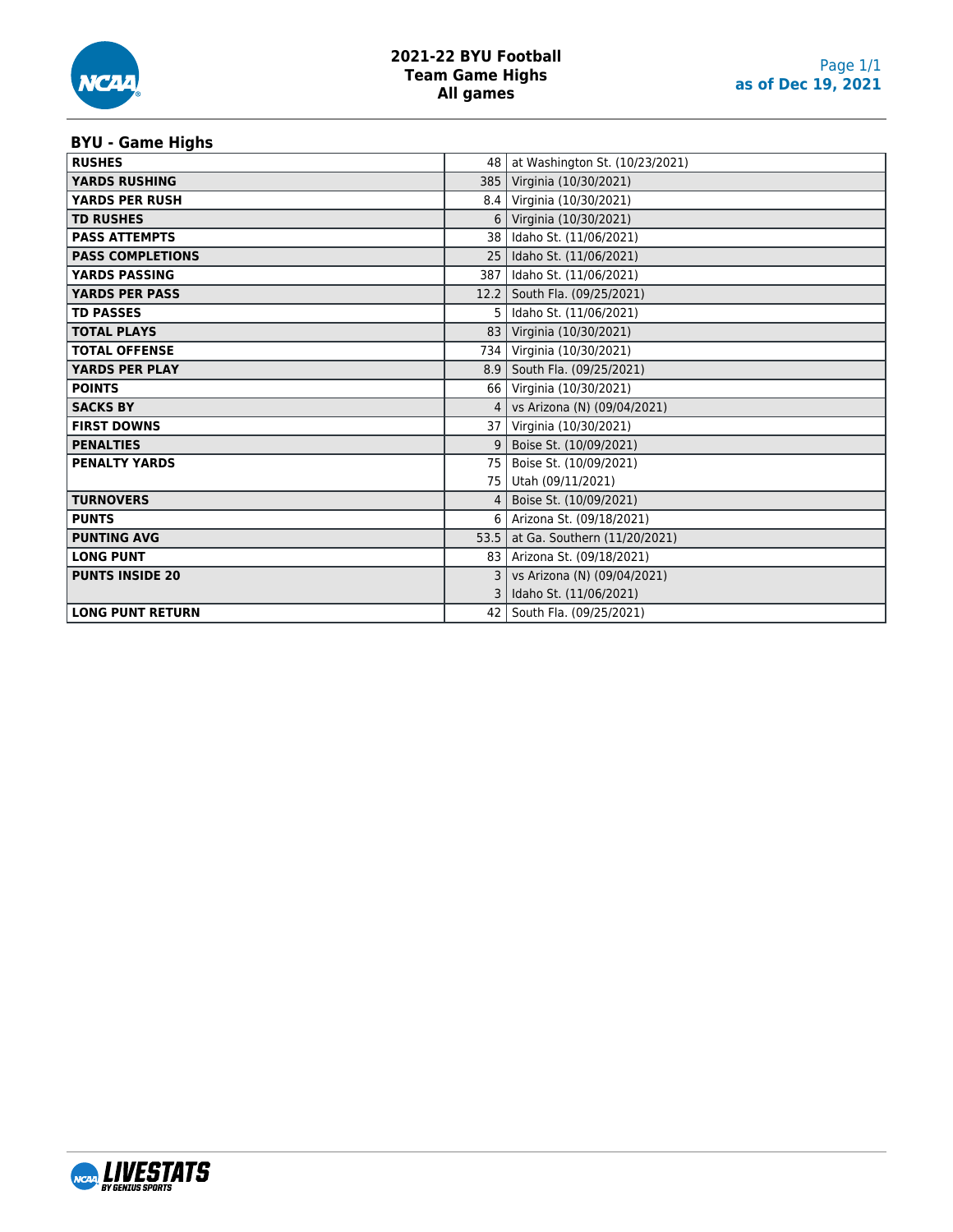

### **Opponent - Game Highs**

| .<br><b>RUSHES</b>      | 48              | South Fla. (09/25/2021)             |
|-------------------------|-----------------|-------------------------------------|
| <b>YARDS RUSHING</b>    | 303             | at Baylor (10/16/2021)              |
| <b>YARDS PER RUSH</b>   | 8.6             | Virginia (10/30/2021)               |
| <b>TD RUSHES</b>        | 4               | at Baylor (10/16/2021)              |
| <b>PASS ATTEMPTS</b>    | 48              | vs Arizona (N) (09/04/2021)         |
|                         | 48              | at Utah St. (10/01/2021)            |
| <b>PASS COMPLETIONS</b> | 36              | vs Arizona (N) (09/04/2021)         |
| <b>YARDS PASSING</b>    | 372             | Virginia (10/30/2021)               |
| <b>YARDS PER PASS</b>   |                 | 9.5   Virginia (10/30/2021)         |
| <b>TD PASSES</b>        | 4               | Virginia (10/30/2021)               |
| <b>TOTAL PLAYS</b>      | 83              | vs Arizona (N) (09/04/2021)         |
|                         | 83              | at Utah St. (10/01/2021)            |
| <b>TOTAL OFFENSE</b>    | 588             | Virginia (10/30/2021)               |
| <b>YARDS PER PLAY</b>   | 9.2             | Virginia (10/30/2021)               |
| <b>POINTS</b>           |                 | 49   Virginia (10/30/2021)          |
| <b>SACKS BY</b>         | 5.              | at Baylor (10/16/2021)              |
| <b>FIRST DOWNS</b>      | 29 l            | at Southern California (11/27/2021) |
| <b>PENALTIES</b>        | 16 <sup>1</sup> | Arizona St. (09/18/2021)            |
| <b>PENALTY YARDS</b>    | 121             | Arizona St. (09/18/2021)            |
| <b>TURNOVERS</b>        | 4               | Arizona St. (09/18/2021)            |
| <b>PUNTS</b>            | 10              | Idaho St. (11/06/2021)              |
| <b>PUNTING AVG</b>      | 53.7            | Virginia (10/30/2021)               |
| <b>LONG PUNT</b>        | 65              | Idaho St. (11/06/2021)              |
| <b>PUNTS INSIDE 20</b>  |                 | vs Arizona (N) (09/04/2021)         |
| <b>LONG PUNT RETURN</b> | 35              | Utah (09/11/2021)                   |

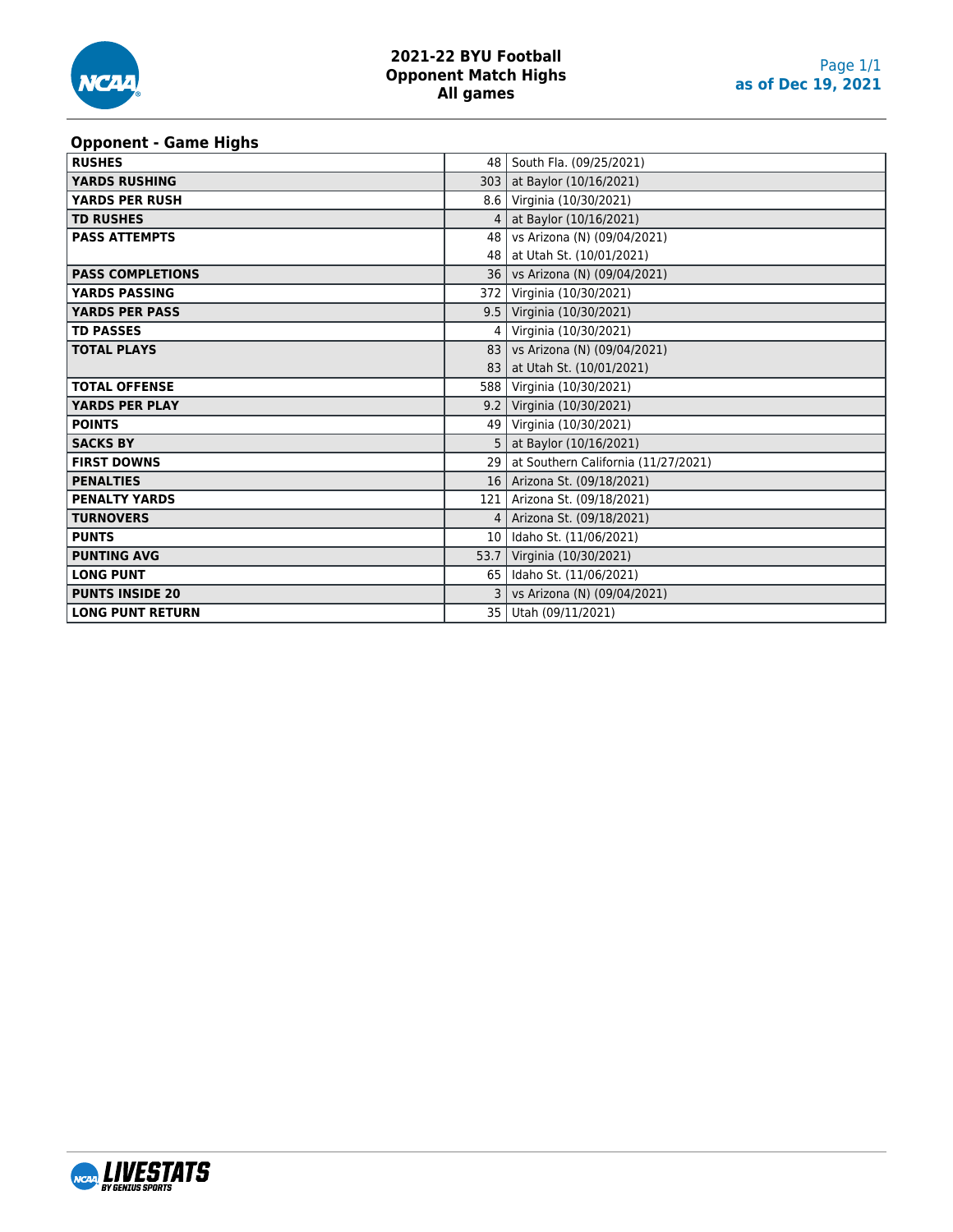

# **2021-22 BYU Football Team Match Lows All games**

### **BYU - Game Lows**

| <b>RUSHES</b>           |              | 24   at Baylor (10/16/2021)          |
|-------------------------|--------------|--------------------------------------|
| <b>YARDS RUSHING</b>    |              | 67   at Baylor (10/16/2021)          |
| <b>YARDS PER RUSH</b>   |              | 2.8   at Baylor $(10/16/2021)$       |
| <b>TD RUSHES</b>        |              | $0$ Utah (09/11/2021)                |
| <b>PASS ATTEMPTS</b>    |              | 21 at Washington St. (10/23/2021)    |
| <b>PASS COMPLETIONS</b> |              | 15   vs UAB (N) (12/18/2021)         |
| <b>YARDS PASSING</b>    |              | 147   at Washington St. (10/23/2021) |
| <b>YARDS PER PASS</b>   |              | 5.0 Utah (09/11/2021)                |
| <b>TD PASSES</b>        | 0            | vs UAB (N) (12/18/2021)              |
|                         |              | at Washington St. (10/23/2021)       |
| <b>TOTAL PLAYS</b>      |              | 50   South Fla. (09/25/2021)         |
| <b>TOTAL OFFENSE</b>    |              | 361   Arizona St. (09/18/2021)       |
| <b>YARDS PER PLAY</b>   |              | 4.9   Utah (09/11/2021)              |
| <b>POINTS</b>           |              | 17   Boise St. (10/09/2021)          |
| <b>SACKS BY</b>         | $\mathbf{0}$ | at Southern California (11/27/2021)  |
|                         | 0            | at Ga. Southern (11/20/2021)         |
|                         |              | 0   at Baylor $(10/16/2021)$         |
| <b>FIRST DOWNS</b>      |              | 15   at Baylor (10/16/2021)          |
| <b>PENALTIES</b>        |              | 2   vs UAB (N) $(12/18/2021)$        |
|                         | 2            | at Washington St. (10/23/2021)       |
|                         |              | 2   at Baylor (10/16/2021)           |
| <b>PENALTY YARDS</b>    |              | 10   vs UAB (N) (12/18/2021)         |
|                         |              | 10 at Washington St. (10/23/2021)    |
| <b>INTERCEPTIONS BY</b> | $\Omega$     | at Southern California (11/27/2021)  |
|                         | 0            | Boise St. (10/09/2021)               |
|                         |              | 0   South Fla. (09/25/2021)          |
| <b>PUNTS</b>            |              | $1$   vs UAB (N) (12/18/2021)        |
|                         |              | 1   Boise St. (10/09/2021)           |
|                         |              | 1   South Fla. (09/25/2021)          |
| <b>PUNTING AVG</b>      |              | 42.0 at Baylor (10/16/2021)          |
|                         |              | 42.0 Virginia (10/30/2021)           |
| <b>LONG PUNT</b>        |              | 43   vs UAB (N) (12/18/2021)         |
| <b>PUNTS INSIDE 20</b>  | $\Omega$     | vs UAB (N) (12/18/2021)              |
|                         | 0            | Virginia (10/30/2021)                |
|                         | 0            | Boise St. (10/09/2021)               |
|                         | 0            | South Fla. (09/25/2021)              |
| <b>LONG PUNT RETURN</b> |              | 0   Arizona St. (09/18/2021)         |
|                         | 0            | at Ga. Southern (11/20/2021)         |
|                         | 0            | vs Arizona (N) (09/04/2021)          |

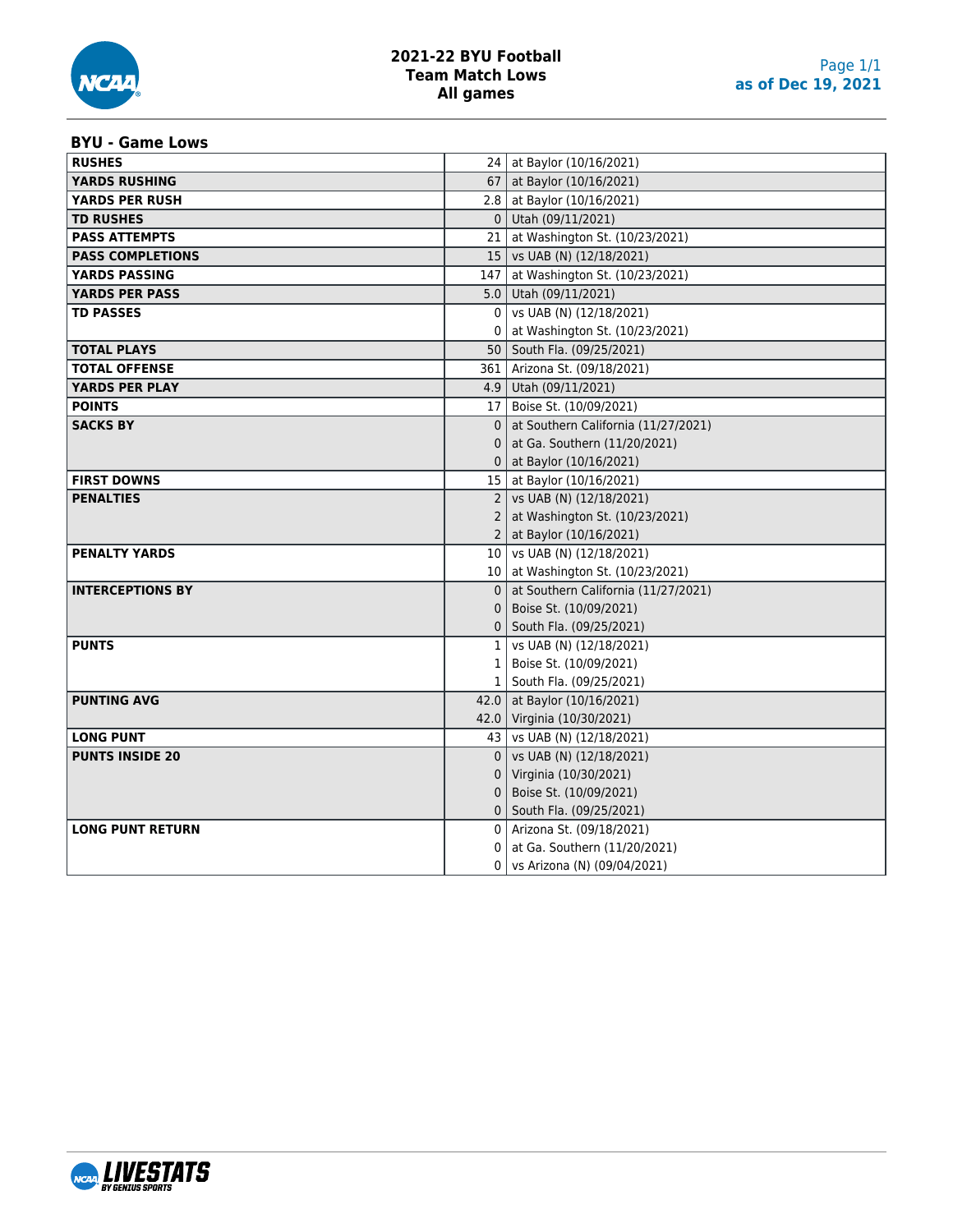### **Opponent - Game Lows**

| - 11 - - - - - -<br><b>RUSHES</b> |              | 23 at Washington St. (10/23/2021)   |
|-----------------------------------|--------------|-------------------------------------|
| <b>YARDS RUSHING</b>              |              | 22   at Utah St. (10/01/2021)       |
| YARDS PER RUSH                    |              | $0.6$   at Utah St. (10/01/2021)    |
| <b>TD RUSHES</b>                  | $\mathbf{0}$ | vs Arizona (N) (09/04/2021)         |
|                                   | 0            | at Utah St. (10/01/2021)            |
| <b>PASS ATTEMPTS</b>              |              | 15   at Ga. Southern (11/20/2021)   |
| <b>PASS COMPLETIONS</b>           |              | 11   at Ga. Southern (11/20/2021)   |
| <b>YARDS PASSING</b>              |              | 122   at Ga. Southern (11/20/2021)  |
| <b>YARDS PER PASS</b>             |              | 5.7   Utah (09/11/2021)             |
| <b>TD PASSES</b>                  | 0            | at Ga. Southern (11/20/2021)        |
|                                   |              | at Washington St. (10/23/2021)      |
|                                   |              | Boise St. (10/09/2021)              |
|                                   | 0            | South Fla. (09/25/2021)             |
|                                   |              | Arizona St. (09/18/2021)            |
| <b>TOTAL PLAYS</b>                |              | 51   Utah (09/11/2021)              |
| <b>TOTAL OFFENSE</b>              |              | 238   Idaho St. (11/06/2021)        |
| <b>YARDS PER PLAY</b>             |              | 4.0 daho St. (11/06/2021)           |
| <b>POINTS</b>                     |              | 14   Idaho St. (11/06/2021)         |
| <b>SACKS BY</b>                   | $\Omega$     | at Ga. Southern (11/20/2021)        |
|                                   | 0            | Virginia (10/30/2021)               |
|                                   | 0            | South Fla. (09/25/2021)             |
|                                   |              | $0$ Utah (09/11/2021)               |
| <b>FIRST DOWNS</b>                |              | 10   Idaho St. (11/06/2021)         |
| <b>PENALTIES</b>                  |              | 0   at Baylor $(10/16/2021)$        |
| <b>PENALTY YARDS</b>              |              | 0   at Baylor (10/16/2021)          |
| <b>INTERCEPTIONS BY</b>           |              | $0$   vs UAB (N) (12/18/2021)       |
|                                   | 0            | at Ga. Southern (11/20/2021)        |
|                                   | 0            | Idaho St. (11/06/2021)              |
|                                   | 0            | Virginia (10/30/2021)               |
|                                   |              | at Washington St. (10/23/2021)      |
|                                   |              | at Baylor (10/16/2021)              |
|                                   |              | at Utah St. (10/01/2021)            |
|                                   | 0            | South Fla. (09/25/2021)             |
|                                   | 0            | Utah (09/11/2021)                   |
|                                   | 0            | vs Arizona (N) (09/04/2021)         |
| <b>PUNTS</b>                      | 2            | at Baylor (10/16/2021)              |
|                                   | 2            | vs UAB (N) (12/18/2021)             |
|                                   | 2            | South Fla. (09/25/2021)             |
|                                   |              | 2 Utah (09/11/2021)                 |
| <b>PUNTING AVG</b>                | 35.3         | at Washington St. (10/23/2021)      |
| <b>LONG PUNT</b>                  |              | 41   at Washington St. (10/23/2021) |
| <b>PUNTS INSIDE 20</b>            | $\Omega$     | at Baylor (10/16/2021)              |
|                                   |              | vs UAB (N) (12/18/2021)             |
|                                   |              | at Utah St. (10/01/2021)            |
|                                   |              | South Fla. (09/25/2021)             |
| <b>LONG PUNT RETURN</b>           | 0            | Idaho St. (11/06/2021)              |
|                                   | 0            | Virginia (10/30/2021)               |
|                                   | 0            | at Baylor (10/16/2021)              |
|                                   |              | 0   South Fla. (09/25/2021)         |

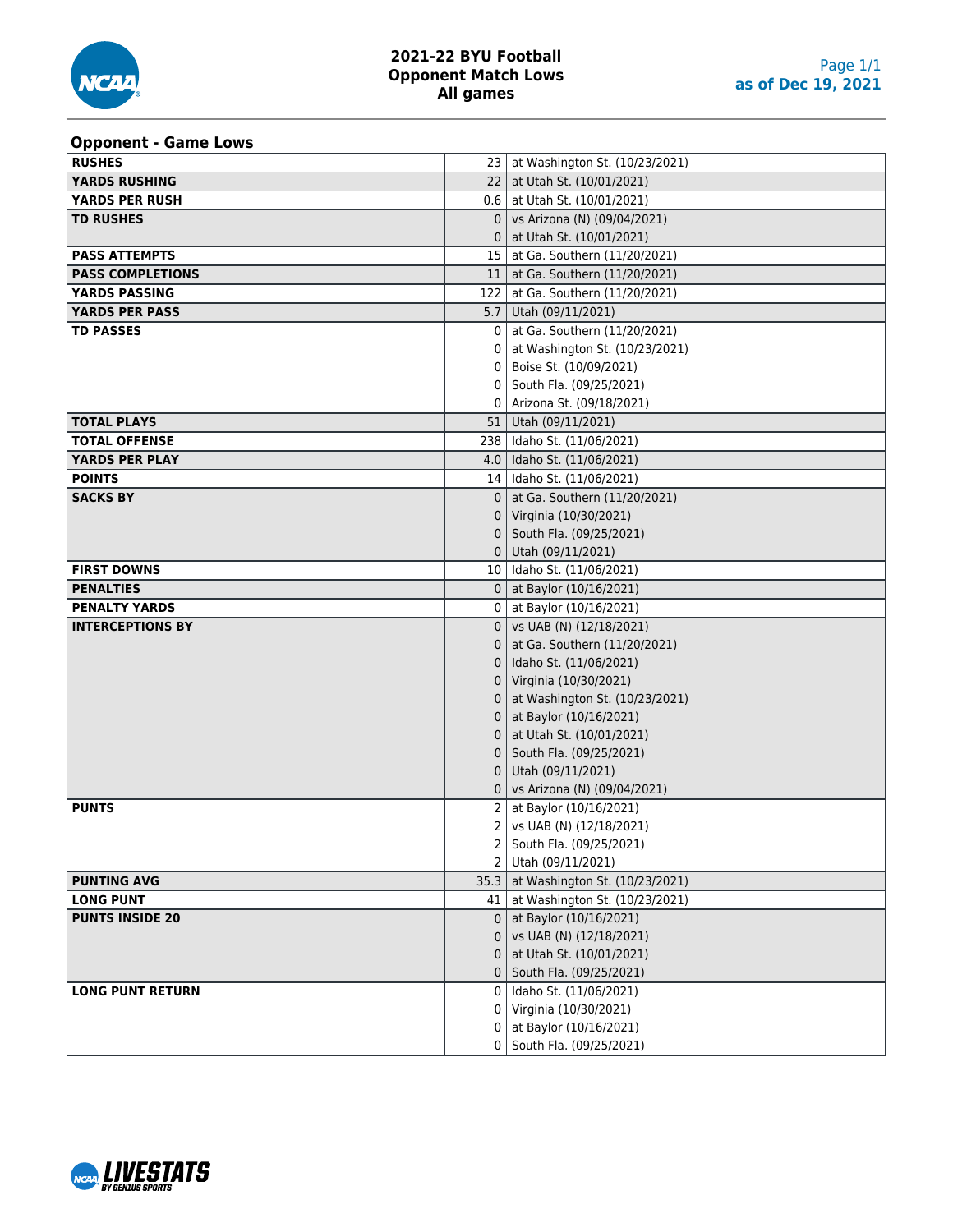

### **BYU - Individual Game Highs**

| <b>RUSHES</b>              |                 | 32   Tyler Allgeier at Washington St. (10/23/2021) |
|----------------------------|-----------------|----------------------------------------------------|
| <b>YARDS RUSHING</b>       |                 | 266   Tyler Allgeier vs Virginia (10/30/2021)      |
| <b>TD RUSHES</b>           | 5               | Tyler Allgeier vs Virginia (10/30/2021)            |
| <b>LONG RUSH</b>           |                 | 67   Tyler Allgeier at Utah St. (10/01/2021)       |
| <b>PASS ATTEMPTS</b>       | 37              | Jaren Hall vs Virginia (10/30/2021)                |
|                            |                 | 37   Jaren Hall vs Boise St. (10/09/2021)          |
| <b>PASS COMPLETIONS</b>    | 22              | Jaren Hall vs Virginia (10/30/2021)                |
|                            | 22              | Jaren Hall at Baylor (10/16/2021)                  |
|                            |                 | 22 Jaren Hall vs Boise St. (10/09/2021)            |
| <b>YARDS PASSING</b>       |                 | 349   Jaren Hall vs Virginia (10/30/2021)          |
| <b>TD PASSES</b>           | 4               | Jaren Hall vs Idaho St. (11/06/2021)               |
| <b>LONG PASS</b>           | 67              | Jaren Hall vs Arizona (N) (09/04/2021)             |
| <b>RECEPTIONS</b>          | 8               | Puka Nacua vs Virginia (10/30/2021)                |
|                            |                 | Neil Pau'u vs Arizona (N) (09/04/2021)             |
| <b>YARDS RECEIVING</b>     | 168             | Puka Nacua at Baylor (10/16/2021)                  |
| <b>TD RECEPTIONS</b>       | $\mathcal{P}$   | Puka Nacua at Ga. Southern (11/20/2021)            |
|                            |                 | Isaac Rex vs Arizona St. (09/18/2021)              |
|                            |                 | Neil Pau'u vs Arizona (N) (09/04/2021)             |
| <b>LONG RECEPTION</b>      | 67              | Neil Pau'u vs Arizona (N) (09/04/2021)             |
| <b>PUNTS</b>               | 6               | Ryan Rehkow vs Arizona St. (09/18/2021)            |
| <b>PUNTING AVG</b>         | 53.5            | Ryan Rehkow at Ga. Southern (11/20/2021)           |
| <b>LONG PUNT</b>           | 83 l            | Ryan Rehkow vs Arizona St. (09/18/2021)            |
| <b>PUNTS INSIDE 20</b>     | 3               | Ryan Rehkow vs Idaho St. (11/06/2021)              |
|                            | 3               | Ryan Rehkow vs Arizona (N) (09/04/2021)            |
| <b>LONG PUNT RETURN</b>    | 42              | Hobbs Nyberg vs South Fla. (09/25/2021)            |
| <b>LONG KICKOFF RETURN</b> | 25 <sub>1</sub> | Miles Davis vs UAB (N) (12/18/2021)                |
| <b>TACKLES</b>             | 17              | Keenan Pili vs Arizona (N) (09/04/2021)            |
| <b>SACKS</b>               |                 | 2.5   Tyler Batty vs UAB (N) (12/18/2021)          |
| <b>TACKLES FOR LOSS</b>    | 3               | Tyler Batty vs UAB (N) (12/18/2021)                |
|                            | 3               | Ben Bywater at Utah St. (10/01/2021)               |